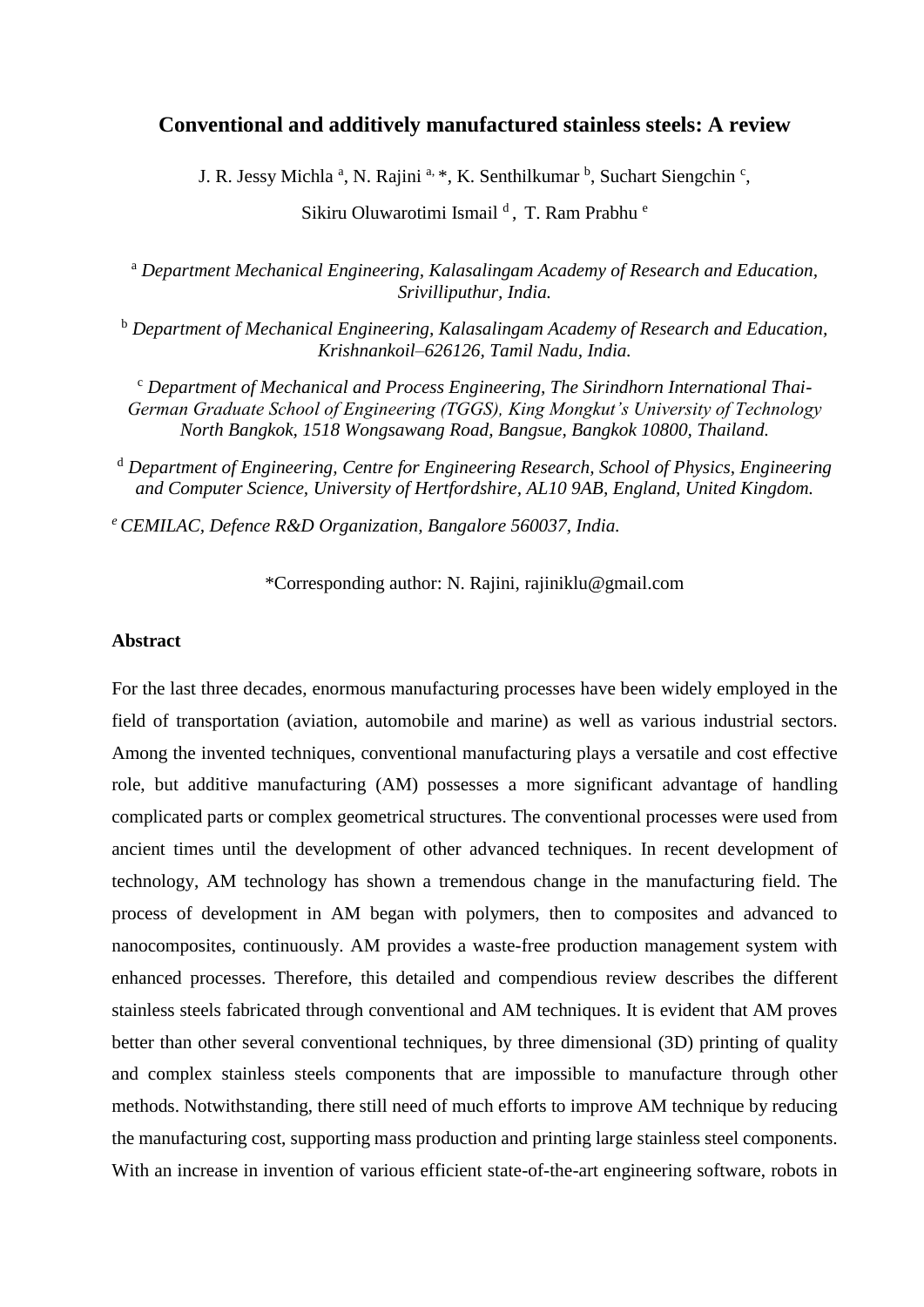manufacturing, artificial intelligence and smart manufacturing, the aforementioned drawbacks of AM technique/3D printing of various stainless steel structures will be soon eradicated.

**Keywords:** AM technique, conventional manufacturing, stainless steel, waste-free production, improved component.

## **1. Introduction**

Stainless steels are being used in many applications: aerospace, marine, construction, chemical, petroleum and oil industries, among others. These alloys possess excellent in mechanical properties, including (i) high strength, (ii) hardness, (iii) impact strength, (iv) wear and (v) corrosion resistance. Besides, the stainless steels could behave well when they are subjected to high temperature for a longer period. There are three major categories of steels, namely:

- (i) Austenitic stainless steels
- (ii) Ferritic stainless steels
- (iii) Martensitic stainless steels.

Amongst the three major classifications, the austenitic stainless steels are found to be used in most of the applications, followed by the ferritic and lastly, the martensitic. Martensitic stainless steels are used commonly for least applications. Besides, duplex steels possessed two-phase microstructure of austenite and ferrite steels. They have some attractive properties when compared with the counterpart materials, which are twice the strength of others. The ferrite austenitic duplex steels show complex precipitation as well as transformation changes, which would internally influence the mechanical and corrosive properties.

Three phases occur in the austenitic formation of the duplex steel. In the primary phase, segregation occurs by the austenitic elements that move forward to the eutectic rim as  $L \rightarrow \alpha + \gamma_1$ . Then, the solid state transformation occurs and forms a ferrite state  $(\alpha \rightarrow \gamma_2)$  in the secondary phase. In the tertiary phase, the transformation of ferrite changes to a eutectoid state  $(\alpha \rightarrow \gamma_3 + \sigma)$  [1].

### *1.1. Austenitic stainless steels*

Austenitic stainless steel comprises of 16 to 26% of chromium and 2 to 20% of nickel, which are helped to provide: (i) better formability, (ii) increased corrosion and (iii) wear resistance. This grade is a non-magnetic metal and cannot be hardened by heat treatment. The austenitic steels are widely used in offshore applications. They exhibit a great strength, resistance to corrosion and erosion environment, due to the presence of high number of alloying elements. The wide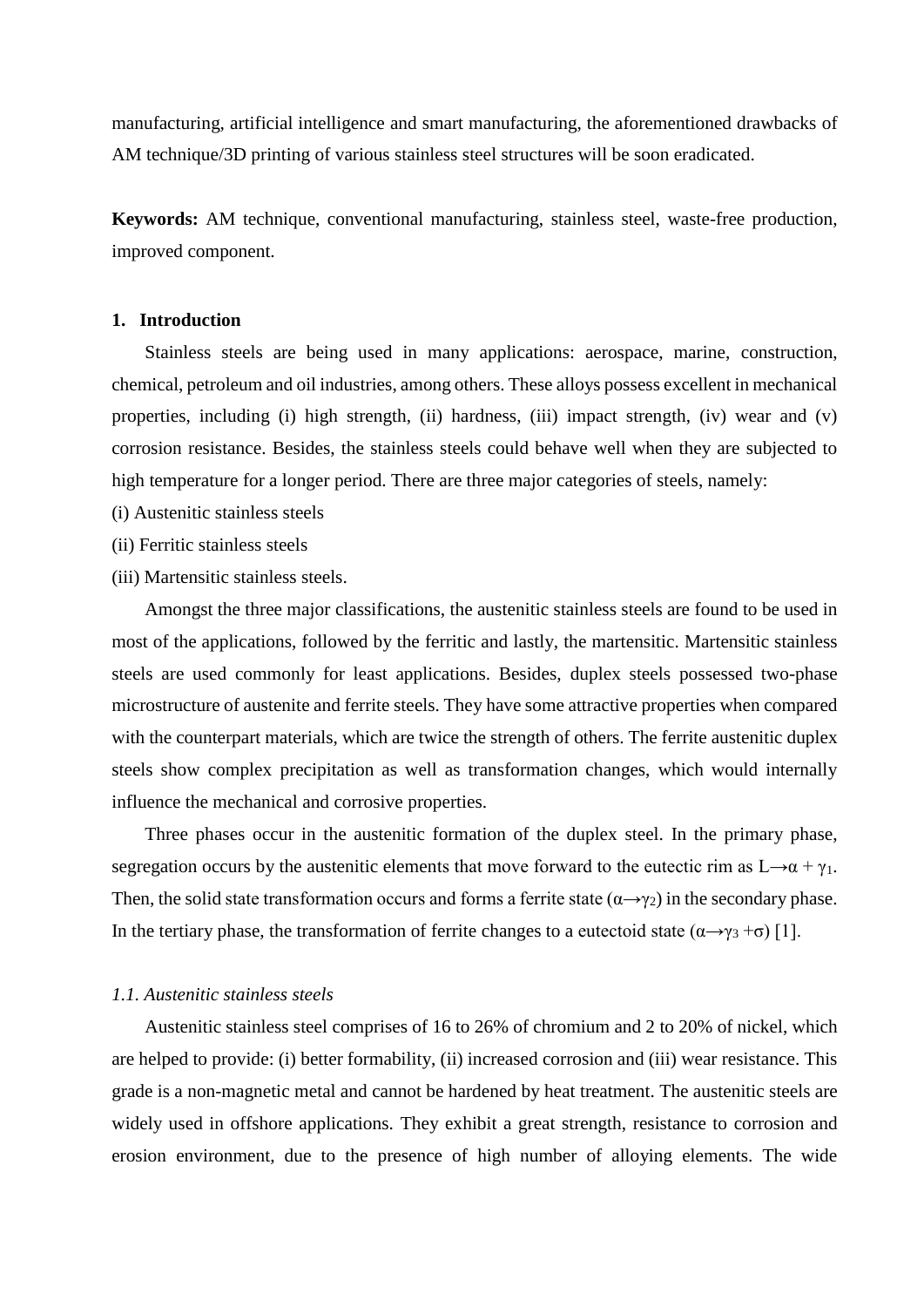applications of austenitic stainless steel include: (i) food and beverage industries, (ii) tins, (iii) automotive rim, (iv) medical instruments and (v) structural parts for harsh environments. The chemical compositions of various stainless steels are presented in Table 1 [2].

# **Table 1**

Chemical compositions of various stainless steels [2].

| Details of the           |                                                                                       |                |              |             |              | Steel designation |              |              |              |                   |
|--------------------------|---------------------------------------------------------------------------------------|----------------|--------------|-------------|--------------|-------------------|--------------|--------------|--------------|-------------------|
| elements                 | 201                                                                                   | 301            | 304          | 304L        | 305          | 309               | 309S         | 316          | 316L         | 17-4PH            |
| Carbon $(C)$             | 0.15                                                                                  | 0.15           | 0.08         | 0.03        | 0.12         | 0.2               | 0.08         | 0.08         | 0.03         | 0.07              |
| Manganese<br>(Mn)        | $5.50-$<br>7.50                                                                       | $\overline{2}$ | $\sqrt{2}$   | $\sqrt{2}$  | $\sqrt{2}$   | $\sqrt{2}$        | $\sqrt{2}$   | $\mathbf{2}$ | $\mathbf{2}$ | $\mathbf{1}$      |
| Phosphorus<br>(P)        | 0.06                                                                                  | 0.045          | 0.045        | 0.045       | 0.045        | 0.045             | 0.045        | 0.045        | 0.045        | 0.04              |
| Sulfur $(S)$             | 0.03                                                                                  | 0.03           | 0.03         | 0.03        | 0.03         | 0.03              | 0.03         | 0.03         | 0.03         | 0.03              |
| Silicon (Si)             | 1.0                                                                                   | 0.75           | 0.75         | 0.75        | 1.0          | 0.75              | 0.75         | 0.75         | 0.75         | $\mathbf{1}$      |
| Chromium<br>(Cr)         | $16-$<br>18                                                                           | $16-$<br>18    | $18 -$<br>20 | $18-$<br>20 | $17 -$<br>19 | $22 -$<br>24      | $22 -$<br>24 | $16-$<br>18  | $16-$<br>18  | 15-17.5           |
| Nickel (Ni)              | $3.5 -$<br>5.5                                                                        | $6 - 8$        | $8 - 12$     | $8 - 12$    | $10-$<br>13  | $12 -$<br>15      | $12 -$<br>15 | $10-$<br>14  | $10-$<br>14  | $3 - 5$           |
| Nitrogen (N)             | 0.25                                                                                  | $0.10\,$       | $0.10\,$     | 0.10        |              |                   |              | 0.10         | 0.10         | $\overline{a}$    |
| Molybdenum<br>(Mo)       |                                                                                       |                |              |             |              |                   |              | $2 - 3$      | $2 - 3$      | $\qquad \qquad -$ |
| Columbian<br>$+Tantalum$ |                                                                                       |                |              |             |              |                   |              |              |              | $0.15 - 0.45$     |
| Copper (Cu)              |                                                                                       |                |              |             |              |                   |              |              |              | $3 - 5$           |
| Iron $(Fe)$              | The iron content occupies the balancing percentage of elements in the stainless steel |                |              |             |              |                   |              |              |              |                   |

*1.2. Ferritic stainless steels*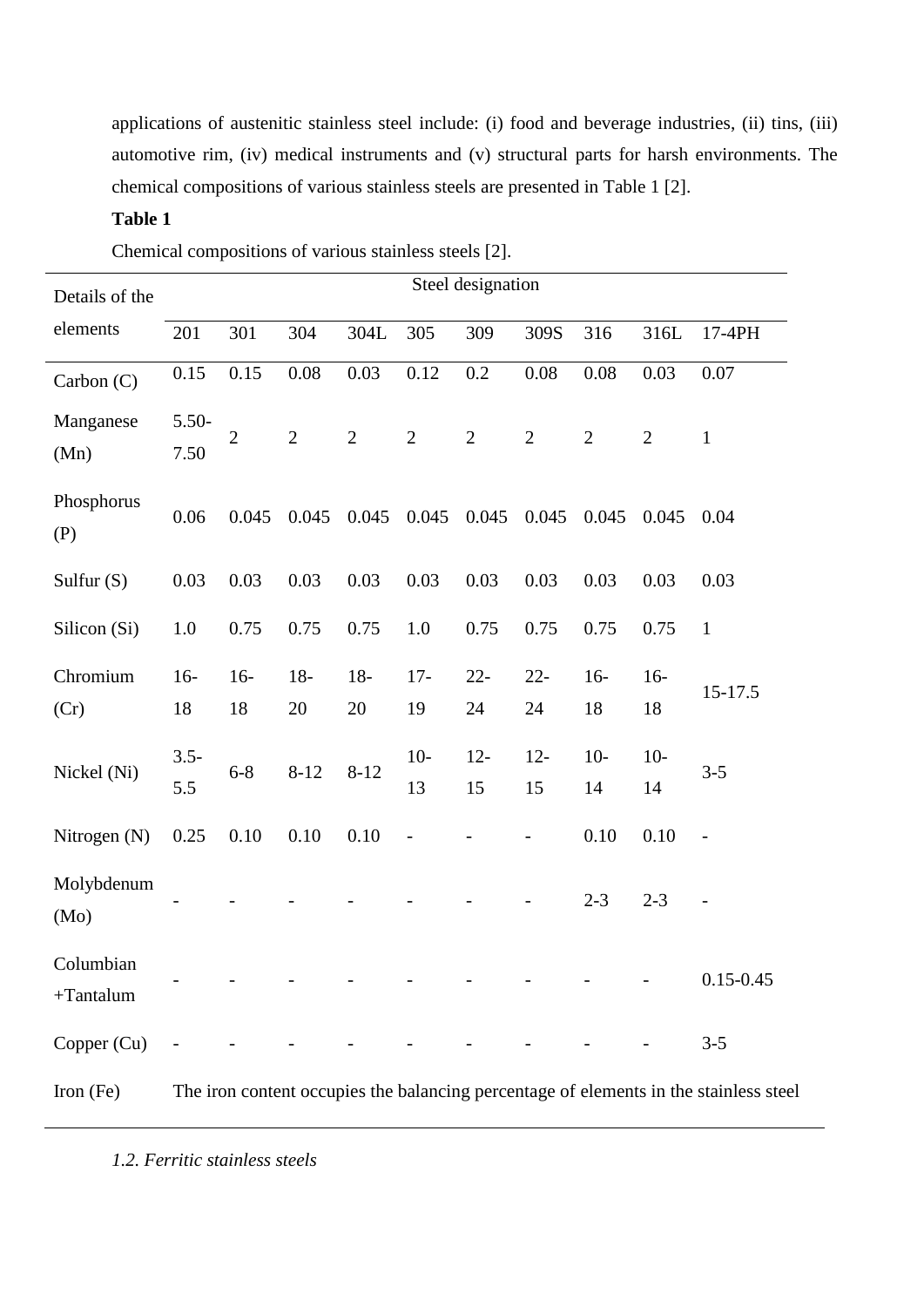Ferritic stainless steel comprises of about 12% of chromium. The different grades of the ferritic stainless steel include 409, 430, 430L, 434, 444, 442, to mention but a few. Similar to austenitic stainless steel, ferritic stainless steel cannot be hardened by heat treatment process. However, they are hardened by cold working. The grain structures of ferritic steels are of bodycentered cubic (BCC) lattice, whereas the austenitic steel has a face-centered cubic structure (FCC). The austenitic steels show a susceptible effect on stress cracking, whereas the ferritic steels show a better resistance against the stress cracking behavior. The composition of carbon in ferritic stainless steel is about 0.03%; hence they exhibit average ductility and low coefficient of thermal expansion. They possess good thermal related properties, therefore they could be used for hightemperature based applications: boilers and heat exchangers. Besides, the ferritic steels exhibit better oxidation resistance and good corrosive resistance properties. Table 2 depicts important mechanical properties of ferritic stainless-steel material.

### **Table 2**

| Steel alloys | $0.2\%$ of yield | Ultimate tensile | Elongation to   | Strain hardening |  |
|--------------|------------------|------------------|-----------------|------------------|--|
|              | strength (MPa)   | strength (MPa)   | fracture $(\%)$ | coefficient      |  |
| $0.15\%C$    | 285              | 385              | 37              | 0.2              |  |
| carbon steel |                  |                  |                 |                  |  |
| 409          | 275              | 470              | 30              | 0.18             |  |
| 430          | 345              | 515              | 25              | $0.18 - 0.22$    |  |
| Fe-29%, Cr-  |                  |                  |                 |                  |  |
| 4%, Mo-2%Ni  | 400              | 550              | 20              | 0.2              |  |
| 304          | 255              | 620              | 70              | $0.30 - 0.50$    |  |

Mechanical properties of ferritic stainless steel [3,4].

### *1.3. Martensitic stainless steels*

The martensitic stainless steels can be of higher or lower carbon steels which are made using the composition of iron with 12 - 17% of chromium and carbon of 0.10 - 1.20%. When these steels are used for fabricate pumps, valves and shafts, the content of carbon elements are obtained to be nearly 0.4%. When the carbon content exceeds 0.4%, they are primarily relevant for wear resistance-based applications. For instance: (i) plastic injection molds (ii) cutlery surgical blades and (iii) nozzles.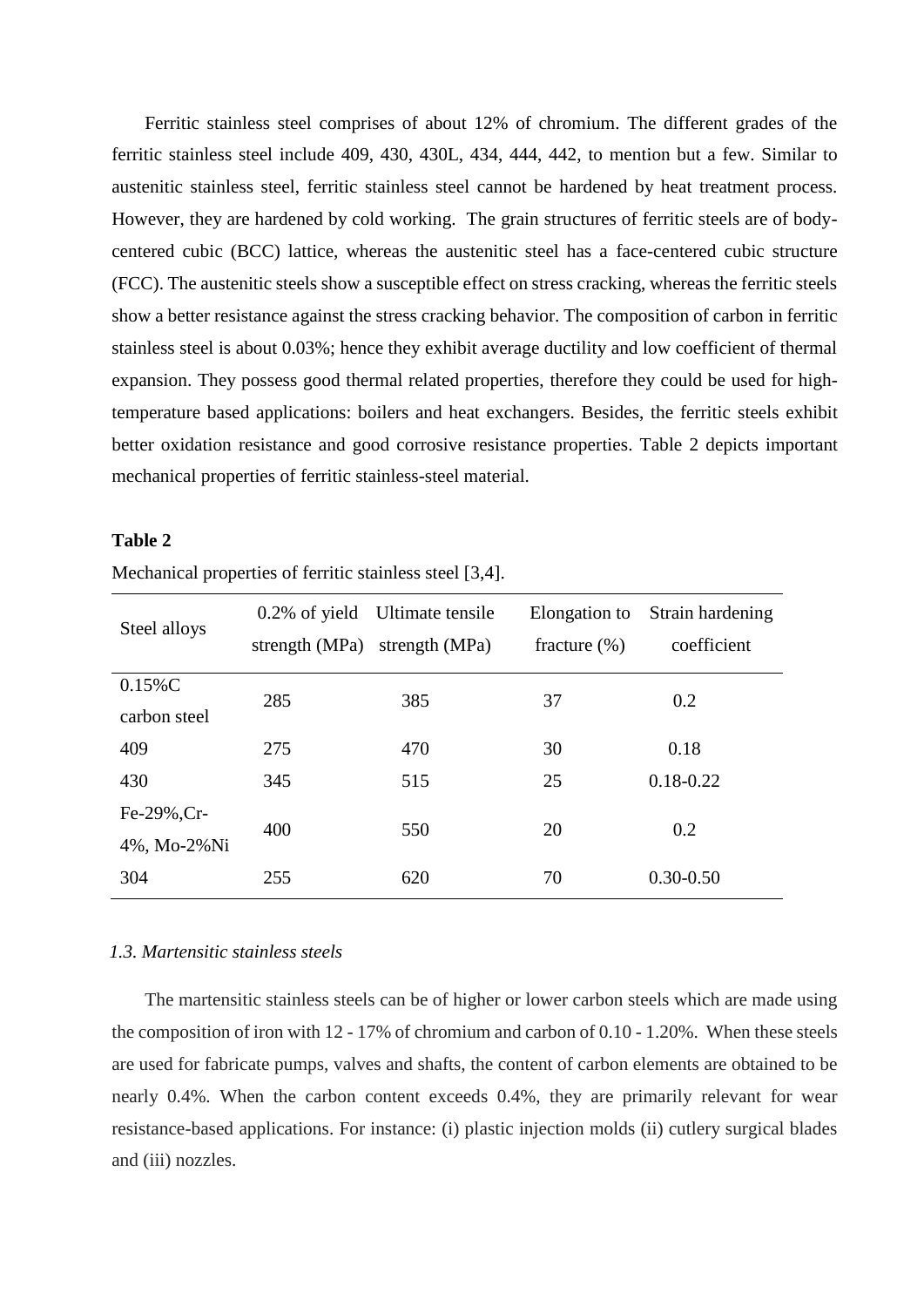The martensitic stainless steels sometimes comprise of nickel (Ni), which would allow for higher content of chromium (Cr) and/or molybdenum (Mo), thus they enhance corrosion resistance property. Toughness is also found to be improved when they comprise the lower content of carbon elements. When the stainless steel comprises of lower carbon, 13% of Cr and 4% of Ni, they would offer excellent mechanical properties, good weldability and good resistance against cavitation. Therefore, they are preferred for nearly all types of hydroelectric turbines around the world. For instance, they are utilised at 'Three Gorges' dam in China. Further addition of boron (B), cobalt (Co) and titanium (Ti) help to enhance the high temperature-based properties; to improve a creep resistance [5].

Regarding the fabrication process, conventionally processed metal alloys give a great potential for mass production. The parts are of equiaxed grain structure and homogeneity on defined boundaries. These conventional techniques followed more common procedure in the past decades. However, nowadays, additive manufacturing (AM) techniques overcome the conventional technique by their advantages. The AM technique is identified as a modern technique which gives a breakthrough performance and unparalleled flexibility that gained more interest amongst the researchers owing to their (i) deposition rate, (ii) material savings, (iii) adaptability as well as (iv) low energy consumption [6]. Moving forward, this present paper subsequently discusses various fabrication techniques of stainless steels under conventional and AM processes with respect to the property variation and heat treatment.

### **2. Conventional manufacturing techniques**

In conventional manufacturing technique, the objects are fabricated by employing (i) casting process, (ii) forging process and (iii) powder metallurgical process, to mention but a few. In these approaches, the unwanted parts are needed to be removed once the fabrication processes are over. For removal of the unwanted parts, special tools are mandatory. Though, a lot of manufacturing techniques are existing to produce the stainless steels, there are three significant methods that are often considered based on their usages. The major three techniques include: (i) metal injection molding (MIM), (ii) casting and (iii) sintering. Nevertheless, these techniques have some demerits when compared to the AM; with a lower production cost. Besides, AM could fabricate high precision as well as a low complexity in manufacturing.

### *2.1. Metal injection molding*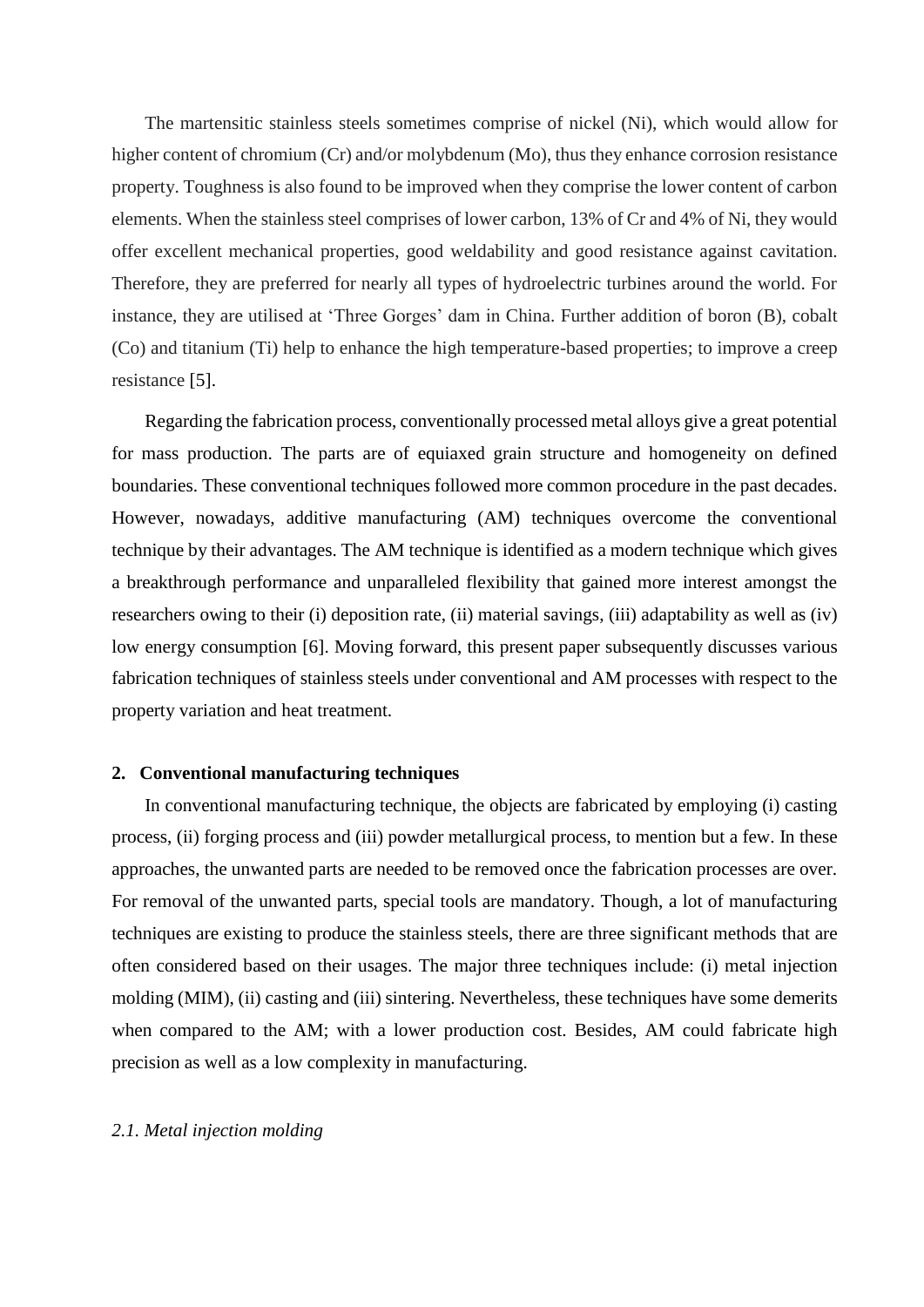Metal injection molding (MIM) plays a remarkable role in the manufacturing of metals and ceramics, due to their precise and mass production. This manufacturing technique consumes lesser material, but the products are of high density. Fig. 1 illustrates the step-by-step procedure of producing the finished products, using the MIM technique. The MIM process starts with the feedstock preparation done by homogeneous mixing of powder and binder particles [7]. The powders are classified based on their characteristics, sizes and morphologies. Furthermore, the homogeneous mixture of powder and binding materials are fed through the injection molding chamber, followed by the debinding. The debinding process handled by considering the binding time and the composition of binders. The debinding could be carried out by either employing (i) catalytic debinding, (ii) solvent debinding or (iii) thermal debinding; the debinding types are chosen based on the powder and binder types.



**Fig.1.** Metal injection molding process.

The sintering temperature and heat treatment of steels could be controlled in order to enhance the mechanical properties without influencing the corrosion resistance of the alloy [8,9]. Usually,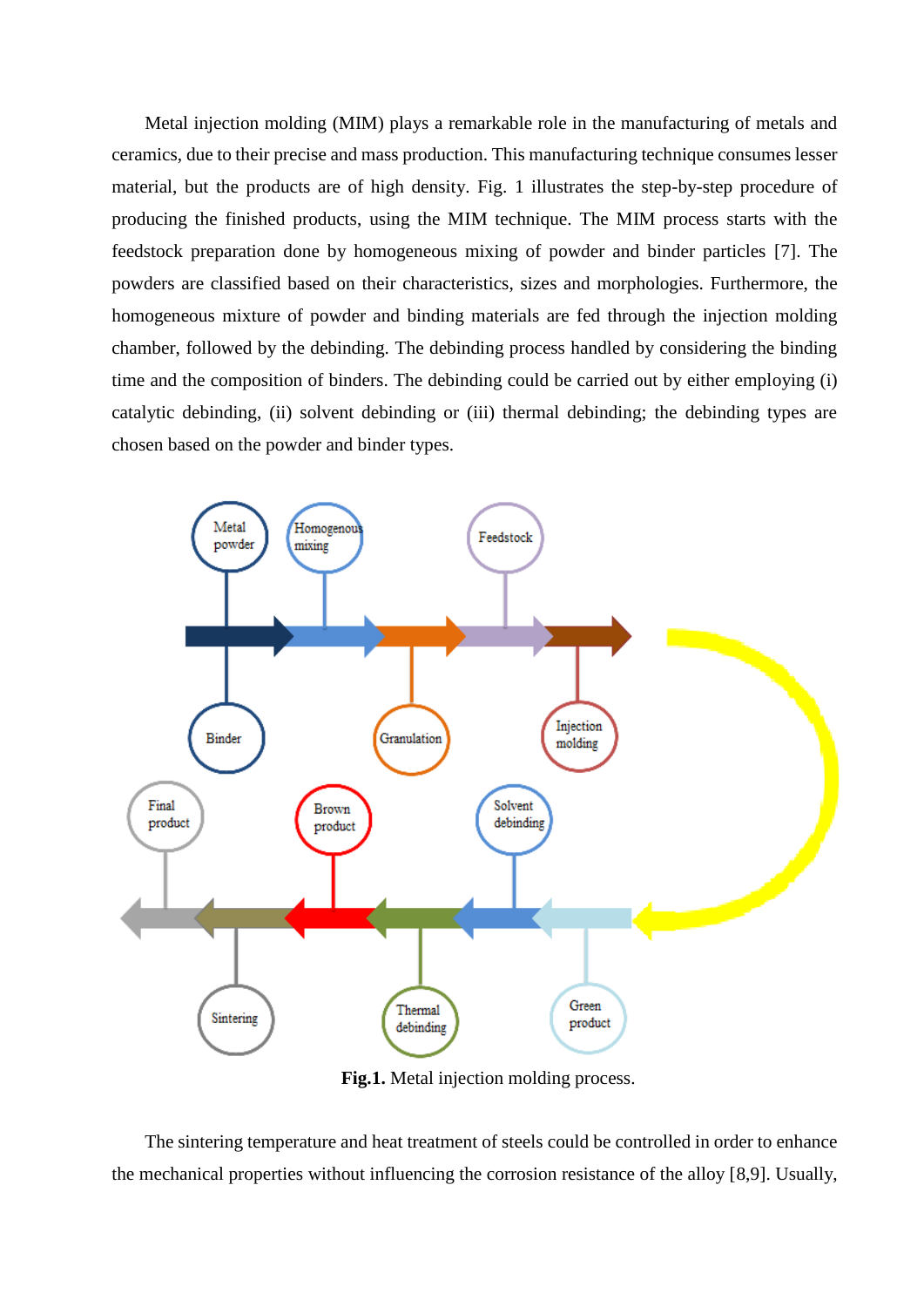sintering process manipulates the martensitic phase by providing good microstructure on maintaining the micro particles in the form of spherical oxides or carbides [10,11]. The sintering temperature of stainless steel usually ranges between 1200 to 1350 °C and the sintered time between 20 and 60 minutes. The temperature should be controlled as well as remains above the solidus temperature for preventing the distortion in the size of the sintered product [12]. The fabrication of 17-4PH steel and 316L of austenitic stainless steel are discussed in the current section; whereby the above said designated steels are made by using the MIM technique. In MIM, metal powders are mixed with the binding agents (wax and polypropylene) in a mixing chamber. The mixture is granulated into a fine powder and the feedstock is subjected into the injection molding machine in the form of liquid. Under pressure and heat, the raw product is obtained. The raw material is subjected to a thermal binding cleaning to form a brittle green product. Once after sintering, pores are eliminated and formed as a dense solid finished product.

Moreover, the mechanical properties of 17-4PH stainless steel is improved by the addition of 1 wt.% of nickel boron (NiB) and it is further improved by heat treatment process [13]. At low feedstock loading and particle size of around 45 µm, the mechanical properties of 17-4PH stainless steel is greatly improved [14]. On fabricating multiple cavity mold, the accumulation of powder leads to the segregation of the fabricated component. This can be rectified by the spatial distribution of powdered particles during fabrication [15]. On corrosion test of 17-4PH steel under phosphate buffer solution, pitting corrosion is slightly higher than other conventional techniques. This is attributed to a low amount of Co present in the metal [16].

When 316L steel powder and iron (Fe) powder fused along with 17-4Ph steel powder separately on micro-metal injection molding, there is an evidence of a finite change in porosity and magnetic properties, which actually depend on sintering temperature and this needs to be controlled. Also, higher tolerance can be achieved by reducing the border dimension [17]. The binder particle is added with the injection molding powder, which actually binds the particle to each other during fabrication and provides a well-defined output [18]. Soft tooling is used for a low production runs as low molding pressure and temperature is generally required for injection molding process. Ceramics and metal alloy injection molding process combine several machined or cast components into one cost-effective product, which leads to the elimination of several manufacturing steps [19,20]. 316L powder is water-atomized before pouring the powder into the injection mold chamber, which in turn results to improved ductility and corrosion resistance components. Also, this powder is doped with graphite at required parts per million, around 1000 ppm to avoid pitting corrosion. But, excessive addition of graphite leads to excessive carbon on the surface of the sintered component [21]. In MIM, very fine powders such as nano-scale powders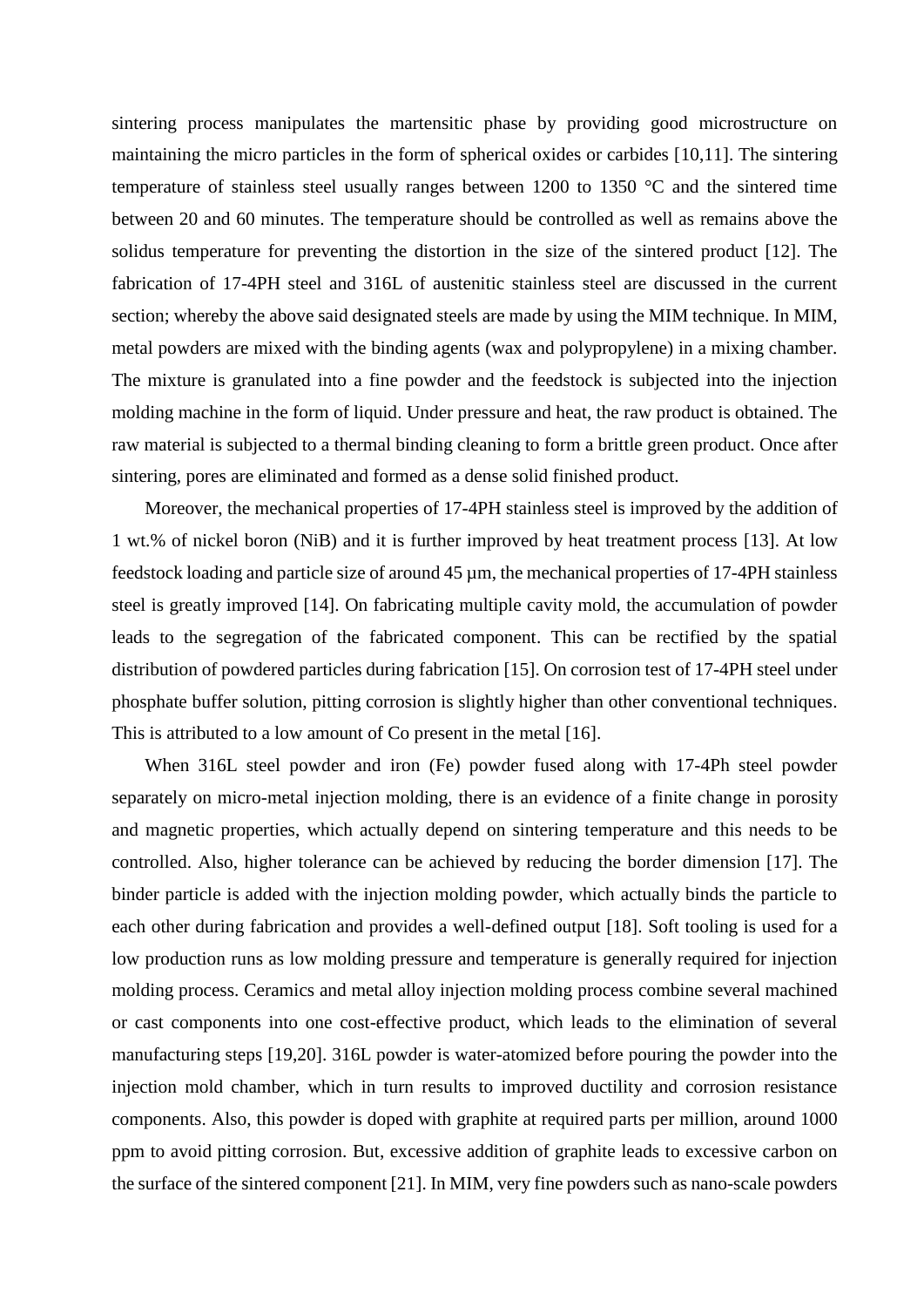are used as a feedstock material [22]. Low viscous feedstock provides a homogeneous distribution of powder [23,24]. This actually reduces the linear shrinkage of produced material [25]. Therefore, powder injection molding depends greatly on the feedstock composition, temperature gradient and powder particle size.

### *2.2. Casting techniques*

The casting process is carried out by pouring the molten metal into the cavity of the designed mold, followed by hardening of molten metal. Once the solidification process is completed, the part is subjected to finishing treatment; whereby the object is obtained in the desired shape with surface finish [26].

In the current section, investment casting and continuous casting of stainless steel are elucidated [27,28]. The investment casting is an ancient process, whereby the wax pattern coated with refractory ceramic material is used. The most commonly used metals include: (i) aluminium, (ii) bronze, (iii) stainless steel, (iv) magnesium and (v) carbon steels. The finished products are subjected to grinding or sandblasting to smooth the surface as well as to remove the imperfections. The investment casting technique is the best suited for massive production, whereby the increased time and labor cost are eliminated [29,30]. Fig. 2 shows the step-by-step procedure of investment casting technique.



**Fig. 2.** Schematic representation of the investment casting process [31].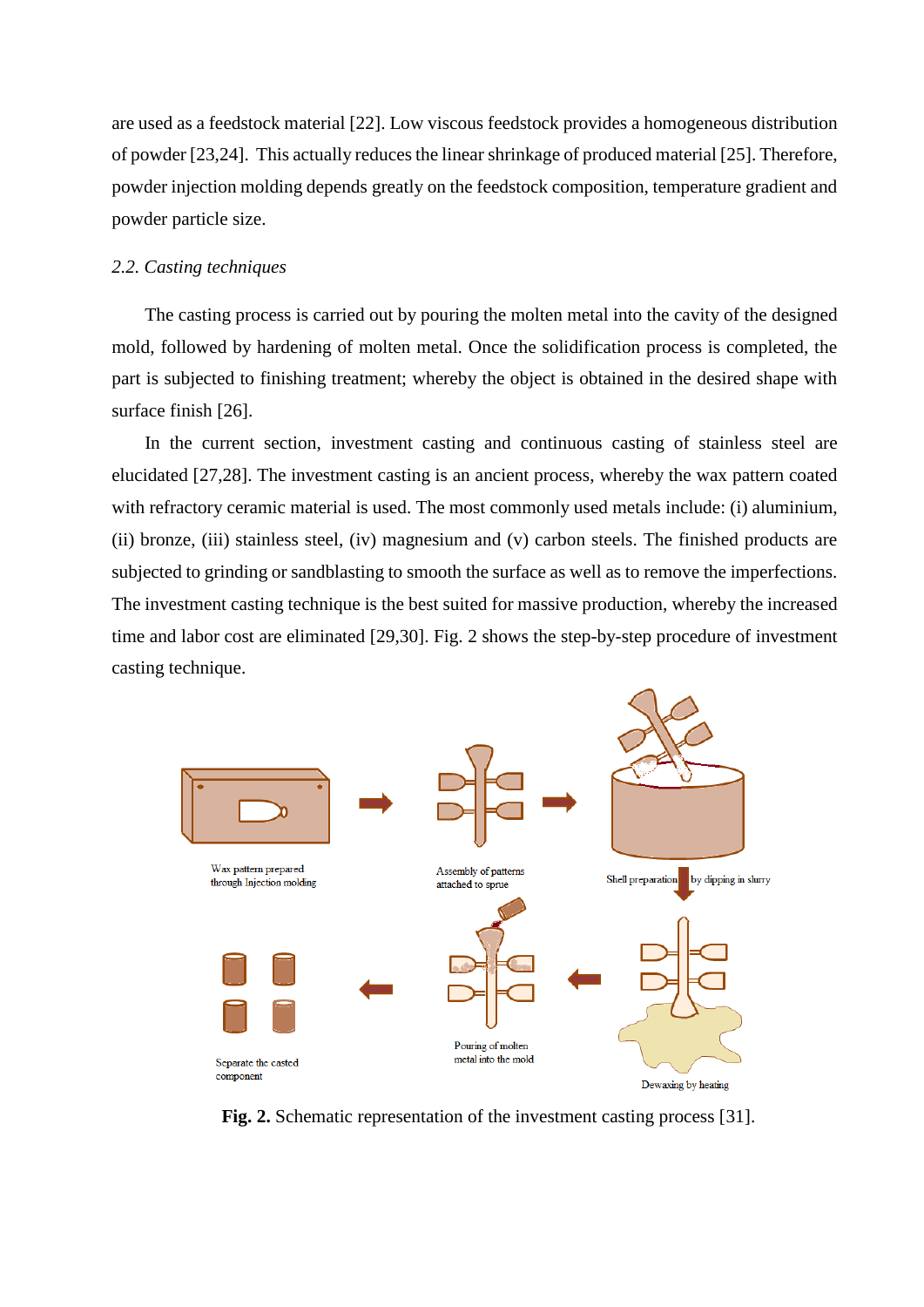In order to prevent the reaction between the stainless steel surface and the environment, either of alloying process or coating process is preferred. Application of *in-situ* coating of aluminium (Al) on the surface of stainless steel enhances the hardness as well as a magnetic hysteresis loop is formed [32]. In the case of a low carbon steel, continuous or strip casting approach is followed. The sheets or strips are directly cast from the molten metal, followed by the cooling without hot rolling process.

In addition, formation of delta ferrite (δ-ferrite) in the continuous casting affects the high temperature, workability and the corrosion resistance. When steel is heated above its critical temperature, a FCC structured austenite is formed. The austenite phase contains 2.03% of carbon, which strengthens the material and hardens on further heat treatment process. This heat treatment process converts the austenite phase into cementite, pearlite, bainite and/or their combinations. The cementite is converted into δ-ferrite by diffusion of carbon atoms during transformation [33]. Ferrite is stronger than austenite. Therefore, it forms a primary strengthening support to the material. The next strength supporting agent is chromium, nickel and iron contents. On transformation phase σ solid phase has to be avoided, due to its brittle nature [34]. The common problem associated with casting processes include, but are not limited to: (i) porosity, (ii) shrinkages, (iii) embrittlement and (iv) mismatch of mold attachments. The effects of these challenges are minimized by enhancing the mechanical properties of stainless steel. Thus, the gating valve system helps to reduce the adverse effects and inclusion of vent holes releases the air pressure inside the mold cavity [35,36].

In the investment casting technique, the shrinkage occurs by varying the pouring techniques and solidification range. These problems are rectified by varying the process parameters, such as: (i) feed rate, (ii) shell mold temperature and (iii) increased solidification time. The microstructural evaluation is done by introducing a novel approach called 'cellular algorithm' (CA), whereas the nucleation and the grain growth are simulated. Besides, the CA offers a good correlation between the microstructure of 17-4PH cast materials and their simulated model [37]. In the investment casting technique, the casting temperature and mold thickness yield a great impact on fluidity. However, the increased pouring temperature would produce more shrinkage related problems regardless of the filling system [38]. The existence of shrinkage during the casting process of 17- 4PH alloy deteriorates its mechanical properties, which include yield strength, ultimate tensile strength and hardness. Though, H1100 provides a better property than the H925, necking and strain failures occur during the heat treatment process. Thus, the H1100 is not preferred to 17-4PH stainless steel [39,40].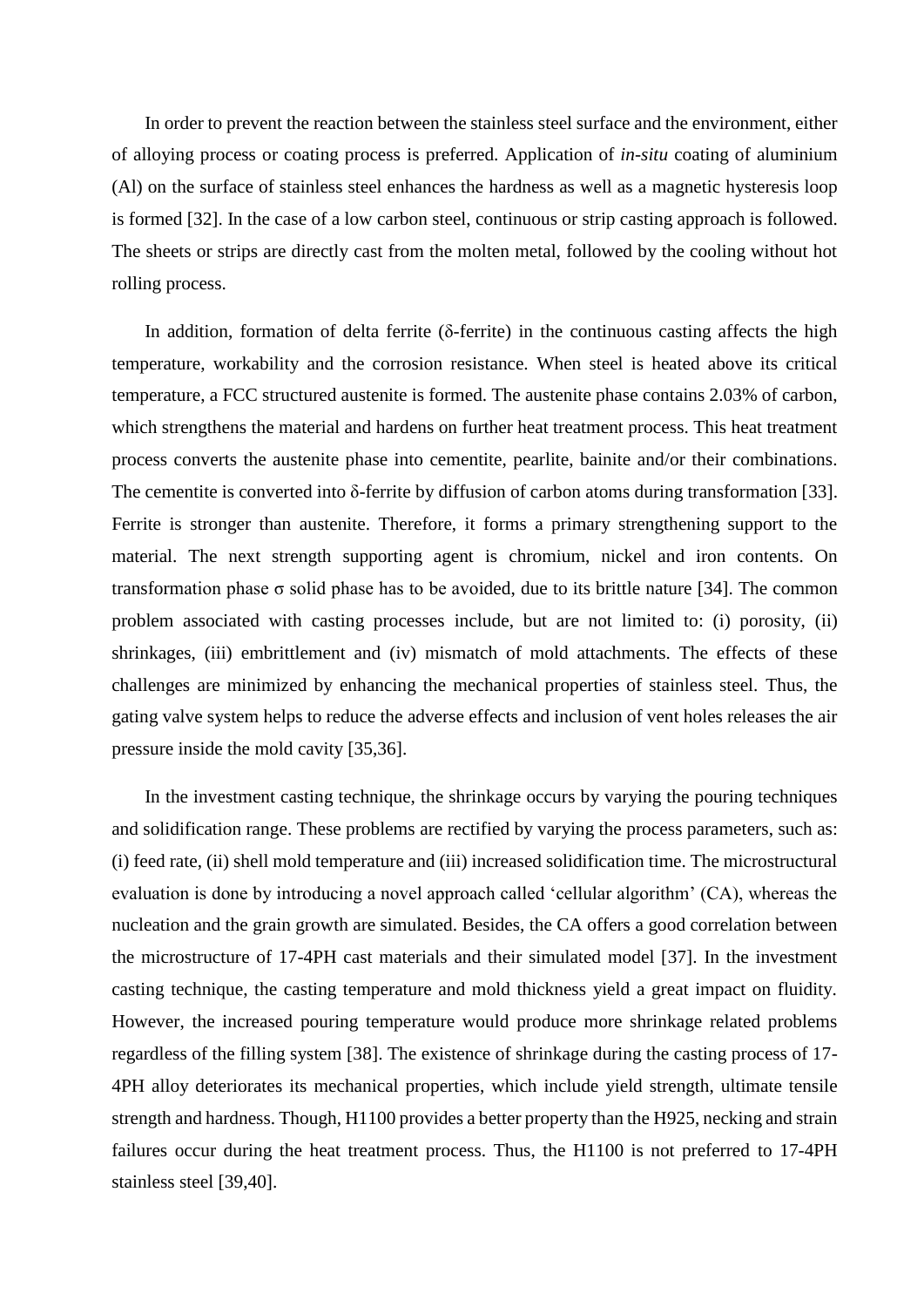Also, the casting layout of SUS310 steel can be analyzed using computer-aided engineering (CAE) approach. This approach helps to increase the product development as well as reducing the time consumption and overall cost [41]. In aircraft engines, the steel turbine blades are made up of SCH12 material. A retained melt modulus (RMM) model helps to examine the gating system schemes and predict the defect that occurs over the area of the melt flow. This model normally helps to produce a quality output with minimal cost products [42,43]. In nuclear power plant, 304L steel pipe is used in coolant system; whereby the pipes manage or withstand the temperature range of 290 to 330 °C. In investment casting technique, by increasing the aging time of casting, the elongation percentage reduces with an increase in mechanical properties [44].

The crack growth initiation is based on the stress intensity factor. Besides that, the aging time improves the mechanical properties of the material [45,46]. Duplex stainless steel is used as pipe materials and water reactors that operate in high-temperature circumstances. As thermal aging time increases, an enormous increase in the hardness and elongation of ferrite steel is observed. As the aging time is set to 10,000 hours, it exhibits good mechanical strength [47]. Summarily, some important mechanical properties of different types of stainless steel materials are listed in Table 3.

## **Table 3**

|                                  | Tensile strength | Yield strength Elongation |        | Hardness |
|----------------------------------|------------------|---------------------------|--------|----------|
| Classifications based on casting | (MPa)            | (MPa)                     | $(\%)$ | (HV)     |
| 316L [48]                        | 450              | 200                       | 69     | 160      |
| Duplex stainless steel [49]      | 762              | 356                       | 14     | 217      |
| CF8M-Duplex steel [50]           | 525              | 318                       | 68.6   | 300      |
| $CA-6NM$ steel [51]              | 826              | 688                       | 24     | 271      |

Mechanical properties of different types of stainless steel materials.

A three-point bending test is performed by using Gurson's modeling approach on CF8M steel to find out the shrinkage cavities. Finite element method (FEM) is also used to predict the shrinkage cavities on duplex steel material, which helps in the safety assessment of the cast components [52]. Besides, the surface properties are examined using the FEM approach, whereby the steel is subjected to the heat treatment process. It is evident through the scanning electron microscope (SEM) analysis that quenching and tempering processes produce fractured surfaces, cavities and hot tears on the steel alloy [53].

In centrifugal casting of martensitic stainless steel, the cracks were protruded from the internal surface to the external surface through inter-granular mode. By analysis through FEM of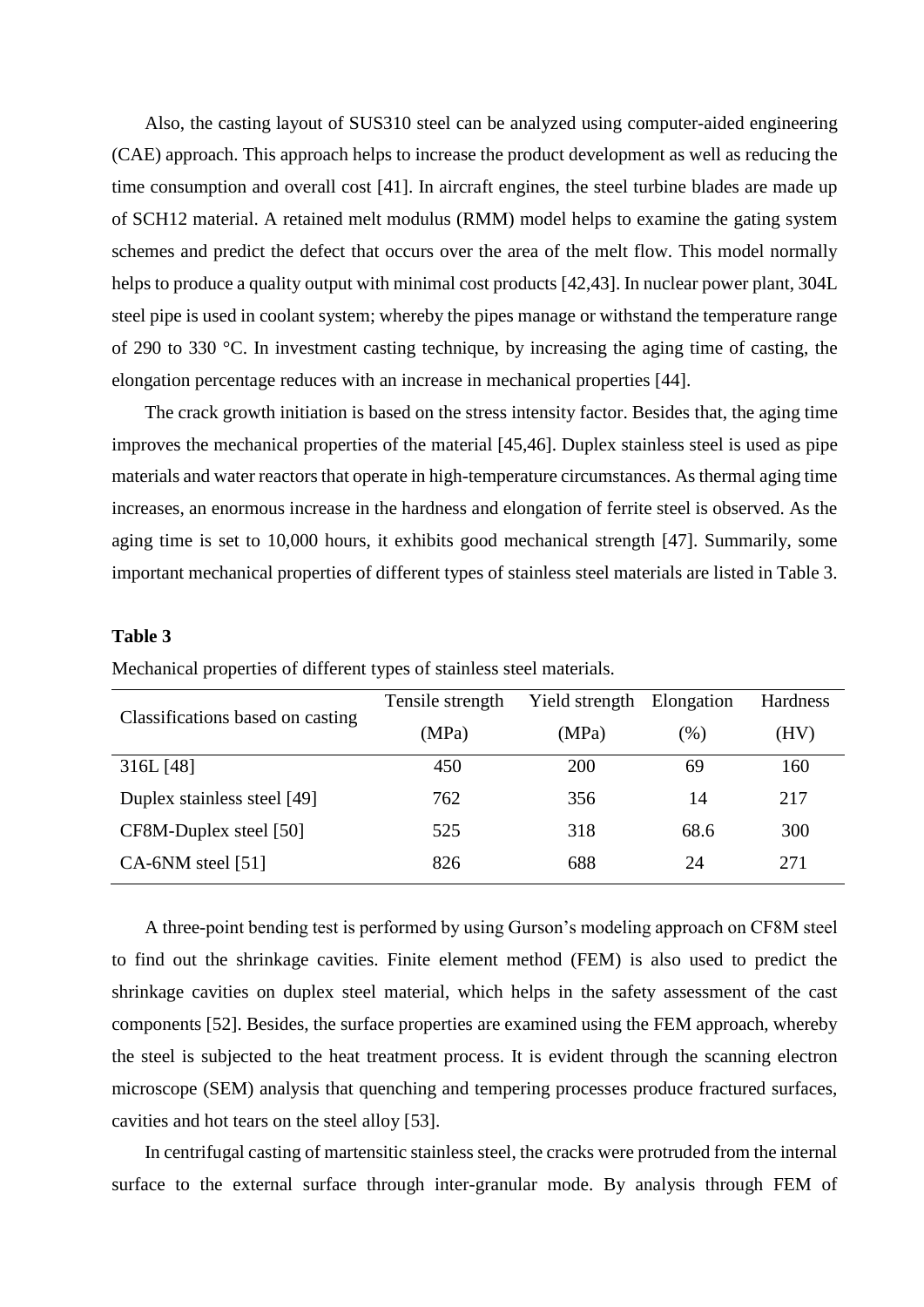thermoelastic-plastic model, the thermal history is studied. It shows that the crack length exceeds up to 40 mm length in its path [54]. Equiaxed grains exhibits a weak and random surface, and the columnar grains possess a strong bonding throughout the thickness due to heterogeneous nucleation and grain growth [55]. High grade stainless steel alloys such as 18Cr–10Ni– 2Mo or AISI 316L or a super alloy, nickel-base alloys, such as Inconel or Hastelloy, among others are more reliable under the condition of high temperature and stress conditions [56]. When comparing 316L stainless steel with structural 30CrNiMo8 steel alloy, the mechanical properties of stainless steel is better than that of structural steel [57].

### *2.3. Sintering techniques*

The sintering technique is a kind of powder metallurgical process, which helps to produce a component of fine grain structure and excellent mechanical properties. Besides, this process prevents void formation. However, the diffusion rate increases owing to the machining processes. For instance, the 17-4PH steel is fabricated through the powder metallurgical technique (Fig. 3), which possesses higher strength and ductility [58]. During the sintering process, the temperature plays a significant role. For instance, 316L is fabricated at a temperature of 1300 °C, whereby the mechanical properties of 316L are enhanced [59]. The hardness of 316L is depended on the grain size of the particle. Furthermore, it is observed that the enhanced microstructure and functional properties during the sintering process are obtained by using boron nitride sprays along with the graphite foils rather than using graphite foils [60].

The austenitic steel is prepared by sintering process using the steel powder along with other compounds: 1 wt.% of yttria and 0.6 wt.% of boron. The boron content helps in oxidation resistance by the formation of eutectic borides, while the yttria increases the oxidation resistance by reducing porosity defect. When comparing the performance of oxide formation between yttria and boron, the later performs better than the former [61]. Spark plasma sintering is employed to fabricate the 316L steel, using silicon nitride and yttria. This results to an improved mechanical properties and enhancement in the distribution of grains, as observed by SEM [62].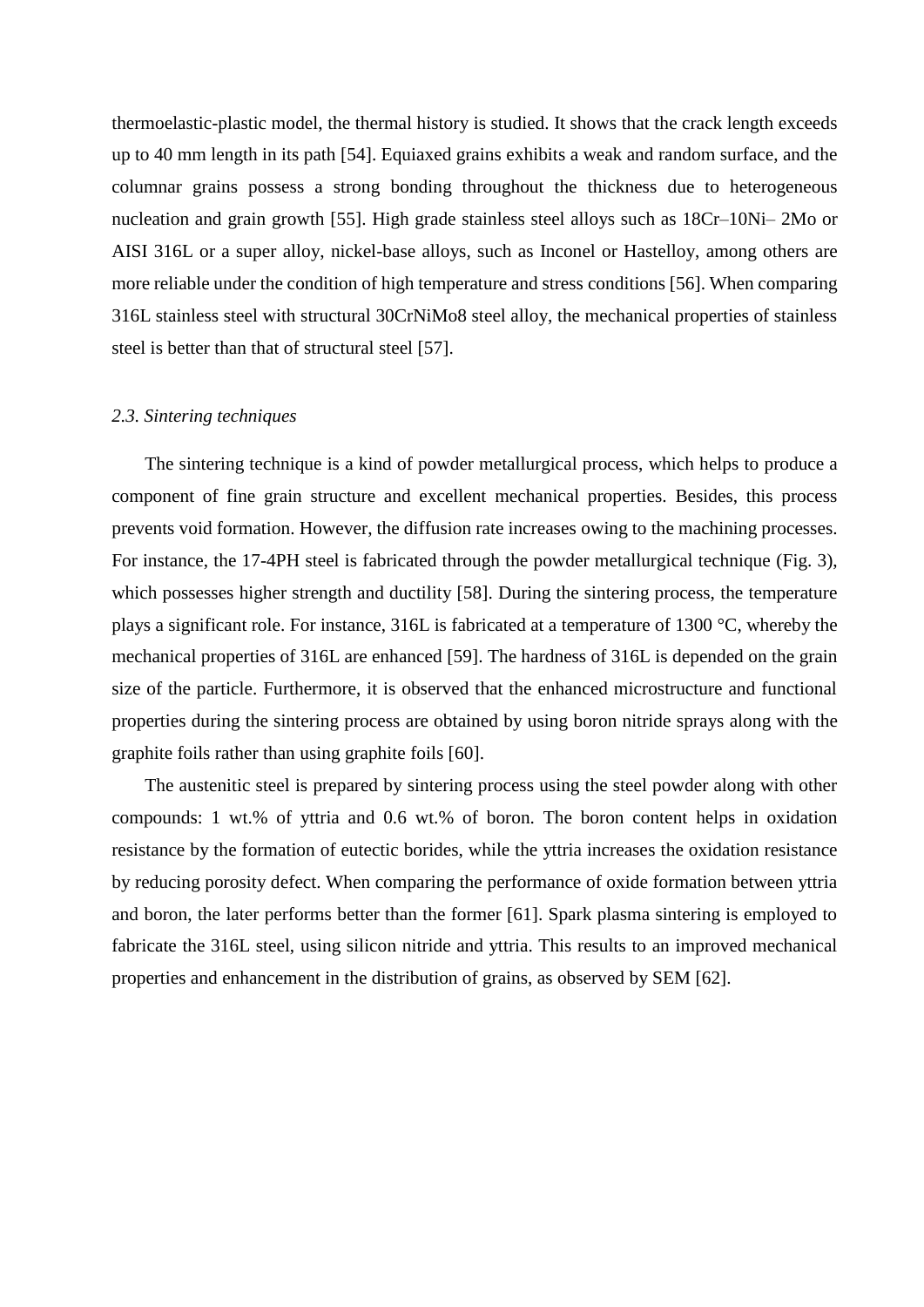

**Fig. 3.** Hardness value of 17-4PH steel on the various heat treatment processes [13,14,16,18,57].

Moving forward, in another study carried out, the sintering technique is used to fabricate the 316L steel alloy, whereby the borides are varied by using different wt.% ranged between 0.6 and 0.8. The mechanical properties of these alloys are enhanced as the inter-granular structure of borides are found to improved. The formation of transfer layer acts as a barrier against the wear, whereby the transfer layer is formed during the oxidation of borides [63]. Usually, nitriding of 316L is preferred for mechanical strength as well as against the corrosion resistance of components. Besides, the micro-abrasive wear is decreased by nitriding. The properties of metal are improved by the addition of yttria during the fabrication of steel [64]. When 316L is sintered in the atmosphere of hydrogen or in a vacuum condition, the corrosion rate and the porosity decrease. These components are helpful in the field of medicine for surgical instruments [65]. The austenitic 316L exhibits a better performance when the temperature is maintained between 1200 to 1400 °C, and the mechanical properties are enhanced [66]. In another work, density, hardness and tribological properties of 316L steel increase by the addition Cu-10Sn alloy. The maximum relative density is achieved with addition of 25 vol.% of additives, during sintering process [50].

When comparing the corrosion resistance of 304L and 316L stainless steels, using fabrication techniques such as sheet metal process and sintering, the former exhibits better performance. In the case of sintering process, pitting occurs; resulting to a worse corrosion performance. Besides,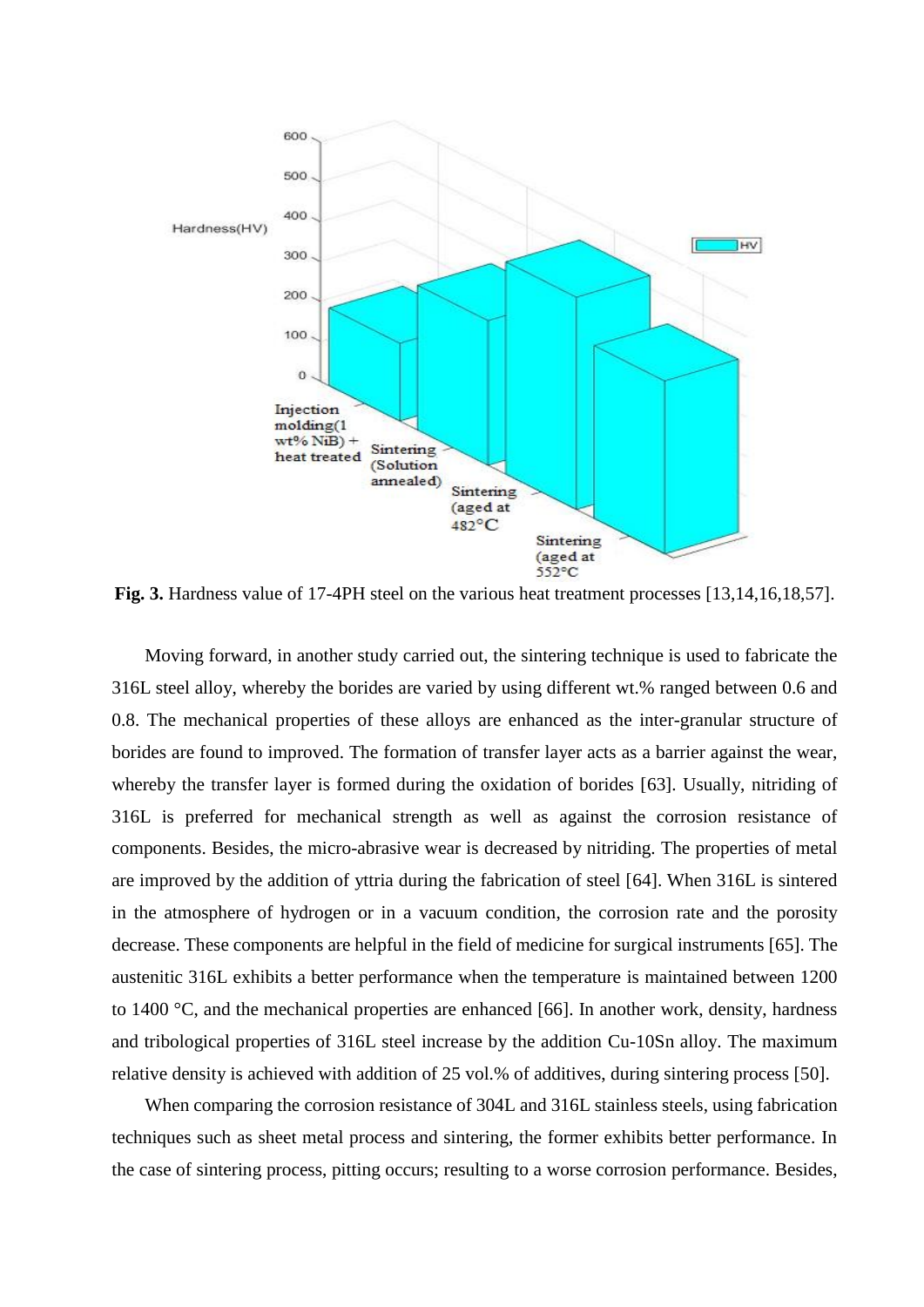the 304L exhibits a better corrosion resistance than the 316L counterpart in the sodium chloride (NaCl) atmosphere [67]. The corrosion resistance of 304L stainless steel increases with an addition of TiN when it is subjected to 3.5 wt.% of NaCl solution [49].

Additionally, a novel technique called 'spark plasma sintering' is used to fabricate the gas nitride austenite stainless steel. The sintered component with nitride powder exhibits better mechanical properties and corrosion resistance. The strengths are comparable to high-speed steels or high entropy alloys, whereas the toughness remains higher value of 68. On addition of chromium nitride along with stainless steel powder, the microstructural analysis shows an homogeneity in the distribution of these materials in the specimen. Since the chromium nitride increases, both micro-hardness and mechanical strength are enhanced [69]. The austenitic stainless steels are prepared by using powder metallurgy approach. They exhibit better (i) mechanical, (ii) surface properties and (iii) paramagnetic behaviors. Besides, these steels show phase transformations, when they are deformed by mechanical, heat treatment and magnet processes [70]. Table 4 shows various mechanical properties of 316L stainless steel under different types of fabrication processes.

### **Table 4**

| Different                   | Condition              | Ultimate                  | Yield             | Elongation       | Hardness |
|-----------------------------|------------------------|---------------------------|-------------------|------------------|----------|
| manufacturing<br>techniques |                        | tensile strength<br>(MPa) | strength<br>(MPa) | at break $(\% )$ | (HV)     |
| Wrought                     |                        | 483                       | 172               | 30               | 220      |
| Wrought                     | Heat treated           | 505-578                   | 222-265           | 76-81            | 155      |
| Casting                     | Gas atomised<br>powder | 518                       | 255               | 35               | 220      |
| Continuous<br>casting       |                        | 1364                      |                   | $\overline{7}$   | 471      |
| Shell mould<br>casting      |                        | 1040                      | 1260              | 9                | 350-480  |
| Forging                     | Gas atomised<br>powder | 627                       | 290               | 55               | 220      |

Mechanical properties of 316L stainless steel under various fabrication processes [59-61, 71- 75].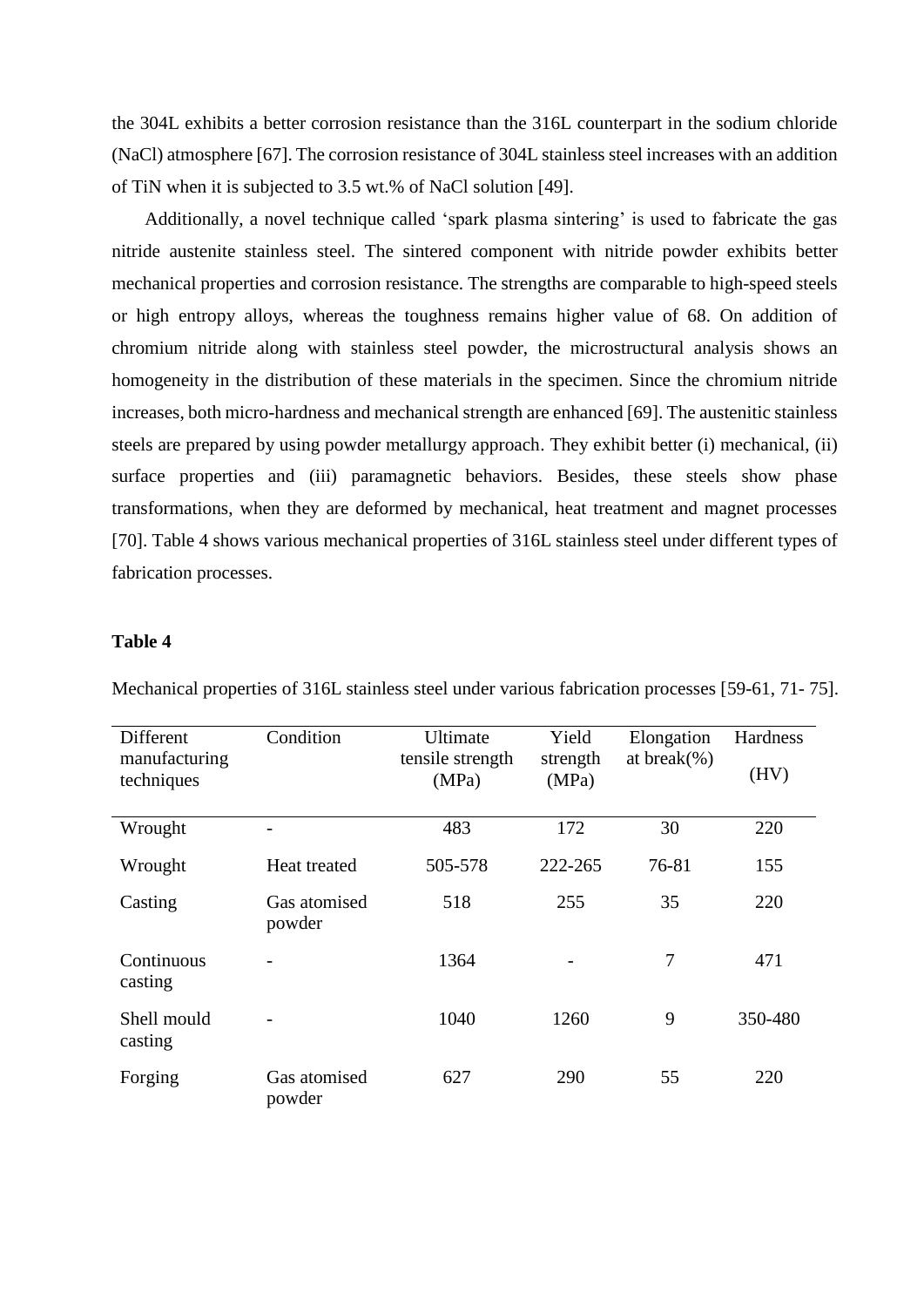| Metal injection<br>moulding | Water<br>atomised<br>powder | 548          | 203         | 57        | 286 |
|-----------------------------|-----------------------------|--------------|-------------|-----------|-----|
| Spark plasma<br>sintering   |                             | 315          | 275         |           | 345 |
| Sintering                   |                             | 431          | 207         | 23        | 127 |
| Sintering                   | With $MoSi2$                | $486 \pm 15$ |             | $22 + 2$  | 146 |
| Sintering                   | With nitrogen<br>addition   | 600          | 420         | 14        | 137 |
| Electron beam<br>melting AM |                             | 509          | 253         | 59        | 165 |
| Electron beam<br>melting    |                             | 509          | 253         | 59        | 165 |
| Hot isostatic<br>pressing   |                             | 450-570      | 160-220     | $42 - 54$ |     |
| <b>DMLS</b>                 |                             | 518          | 288         | 47.4      | 235 |
| Gas metal arc<br>AM         |                             | $533 \pm 23$ | $236 \pm 6$ | $64 + 5$  | 200 |

## **3. Additive manufacturing techniques**

With fabrication of components through the traditional means, the finished product requires machining, carving and shaping. The AM parts show perfect shapes without much postmanufacturing processes in the final desired products. In the case of aero-engines, the AM has a potential of processing at high temperatures. For instance, the National Aeronautics and Space Administration (NASA) engineers have designed and manufactured a metal rocket injector through AM, using Ni-Cr alloy powder. The rocket injector is made without any joints, thus it saves time and material cost [76]. The advantages of AM include: (i) design freedom, (ii) lightweight structure scan is possible to fabricate by using lattice designs, (iii) complex internal channels such as honeycomb structures with micron-size holes and (iv) several parts are built-in one process. The consumption of raw materials is 25 times lesser than the conventional machining process. Short term production is possible, that is, complex parts are produced in a few hours with application of AM technique, including the post-processing treatment.

It is reported that around 35% of research works have been published using steels, when compared to other metals. This shows that the next stage of development of metals is through AM.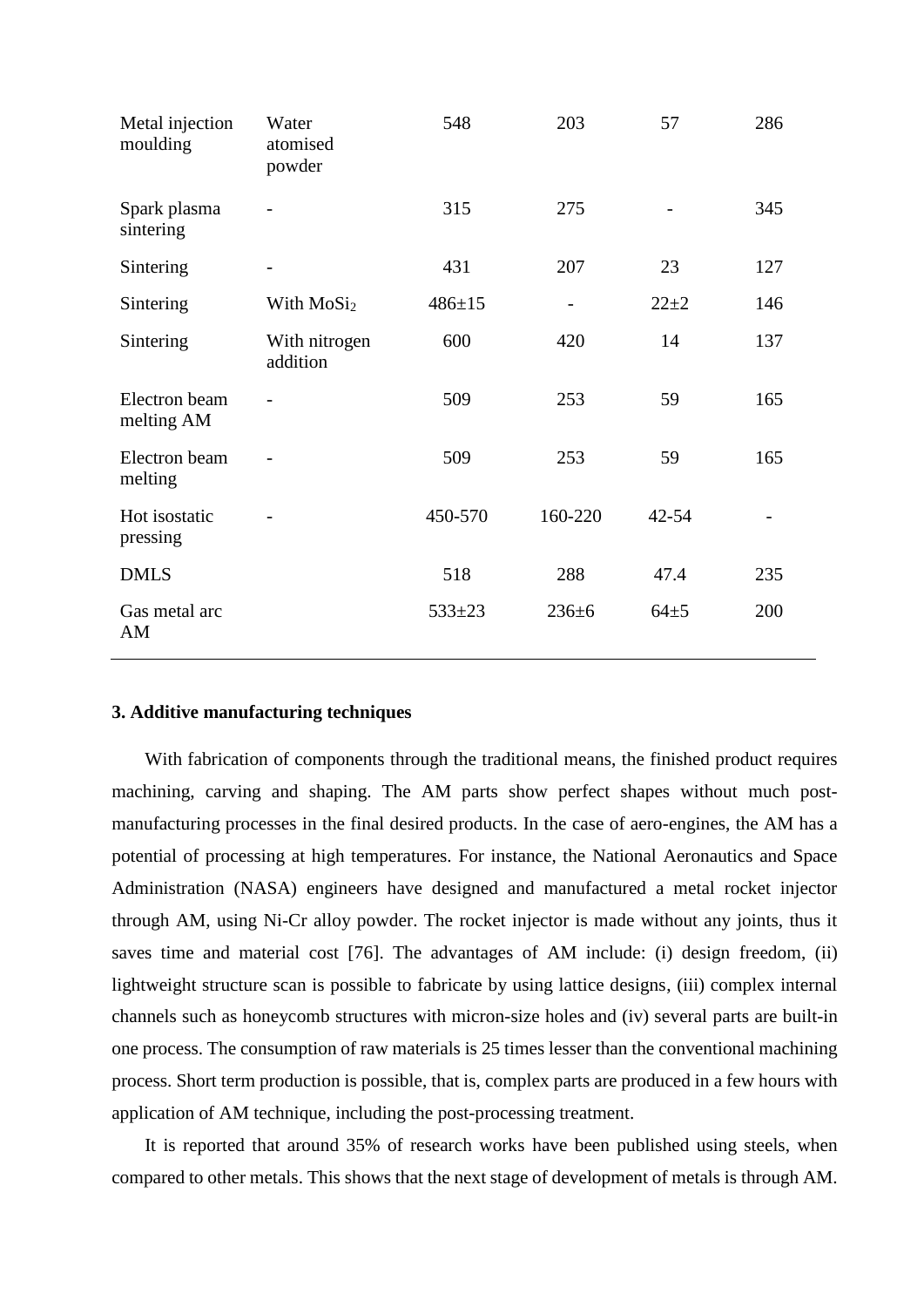The process development of AM initialized from polymers, then to composites, nanocomposites, and then to metal alloys, among other materials.

More also, in the case of AM, the laser radiation selectively melts the binder particles, and the liquid metal is poured into it and finally solidified by cooling. The factors which are taken into consideration for the choice of AM technique are thermal cracking and porosity [77,78]. The design and computational calculations are done using the MATLAB tool. The graded complexshaped objects are fabricated through three dimensional (3D) printing in a highly economical and infiltrated orientation profile [79]. Moreover, any complex geometry patterns can be created. Printed electrical circuitries embedded with Al matrices can be fabricated through advanced technology, such as ultrasonic AM. This method exhibits an improvement in the integrity and mechanical performance of the multi-functional composites [80]. The post-processing heat treatment produces an excellent surface finish. However, this approach is time-consuming and expensive process [81]. The mechanical properties are further improved by post heat treatment process after manufacturing. The grains are equally distributed, and the heat treatment improves the hardness, yield strength, tensile strength and percentage of elongation. By controlling the process parameters, the overall performance of the process is controlled [82]. Even though, there are several advantages such as high resolution, internal passages, among others [51], the difficulties of printing techniques are high reflectivity of material and porosity caused due to the thermal conductivity [83]. Another drawback is that oxidation occurs during the solidification of metal in the air. This risk can be controlled by employing inert gases, such as argon and nitrogen gases, to prevent the oxidation while on the atomization process.

Similarly, the non-melted powders used in the manufacturing process are sieved and reused to reduce the material wastage and support the green environment [51]. The parameters optimization (especially density) can be done through the Taguchi's method, and the results are analyzed through signal-to-signal noise (S/N) ratio and analysis of variance (ANOVA) methods [84]. The parameters, such as energy from the laser, scanning speed, the feed rate of powder and flow rate of shielding gas [85] under design freedom [86] affect experimentally on fabrication, as observed. Fig. 4 summarily shows the major types of metal AM. In the present study, both powder bed technology and wire arc AM are extensively and subsequently elucidated.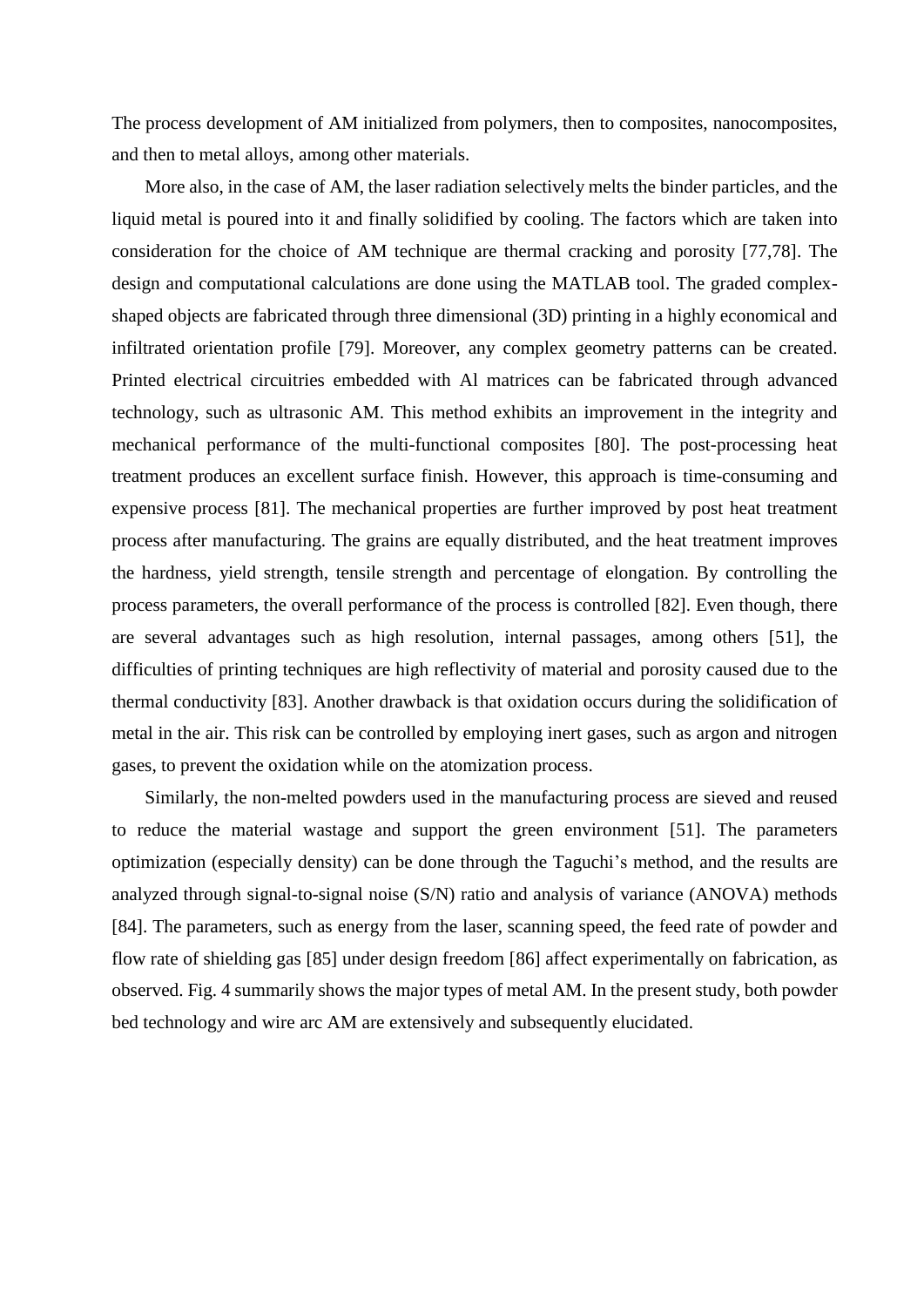

**Fig. 4.** Classifications of metal AM.

### *3.1. Wire arc additive manufacturing*

Out of many manufacturing techniques, the wire arc additive manufacturing (WAAM) is identified as a modern technique (Fig. 5). WAAM gives breakthrough performance and unparalleled flexibility that gains wide interest among the researchers, because of its advantages: (i) cost-effectiveness, (ii) high energy efficiencies, (iii) deposition rate, (iv) material saving, (v) adaptability and (vi) low energy consumption. Thus, the large-scale structural components could be fabricated in a minimal time period. Recently, the casting components are produced by WAAM technology in the manufacturing sector, due to their structural complexity and required surface finish. Defects and imperfections occur during different casting techniques. For instance, fabricating Al alloy through traditional method creates problems, which include: (i) shrinkage, (ii) cracks, (iii) gas holes and (iv) inclusions. These defects are rectified by additive layer manufacturing (ALM), or simply AM.



**Fig. 5.** Wire arc additive manufacturing process.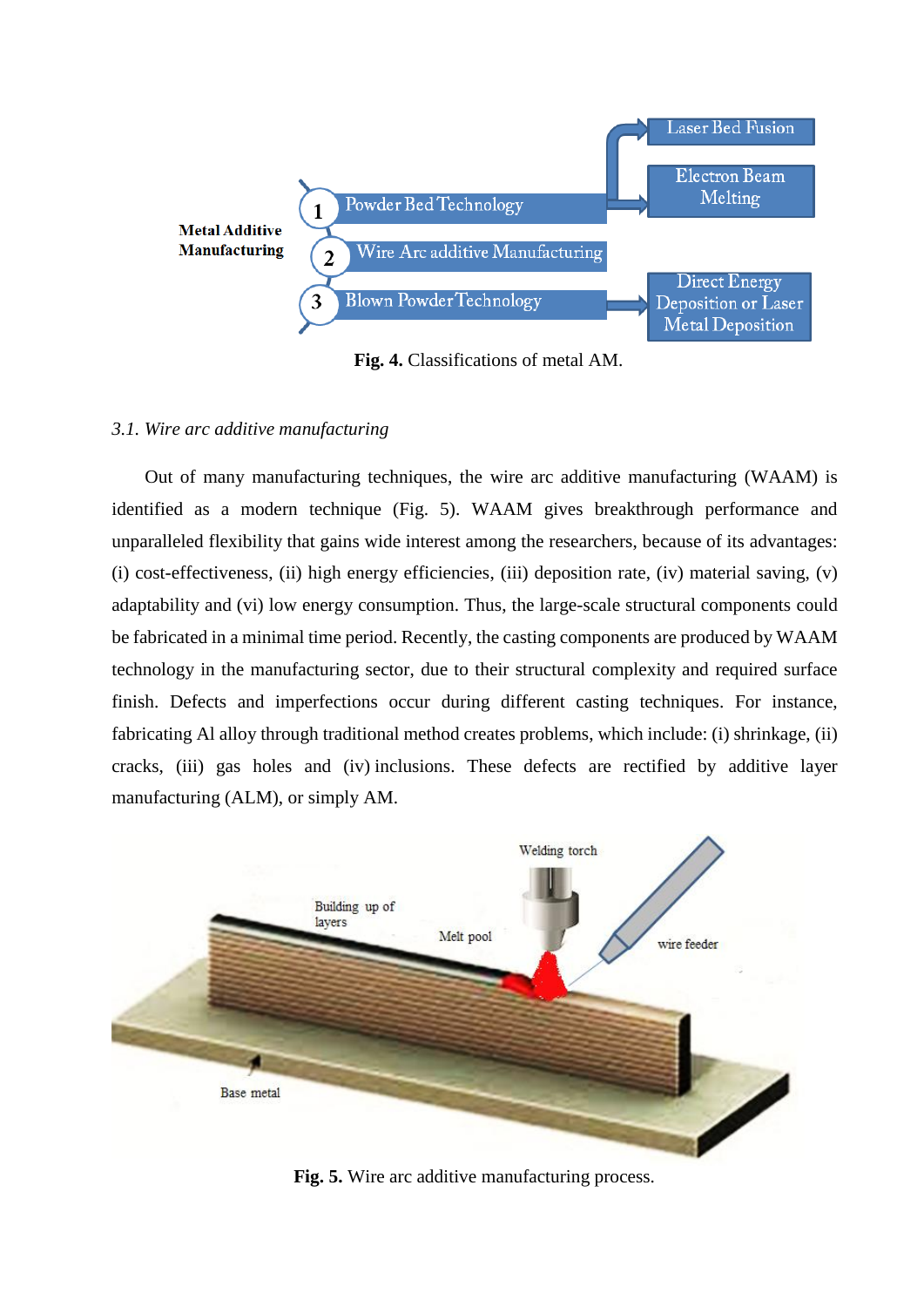The feedstock of WAAM is in the form of wire and electric arc as a heat source, where netshaped complex components with high resolution are made with almost zero wastage. In WAAM technique, two different metals are used altogether, such as: (i) Ni6082 nickel alloy on the surface and (ii) YS308L stainless steel alloy in the inner core. This structure produces high temperatures and corrosion resistance in nature. The Ni alloy is usually avoided for its weight consideration [87]. Examples of stainless steels fabricated through the WAAM process are 304, 308, 316L and martensitic steel 420 [88- 92].

Moreover, the WAAM is a kind of welding process which has a robotic arm or computer numerical control (CNC) gantry that feeds the wire on the substrate with a good mechanical response. The process parameters of WAAM are (i) current, (ii) voltage, (iii) diameter of the wire, (iv) feed rate, (v) welding speed and (vi) printed layer thickness. However, if the welding velocity is high, the WAAM technique produces a crucial imbalance in geometric accuracy, surface roughness and misaligned path [93].

The 316L steels cannot be hardened by heat treatment processes. But, it can be hardened by cold working process, resulting to an improved strength [94]. Manufacturing of 316L steel through gas metal arc welding deeply focus on the effect of tensile strength and corrosion properties. As the heat treatment temperature exceeds or higher than 1000 °C, the ultimate tensile strength, yield strength and corrosion resistance increase. The results are further compared with wrought steels, and they are observed to be higher [95]. By varying the process parameters, such as speed pulse and arc velocity, a well efficient and arc stability pattern is obtained. The hardness is enhanced, due to arc speed, which produces fine grains on high cooling rates.

Moving forward, an innovative method of fabrication/WAAM of 316L through cold metal transfer (CMT) and tungsten inert gas (TIG) process produce an anisotropy behavior. The deposition rate of 304 stainless steel on TIG-based WAAM process [96] is comparatively higher than powder-based systems [97]. The WAAM products definitely requires machining after the fabrication, yet the material wastage is less. When the heat input is higher, the yield strength recedes to the base metal, and finishing gets poor [98]. On even supply of heat, the wire melts and bonds with the substrate and these continuous operations build a layer-by-layer deposition. This WAAM process has a limited application than powder bed fusion process, as curve shapes and sharp edges are difficult to form with WAAM process [99]. A new feed wire (metal-cored wire XC-45 contains alloy powder) is used on S355 steel substrate. The structural output shows an anisotropy behavior, better hardness and mechanical strength. The constructed wall possesses pearlite, bainite, ferrite and martensite phase transformation. Microstructural investigation shows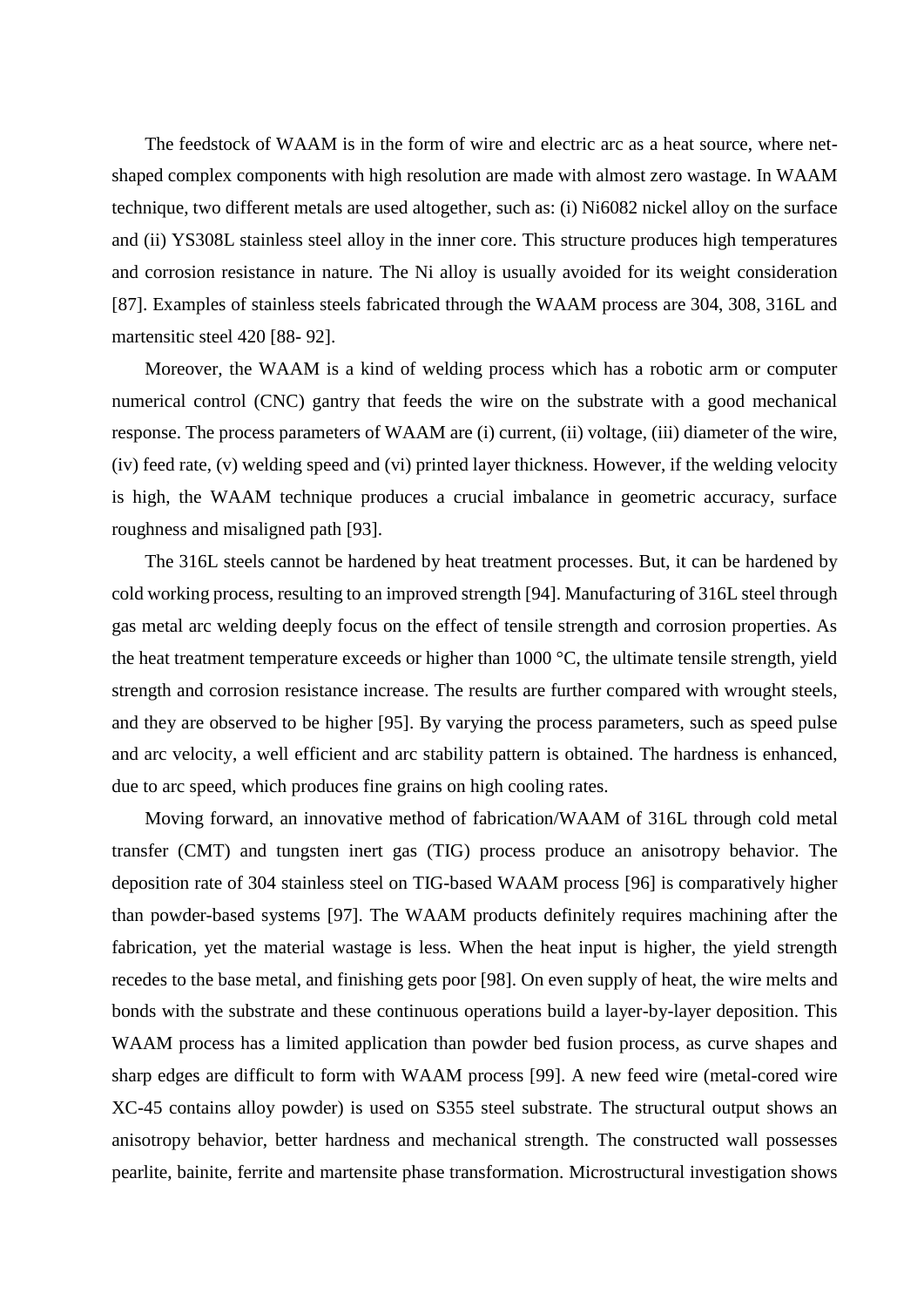columnar (elongated) growth is predominant issue with AM process. This can be controlled by modulating laser beam intensity and time based profiles. For example, laser beam on transverse elliptical direction shows equiaxed and mixed epitaxial grain growth [100]. Frequently, this WAAM process has been used in the manufacturing of bars and it allows a more efficient arrangement of reinforcements [101].

There is a limited discussion on the thermal cycle and reheating complex structures, using low carbon steel alloys and duplex stainless steels. The reheating produces a recrystallization effect, which leads to fine-grained structures [102-105]. The post-processing treatment of Cr-Mn stainless steel is observed under microstructural analysis and shows δ-ferrite transformation that leads to the formation of CrN in the supersaturated state during nitrogen addition. The nitrogen improves the work hardening effect of steel [106]. Notwithstanding, the drawbacks of WAAM process includes heat management, irregularities, porosity and flaws. The deformation occurs, due to residual stresses and component distortion. In order to produce perfect designed components, all the process parameters are monitored with precise knowledge on each individual design. The WAAM technique has a near-future, yet there are many parameter variations, and other such conditions need to be discovered.

### *3.2 Powder bed technology*

#### *3.2.1. Electron beam additive manufacturing*

Electron beam melting (EBM) is the same as that of the laser melting process, which works on an electron beam instead of a laser. The quality of the finished products is comparatively higher than the conventional methods. The EBM is the best suited for industrial applications and has a huge potential for metal AM. The electron beam scans directly on the focus spot and heats the powder granules at an extremely faster rate. The densification is attained on the rapid solidification of layer-by-layer built [107]. Based on the scanning pattern, the melt pool network is designed. On comparing the layer thicknesses of 100 and 200 µm, the latter has more defects than the former layer thickness. This implies that the layer thickness minimizes the hardness and mechanical properties of the built components. A better quality output is achieved by optimizing the process parameters [108].

Also, heat treatment studies discuss the heating and re-heating effects on the continuous process, which leads to the annealing effect. The microstructural analysis depicts that rapid solidification is achieved on truss structures [109] and the continuous grain boundaries become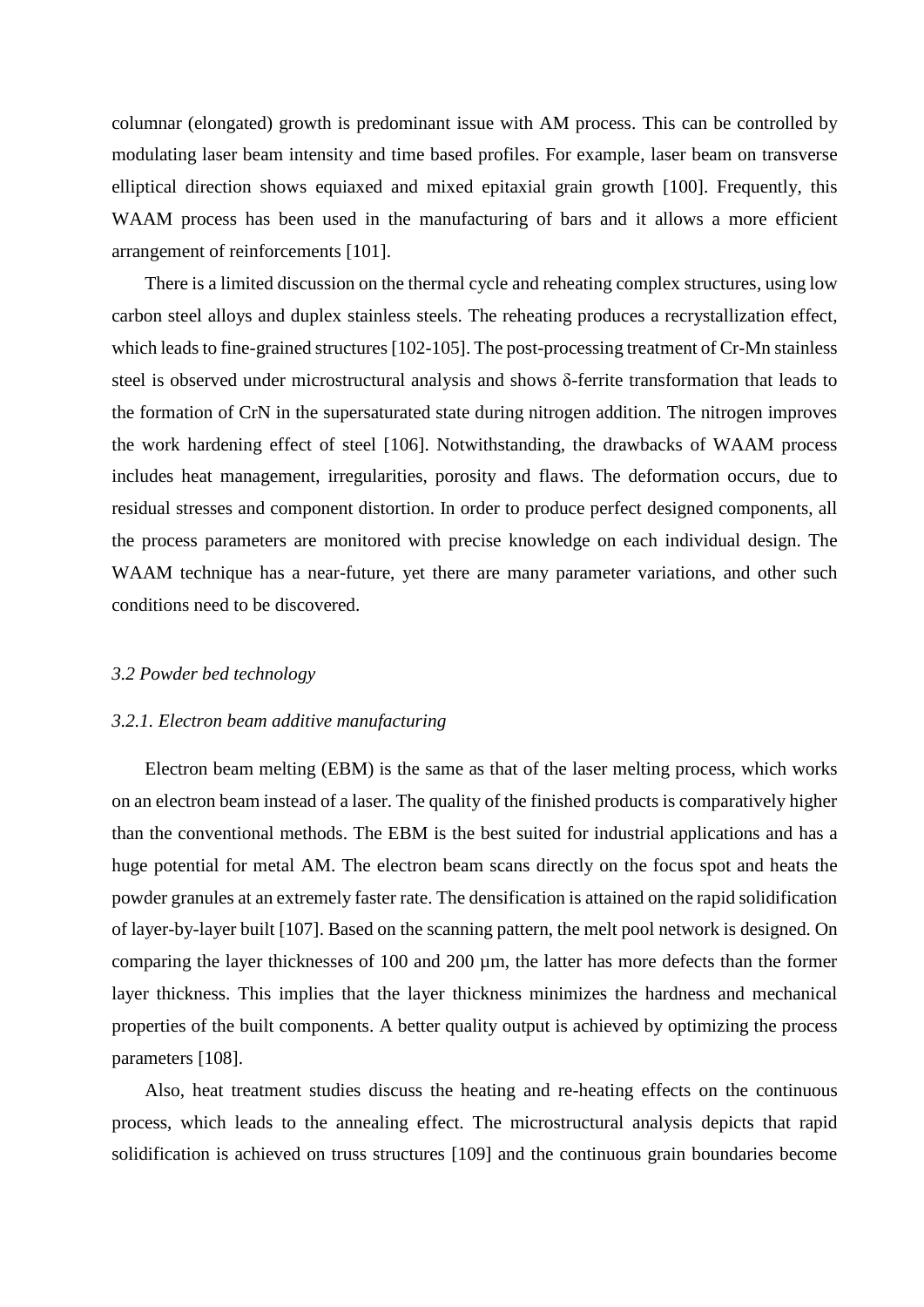more noticeable on heat treatments. Similarly, the austenite phase is observed on the surface of 316L, and other phases were less than 0.5%, whereas the microstructure remains the same in all aspects [110]. The EBM produces a defect-free component on 316L and 347 stainless steels. The corrosion property of 316L is higher than 347 stainless steel [111,112]. The formed 316L alloy exhibits a high density, with high strength and ductility. However, the aforementioned properties reduce with a high-temperature fabrication, whereas the toughness is increased. The strength can be improved by varying the process parameters, such as layer thickness, scan speed and build time [113]. Only a limited range of materials are used in EBM. The relevant materials include cobaltchromium, steel, Ti and Ni alloys. Moreover, the material used in EBM should be conductive and a vacuum chamber is needed to prevent the interaction of an electron with the environment. The welding features are less in EBM.

EBM process is not only used to manufacture components; they are also used in repairing or re-joining dissimilar metals in their damaged zones. While fabricating the 316L alloy on IN718 substrate, cracking occurs due by imposing the IN718 into the 316L steel. However, this is avoided by parameter optimization [114]. The EBM process handles through gas tungsten arc welding, the samples show solid cellular arrangement on top surface and noticeable grain boundaries at the bottom surface. Molybdenum present on the surface enhances the hardness of the samples [115,116]. Due to the enrichment of chromium and molybdenum on fusion zone, mechanical properties of the metal are improved, and these results are equivalent to the wrought alloy [117]. The tensile and yield strengths of 316L increase by 76 and 29%, respectively when compared with the wrought alloy. Building 316L cladding on the same substrate, columnar growth occurs along the build direction. This growth is controlled by bilinear dislocation arrays in austenite phase, which improves the densities. Carbide precipitation present on the columnar growth affects the corrosion resistance [118,119]. Optimization of the process parameters, such as speed function and focus offset result into an anisotropy behavior with high tensile properties. In order to avoid σ phase precipitation at a high-temperature zone, the aforementioned parameters are taken into consideration. In case of EBM, the microstructural analysis is mostly examined when compared with the other studies [120-125]. Practicably, the application of EBM is found in many fields: nuclear, chemical reactors and aviation, to mention but a few [126].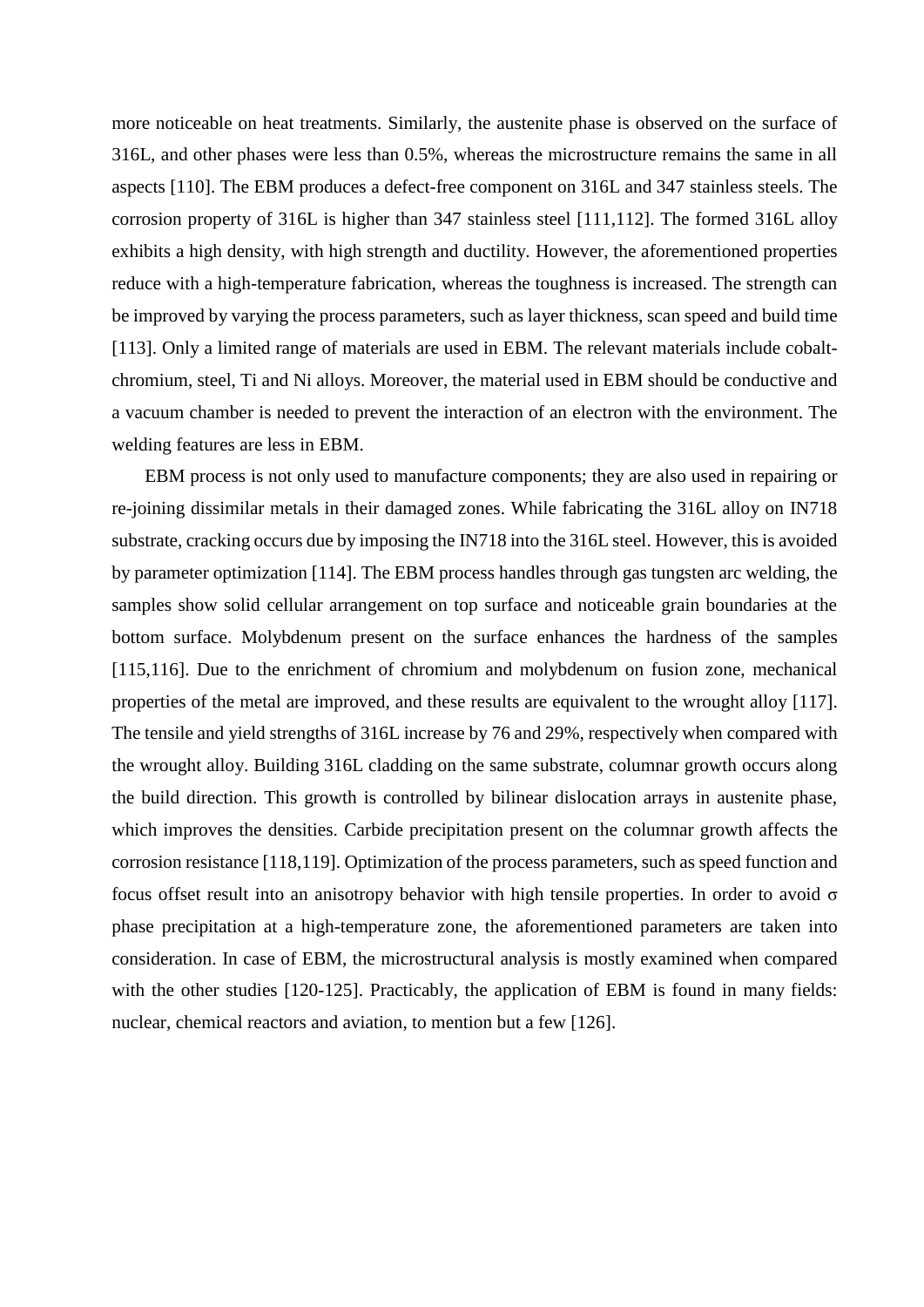### *3.2.2. Laser powder bed fusion additive manufacturing*

Selective laser sintering (SLS) provides higher accuracy and surface quality when compared with a fused deposition modeling (FDP) technique. Among AM techniques, the SLS or direct metal laser sintering (DMLS) is a powder-based technique where the binders and base materials are in the form of powder, fused together and formed a functional prototype. SLS is powder based technique that uses a high power laser selectively scans the thin layer of powder, sintered the powder particles in the shape of cross section. The parameters, including particle size, shape, distribution, bulk density and flow must be commensurate with the sintering process [78]. This method is not only applicable to metals, but it also used in the manufacturing of ceramics [127], bio-polymers [128] and composites [129,130]. The SLS process provides a rapid cooling technique, where the properties are enhanced by T6 heat treatment of Al alloys [131]. With respect to the building of support structures for the components produced by laser powder bed fusion (Fig. 6), the web support is best, when compared with the tube support, due to ease of removability after finishing the process. The support structure can be removed by hands without using any specific or special tool [132].



**Fig. 6.** Laser powder bed fusion process.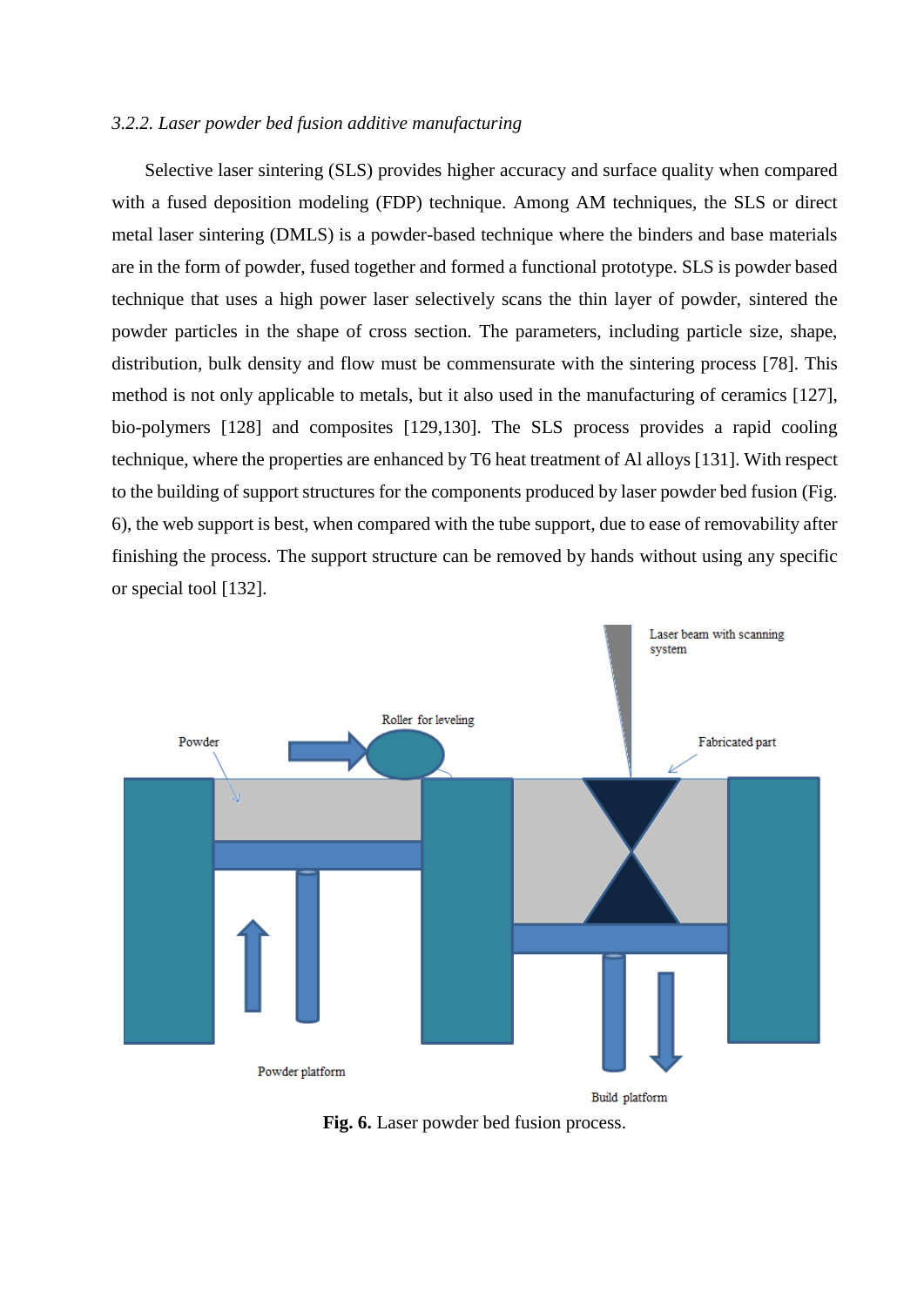In the 17-4PH AM process, single tracks, single layer hatches and penetration depth are studied. By using high speed camera system, the active illumination technique identifies the defects and irregularities along the building process [133]. Due to the presence of oxides, sulphides and nitrides group of compounds in the grain boundaries at sharp corners lead to fracture or crack on the surface of the metal. In case where the compounds are equiaxed on all ends, it possesses pinning and grain growth development [134]. With AM, the energy input depends upon the porosity of the material. Upon decrease of energy density, porosity increases, and increase of energy input above a certain level balling effect occurs. Therefore, it is important to maintain the energy density in a defined limit [135].

Besides, comparing the laser built additive manufactured and wrought AlSi10Mg, 17-4PH, 316L stainless steels, Ti-6Al-4V, the fatigue strength, ductility and hardness are greatly improved than wrought and annealed material. The high-density metal fabrication prevents the porosity of the component. In DMLS, the built component subjects to hot Isostatic pressure produces a high fatigue life, but other properties show small improvements [136]. The anisotropy behavior of the material significantly affects the properties of steel [137]. Fabrication of a single piece component through laser additive manufacturing (LAM) attracts a high cost budget and hence, it is meant mainly for mass production. The cost rate reduces more than 80% on increasing multiple pieces of production than single piece production. In the future, the general price development of LAM machinery should be examined, as it has a very big influence in terms of cost [138]. In AM, the density is achieved greatly, whereas the impact strength is slightly lower when compared with wrought alloys [139]. The sintering time and temperature determine the occurrence of porosity. The powder turns to a molten metal during melting and deposits as per the desired dimension and parameters description mentioned.

By defining the process parameters, the porosity levels of the sintered part are maintained [140]. By comparing the residual stress test with destructive evaluation and non-destructive evaluation (neutron diffraction method), it is evident that the deformation is predominantly visible on the prism specimens built in the horizontal direction and more confined on vertically built. The use of 45-degree off-axis scanning creates a reduction in residual stress [141]. For 316L stainless steel fabricated through selective laser melting (SLM) technique with high density gives good results in a corrosive atmosphere. A high performance of constructed parts is observed at an energy density of 333.3 J/mm<sup>3</sup> [142].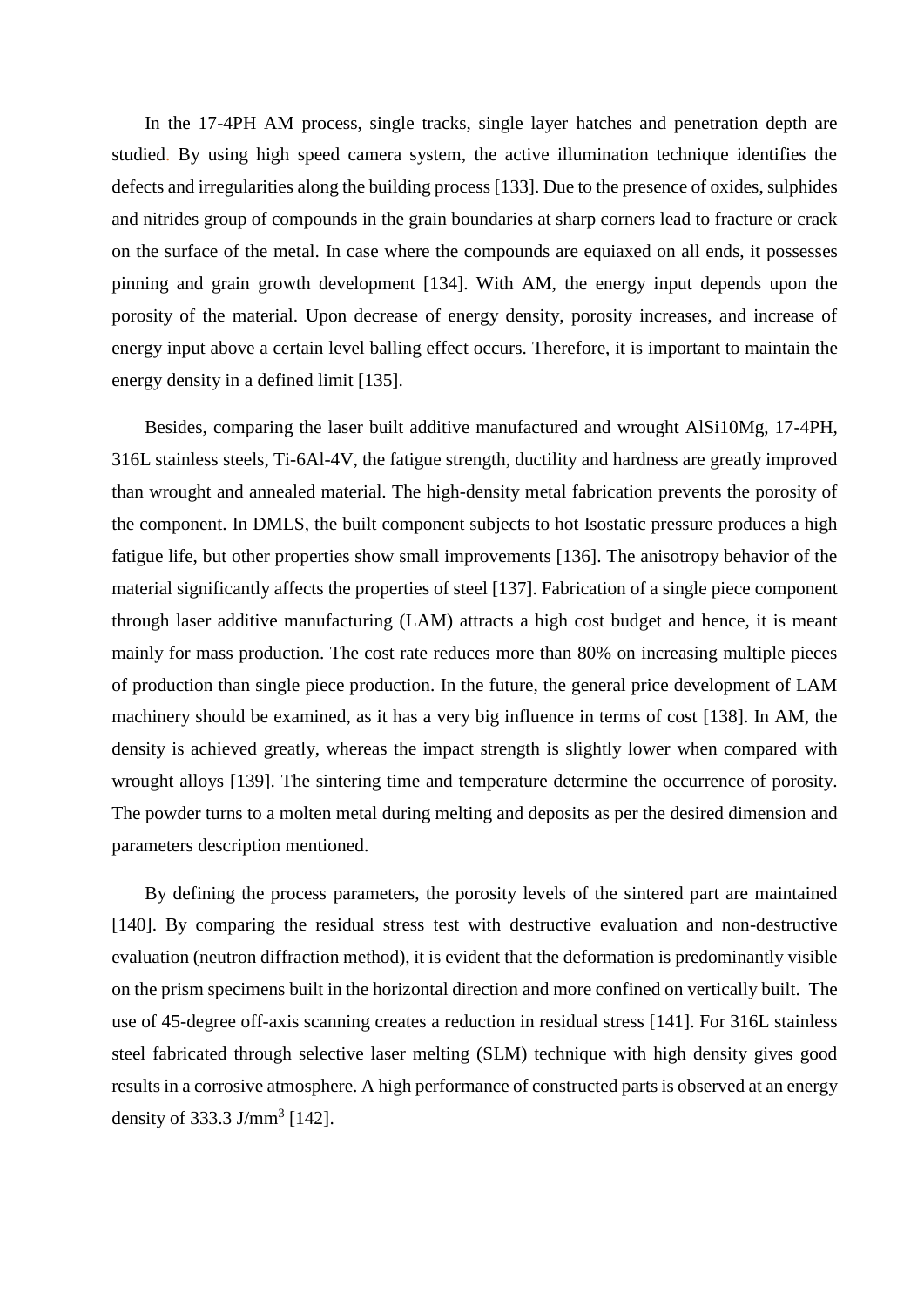The post processing treatment, such as shot peening significantly improves the surface morphology. The built DMLS surface shows a needle-like peaks, but the microstructural analysis depicts that the needle dents disappear on shot peening process. Under low scan speed and shot peening, the surface roughness tends to reduce [143,144]. LAM manufactured martensitic 410L stainless steel exhibits mechanical strength twice that of wrought alloys. In contrast, the austenitic steel shows a lower tensile strength and hardness than martensitic steel [145].

In addition, fabrication of 304L stainless steel with Ti-6Al-4V and vanadium as an interlayer forms a coarse inclusion and poor powder segregation, which supports a decrease in its mechanical strength. Adjacent layer deposition containing Fe and Ti results to an embrittlement. Post processing treatments with parameter optimisation promote the recrystallation effects and enhance the mechanical performance [146]. When comparing 304L stainless steel fabricated under two conditions (low and high heat inputs), fine microstructure and good mechanical behavior are obtained for a low linear heat input. The coarser microstructure is visible on the top and bottom of the walls, due to a decrease in cooling rate with an increase in distance from the substrate. This result to a greater reduction in mechanical properties than the annealed one. The martensitic transformation occurs on annealed 304L plate, which shows a high strain rate. This condition can be minimised by additively manufactured steel with high nitrogen pre-alloyed powder that produces austenite phase transformation on annealing, which promotes better properties [147]. With the fabricated SSCX using laser powder bed fusion, the austenitic and martensitic phases are examined by SEM and X-ray diffraction (XRD) analysis. There are no presence of carbide and porosity [148]. A comparative study of 316L stainless steel on three different fabrication techniques, namely; SLM, hot pressing and conventional casting, the microstructure, mechanical and tribological properties are analyzed. The results show a homogenized granular structure without pores, high mechanical strength and a better wear resistance is seen in SLM fabricated alloy [149].

Microstructure and micro hardness were analyzed through an optical microscope and Vicker's hardness tester. It is observed that laser metal deposition samples are defect-free; without cracks or porosity, and with martensitic-dendritic growth structure [150]. The specimen shows dendrite/cellular solidification microstructure in the as-built condition. Whereas, wrought 17-4PH shows BCC/martensitic and FCC in a roughly equal volume fraction. Comparative study of wear and mechanical properties of additively manufactured 17-4PH stainless steel with conventional manufactured wrought specimens is carried out. The results show that the wear rate of additively manufactured 17-4PH stainless steel is lower than conventional technique, under a dry condition.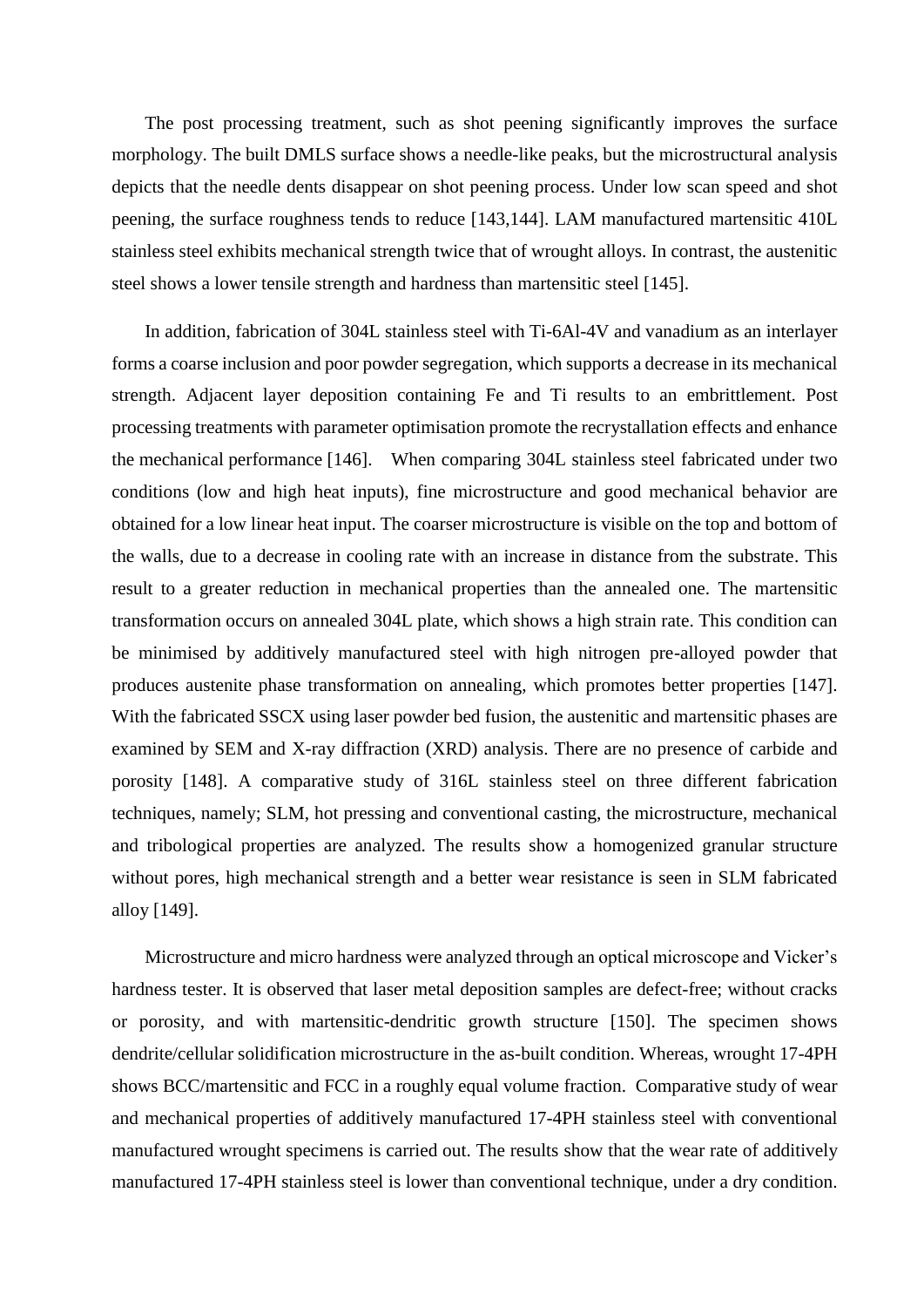Conversely, additively manufactured 17-4PH stainless steel has a higher wear rate than conventional technique, under a lubrication condition [151]. The mechanical and microstructural characterization of 17-4PH is studied in different build directions (vertical cylinders and horizontal prisms). The result shows that vertically built samples exhibit lower strength and elongation to failure than horizontally built samples. Also, heat-treated samples show an increase in yield strength, ultimate tensile strength, compressive strength and hardness. Heat-treated samples are less ductile when compared with as-built [152].

Furthermore, an experimental design approach using a fractional factorial orthogonal design based on Taguchi's design matrix has been used to study the micro-hardness and ultimate compressive strength of 17-4PH stainless steel. Four varying process parameters, which include laser power, build orientation, layer thickness and defocus distance are considered. Statistical analysis depicts the effects of optimization chart. The results show that laser power at 270 W, vertical orientation, layer thickness of 30 µm and defocus distance of -6 mm exhibit an improved mechanical performance [153,154]. Study on microstructural analysis of 17-4PH stainless steel under various heat treatments, atom-probe field ion microscopy (APFIM) and transmission electron microscopy (TEM) show that hardness and yield strength increase after aging at 400 °C, over a prolonged aging (400 °C at 5000 h) [155]. Using two different atomizing media (nitrogen and water) and two different SLM post-processing (solutionizing at 1050 °C and 315 °C, aging at 482 °C for each temperature), mechanical properties and microstructural characterization are analyzed. The results show that gas atomized powder has a single martensitic phase at a low temperature solutionizing of 1050 °C and aging at 482 °C, whereas water atomized powder has a fully martensitic phase at a high temperature solutionizing and aging. Mechanical properties of the water atomized with high-temperature post-processed alloy are observed to be comparable to gas atomized counterpart. The microstructure of gas-atomized powder after high-temperature treatment has small and large Cu-enriched precipitates, but water atomized shows very fine enriched precipitates that are uniformly distributed in BCC martensitic structure [156]. The effects of defocus distance and the surface roughness as well as the hardness are investigated. It is evident that at a defocus distance of -4 mm and laser power of 300 W, it shows better surface properties and higher hardness with neither porosity nor cracks [157].

Also, 17-4PH stainless steel printed through SLM techniques under two different strategies: (1) single scan of each print layer (scan 'O') and (2) scanning each print layer twice (scan 'X'). The results show that samples printed with scan 'X' strategy show higher hardness, relative density and retained austenite [158]. The corrosion test of laser powder bed fusion (LPBF) and wrought 17-4PH under electrochemical test and immersion exposure in 0.6 M NaCl depicts that LPBF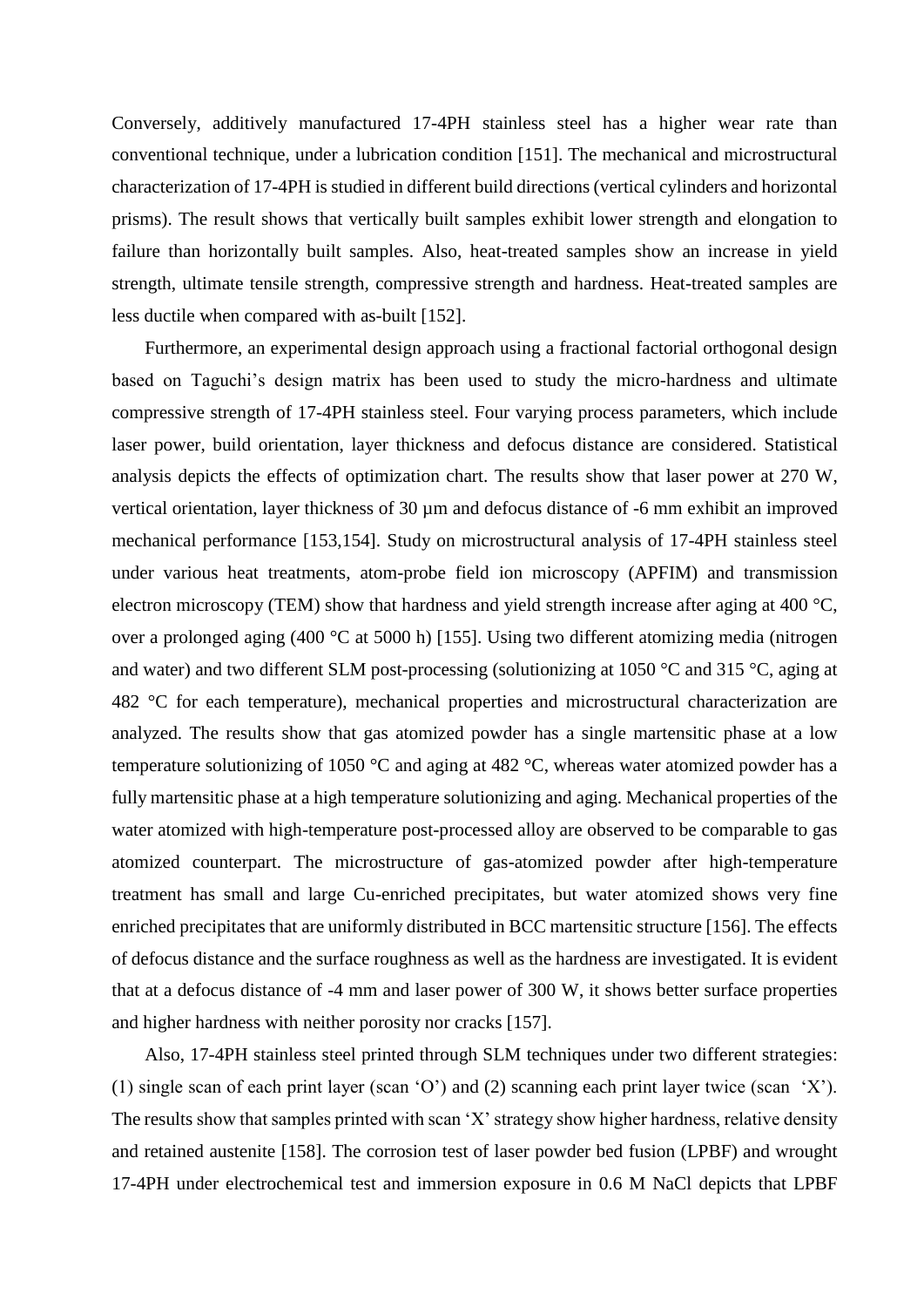exhibits a better corrosion resistance than wrought [159]. The magnetic, electrical and hardness properties of 17-4PH steel samples before and after heat treatment with samples built-in vertical direction show that the three properties are not homogeneous when samples are printed vertically. However, there is an homogeneous phase composition with the horizontally fabricated samples [160,161]. Mechanical properties of 17-4PH stainless steel are better without post-processing when compared with the traditional method. Hardness vastly decreases during solutionizing and only increases marginally during aging. With solution treated condition, little evidence of martensite is present and the aged condition show no transformation to tempered martensite [162]. Grain refinement through shot peening improves the physical and mechanical properties of 17- 4PH stainless steel. Shot-peening treatment effectively enhances the roughness, hardness, compression yield strength and wear resistance of the specimen [163].

The experimental study of 17-4PH stainless steel on varying scan velocity, hatch spacing and slice thickness with heat-treated and as-built samples are examined. The samples after heat treatment show improved and better properties than as-built counterparts. When changes in composition are combined with the precipitation strengthening, the properties are improved [164]. Corrosion performance of LPBF parts of high density shows slightly higher corrosion performance when compared with wrought samples [165]. Stress relief heat treatment increases the tensile strength, but decreases the yield strength. It also decreases the extent of discontinuity yielding. The within building and build-to-build tensile properties are less repeatable than mature structural alloys, but similar to alloys that are fabricated through AM [166]. Additively manufacture 17-4PH stainless steel and correspondingly fabricated through SLM, both atomized in either argon or nitrogen atmosphere has been comparatively studied. The results show that the correspondingly fabricated through SLM sample show that SLM fabricated martensitic products exhibit hardness Rockwell C (HRC) of 30, while on aged at 482 °C gives an HRC of 43. Austenitic products do not exhibit age hardening [167]. The solutionized and aged steels show better yield and ultimate strengths, when compared with additively manufactured steels. Steels that are built under nitrogen atmosphere exhibit a combination of retained austenite and martensite phase and also possess a better fatigue resistance to crack growth. [168]. Considering the comparative study on fatigue strength, wrought alloy shows a slightly higher fatigue strength than additively fabricated steel. The steel samples that are built in vertical direction show a significant lower elongation at breakage than horizontal counterparts [169]. The steel obtained after the post processing processes is defectfree; free from voids [170]. Pitting resistance of a material decreases by the addition of niobium and nitrogen to 17-4PH stainless steel, whereas molybdenum increases the corrosion resistance of the alloy and this is identified by cyclic polarization test. When the corrosion/pitting potential is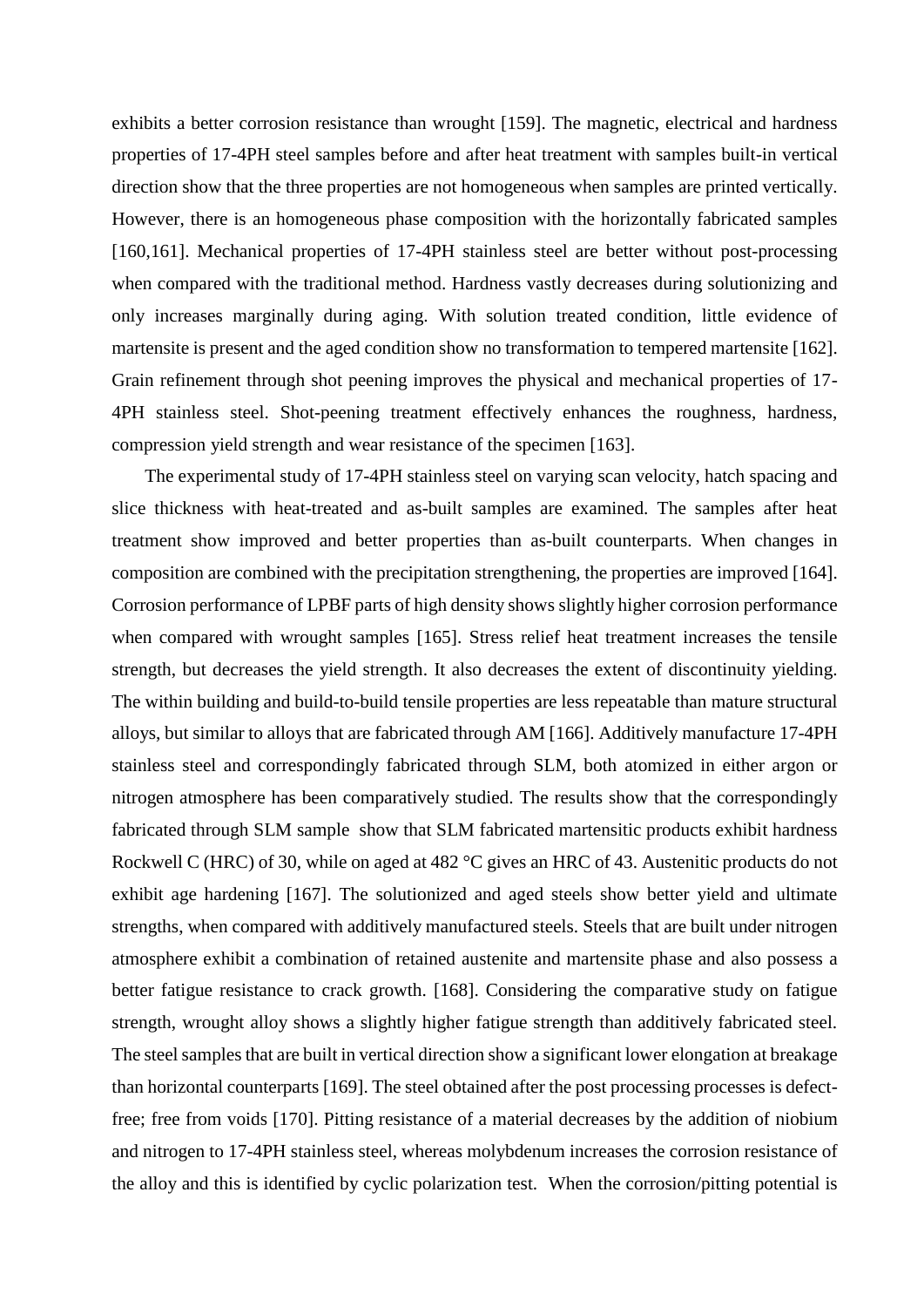high, then it implies that the corrosion resistance of the material has [improved](mailto:improved.@29) [171]. When impact velocity is higher than 8 m/s, it means that 17-4PH stainless steel aged near 460 °C possesses erosion-corrosion resistance in a single martensite matrix [172].

### **4. Concluding remarks**

From this compendious review, the various fabrication processes of stainless steel have been discussed. Though, powder metallurgical processes and casting improve the strength of some materials, but often with porosity. The density of the material in AM is high, when compared to other fabrication techniques. The layer-by-layer fabrication increases the density of the 3D-printed stainless steel components. In a bid to support the green economy, the priority to look forward to achieving manufacturing process that minimizes the consumption of raw materials and enhances the product range is very germane. AM is an outstanding technique by producing stainless steel components that are impossible to manufacture via other techniques.

However, critical and advanced progressive efforts are still required for further development and growth of AM technique. These are necessary to reduce the production/manufacturing cost as well as supporting mass production and printing of large stainless steel components. These challenges are surmountable with the advent of various efficient sophisticated engineering software, robots in manufacturing, artificial intelligence and smart manufacturing.

# **References**

- [1] G. Klančnik, D.S. petrovič, J. Medved, Thermodynamic calculation of phase equilibria in stainless steels, J. Min. Metall. Sect. B Metall. 48 (3) (2012) 383-390.
- [2] M. Pohl, O. Storz, T. Glogowski, Effect of intermetallic precipitation on the properties of duplex stainless steel, Mater. Charact. 58 (2007) 65-71.
- [3] M. Cortie, M. du Toit, Ferritic stainless steels, Encyclopaedia of materials: Science and Technology (2nd edition), 2001, 3037-3039.
- [4] J.M. Torralba, Metal injection molding (MIM) of stainless steel. Handbook of Metal Injection Molding, (2012) 393–414.
- [5] C.X. Li, T. Bell, Corrosion properties of plasma nitrided AISI 410 martensitic stainless steel in 3.5% NaCl and 1% HCl aqueous solutions, Cor. Sci. 48 (2006) 2036–2049.
- [6] J. Gausemeier, Thinking ahead the future of additive manufacturing–. Future applications, Heinz Nixdorf Institute, University of Paderborn, 2011.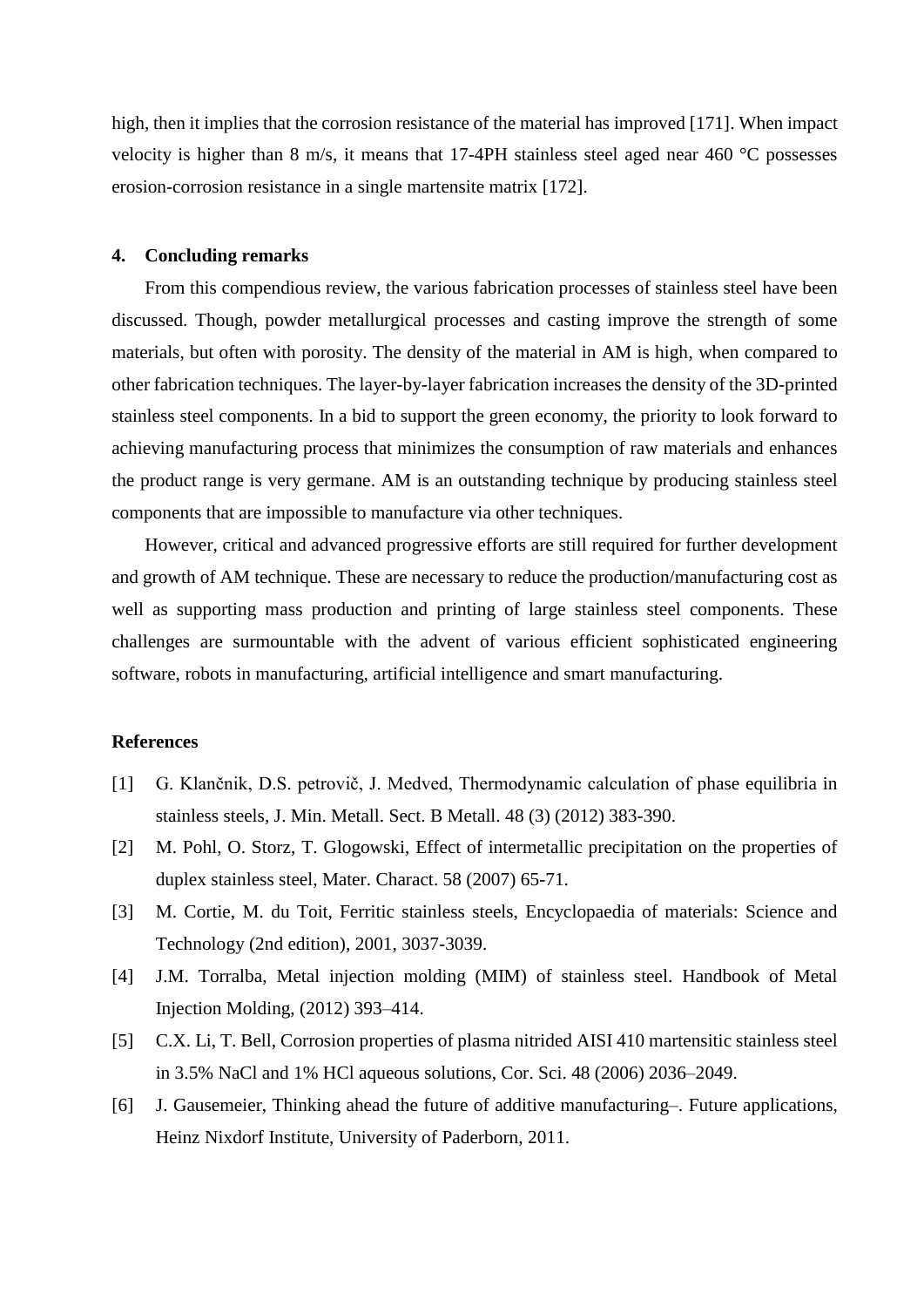- [7] M.A. Newell, H.A. Davies, P.F. Messer, D.J. Greensmith, Metal injection moulding scissors using hardenable stainless steel powders, Powder Metall, 48 (2005) 227–230.
- [8] G. Pantazopoulos, A. Vazdirvanidis, Metallurgical investigation on fatigue failure of stainless steel chain in a continuous casting machine, Eng. Fail. Anal. 16 (2009) 1623–1630.
- [9] H. Kyogotu, S. Komatsu, M. Shinzawa, D. Mizuno, T. Matsuoka, K. Sakaguchi, Influence of microstructural factors on mechanical properties of stainless steel by powder injection moulding, Proc. 2000 Powder Metall. World Cong. 1 (2000) 304–307.
- [10] X. Chen, J. Li, X. Cheng, B. He, H. Wang, Z. Huang Z, Microstructure and mechanical properties of the austenitic stainless steel 316L fabricated by gas metal arc additive manufacturing, Mater. Sci. Eng. A 703 (2017) 567-577.
- [11] L. Wang, J. Xue, Q. Wang, Correlation between arc mode, microstructure and mechanical properties during wire arc additive manufacturing of 316L stainless steel, Mater. Sci. Eng. A 751 (2019) 183-190.
- [12] Y.V. Myachina, E.A. Darenskayaa, O.Y. Vaulinaa, S.P. Buyakovaa, I.V. Turuntaevb, S.N. Kulkova, Structure and properties of steel produced by metal injection molding, Inorgan. Mater. Appl. Res. 8 (2) (2017) 331–334.
- [13] H.O. Gulsoy, S. Salman, Microstructures and mechanical properties of injection molded 17-4PH stainless steel powder with nickel boride additions, J. Mater. Sci. 40 (2005) 3415-3421.
- [14] R. Machaka, Metal injection moulding of a 17-4PH stainless steel: a comparative study of mechanical properties, IOP Conf. Series Mater. Sci. Eng. 430 (2018) 012033.
- [15] J.C. Gelin, T. Barriere, M. Dutilly, Experiments and computational modeling of metal injection molding for forming small parts, ClRP Annals 48 (1) (1999) 179-182.
- [16] I. Costa, S.O. Rogerob, M. Saikic, R.A. Marquesd, J.R. Rogeroe, Corrosion resistance and cytotoxicity study of 17-4PH steels produced by conventional metallurgy and powder injection molding, Mater. Sci. Forum 591-593 (2008) 18-23.
- [17] K. Okubo, S. Tanaka, H. Ito, The effects of metal particle size and distributions on dimensional accuracy for micro parts in micro metal injection molding, Microsyst. Technol. 16 (2010) 2037–2041.
- [18] P. Imgrunda, A. Rota, A. Simchi, Microinjection moulding of 316L/17-4PH and 316L/Fe powders for the fabrication of magnetic–non-magnetic bimetals, J. Mater. Proc. Technol. 200 (2008) 259–264.
- [19] B.A. Mathew, Mathson Industries Inc., 2002, www.metal-powder.net.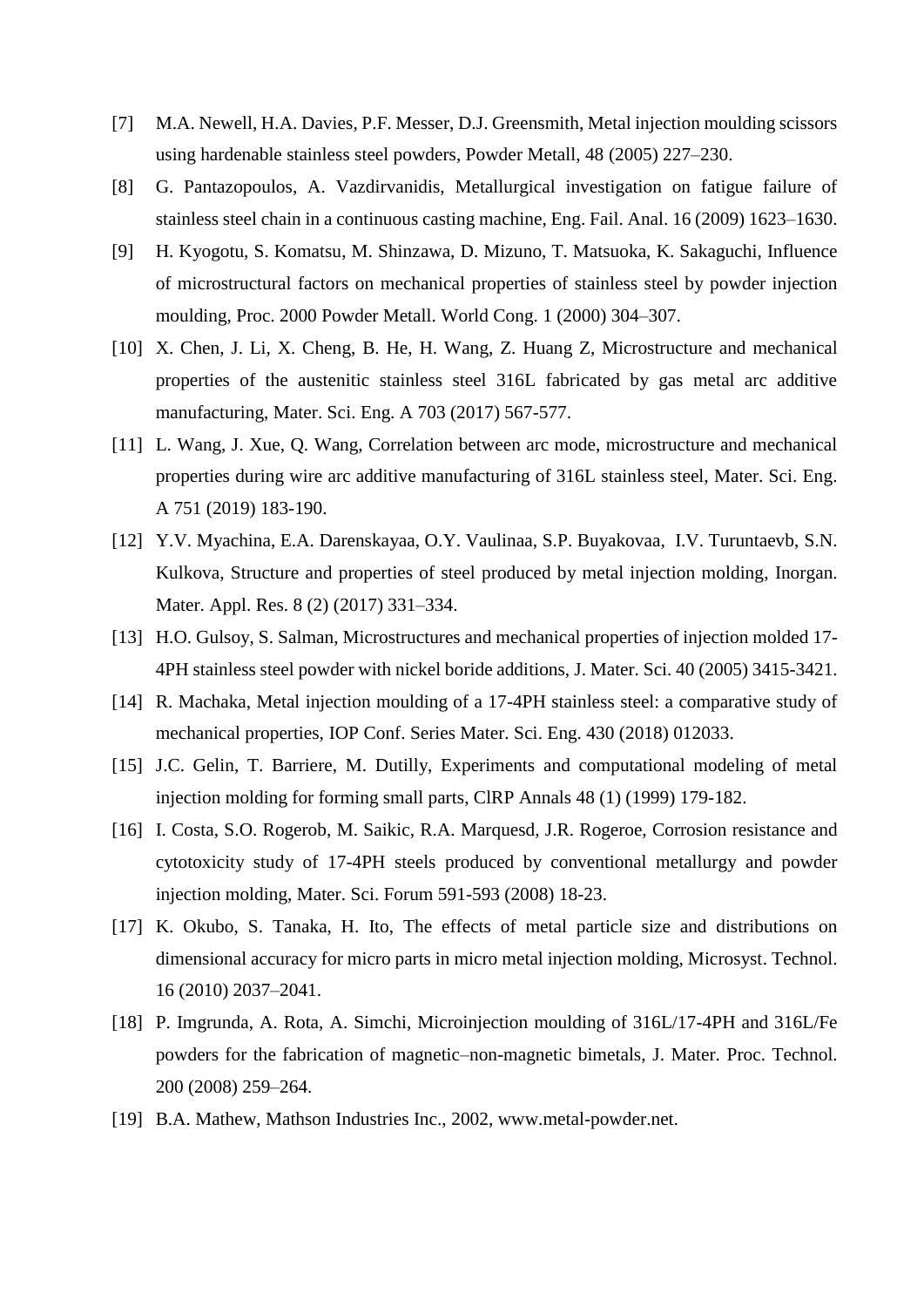- [20] K. Yu, S. Ye, W. Mo, Y. Lv, H. Jiang, R. Ma, C.T. Kwok, P. Yu, Oxygen content control in metal injection molding of 316L austenitic stainless steel using water atomized powder, J. Manuf. Proc. 50 (2020) 498–509.
- [21] V. Piotter, T. Gietzelt, L. Merz, Micro powder-injection moulding of metals and ceramics, Sadhana 28 (1, 2) (2003) 299–306, [https://doi.org/10.1007/BF02717139.](https://doi.org/10.1007/BF02717139)
- [22] V. Piotter, W. Bauer, R. Knitter, M. Mueller, T. Mueller, K. Plewa, Powder injection moulding of metallic and ceramic micro parts, Microsyst. Technol. 17 (2011) 251–263.
- [23] D. Heaney, R. Zauner, C. Binet, K. Cowan, J. Piemme, Variability of powder characteristics and their effect on dimensional variability of powder injection molded components, J. Powder Metall. 47 (2) (2004) 145–150.
- [24] P.V. Muterlle, M. Perina, A. Molinari, Mechanical properties and corrosion resistance of vacuum sintered MIM 316L stainless steel containing delta ferrite, Powder Injec. Mould. Inter. 4 (2) (2010) 66–70.
- [25] L. Ammosova, K. Mönkkönen, M. Suvanto, Precise fabrication of microtextured stainless steel surfaces using metal injection moulding, Prec. Eng. 62 (2020) 89-94, <https://doi.org/10.1016/j.precisioneng.2019.11.012>
- [26] P-H. Huang, M-J. Guo, A study on the investment casting of 17-4PH stainless steel helical impeller of centrifugal pump, Mater. Res. Innov. 19 (9) (2015) 79-81, [https://doi.org/10.1179/1432891715Z.0000000001924.](https://doi.org/10.1179/1432891715Z.0000000001924)
- [27] Y. Chun-lei, Z. Qi, Simulation on filling and solidification process of stainless steel impeller's in investment casting, Found. Technol. 33 (5) (2012) 593–595.
- [28] J. Frömert, T.G. Lott, A.M. Matz, N. Jost, Investment casting and mechanical properties of open-cell steel foams. Adv. Eng. Mater. 21 (6) (2019) 1900396, [https://doi.org/10.1002/adem.201900396.](https://doi.org/10.1002/adem.201900396)
- [29] Reliance Foundary, [www.reliance\\_foundry.com/investmment](http://www.reliance_foundry.com/investmment) casting.
- [30] W.F. Wang, X. Guo, F. Wang, Improvement of the investment casting process used to the production of stainless steel impeller, Found. Equip. Technol. 3 (2012) 21–22.
- [31] S. Kalpajian, S.R. Schmid, Manufacturing Engineering and Technology, 6th Edition, Pearson publications, 2010.
- [32] F. Zarei, H. Nuranian, K. Shirvani, In-situ formation of Al-alloyed surface layer on HH309 stainless steel by casting process, Mater. Res. Express 6 (2019) 096573, [https://doi.org/10.1088/2053-1591/ab302a.](https://doi.org/10.1088/2053-1591/ab302a)
- [33] T. Wegrzyn, Delta ferrite in stainless steel weld metals, Weld. Inter. 6 (9) (1992) 690-694, [https://doi.org/10.1080/09507119209548267.](https://doi.org/10.1080/09507119209548267)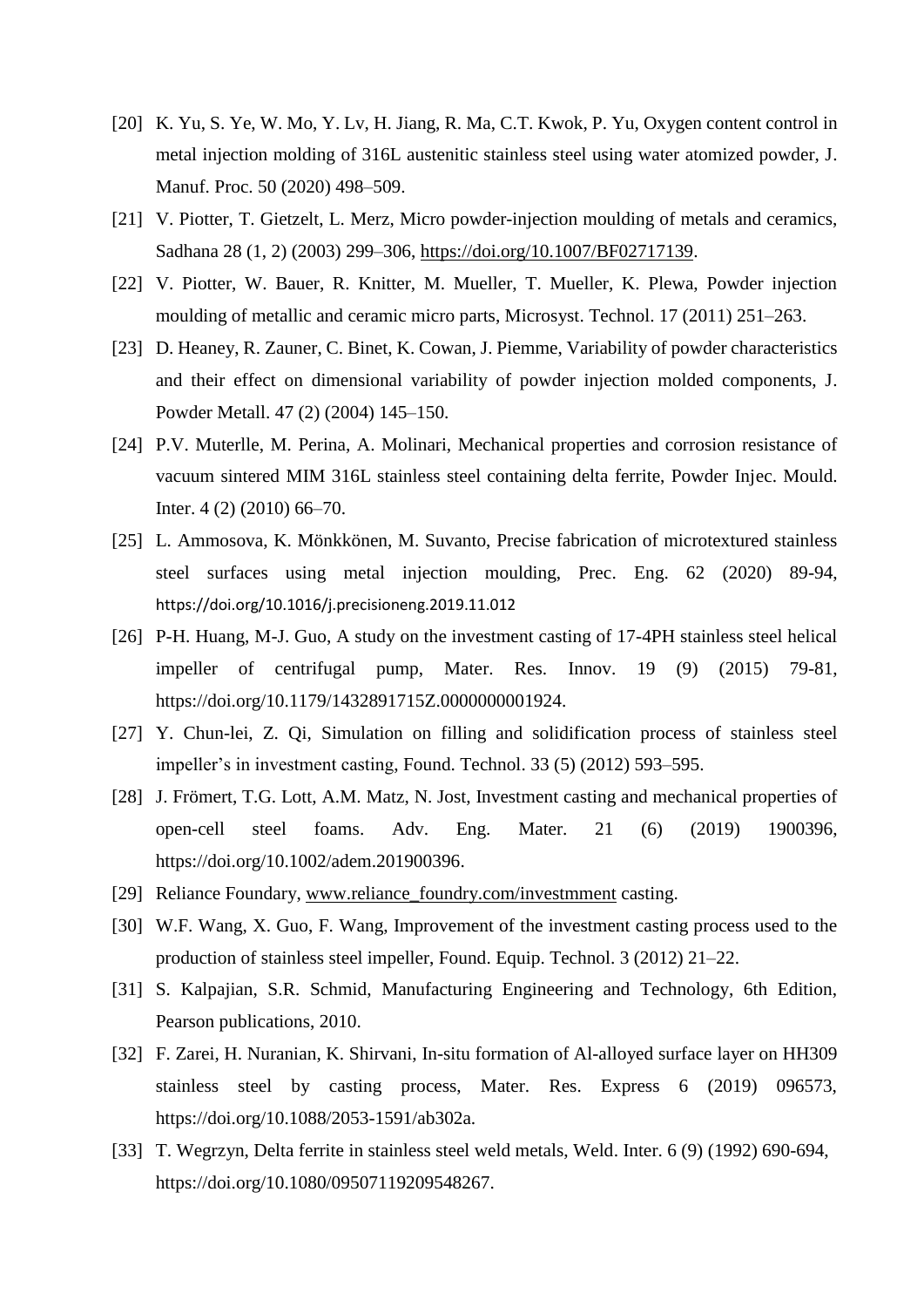- [34] Y. Zhong, L-E. Rannar, L. Liu, A. Koptyug, S. Wikman, J. Olsen, D. Cui, Z. Shen, Additive manufacturing of 316L stainless steel by electron beam melting for nuclear fusion applications, J. Nucl. Mater. 486 (2017) 234-245.
- [35] S.H. Kim, H.K. Moon, T. Kang, C.S. Lee, Dissolution kinetics of delta ferrite in AISI 304 stainless steel produced by strip casting process, Mater. Sci. Eng. A 356 (2003) 390-398.
- [36] J.K. Kuo, P.H. Huang, M.J. Guo, Removal of Cr-Mo alloy steel components from investment casting gating system using vibration-excited fatigue failure. Int. J. Adv. Manuf. Technol. 89 (2017) 101–111.
- [37] Y.Y. Li, D.C. Tsai, W.S. Hwang, Numerical simulation of the solidification microstructure of a 17-4PH stainless steel investment casting and its experimental verification, Model. Simul. Mater. Sci. Eng. 16 (2008) 045009.
- [38] M. Raza, R. Svenningsson, M. Irwin, Experimental study of the filling of thin-walled investment castings in 17-4PH stainless steel, Metall. Found. Eng. 41 (2) (2015) 85–98.
- [39] D.F. Susan, T.B. Crenshaw, J.S. Gearhart, The effects of casting porosity on the tensile behavior of investment cast 17-4PH stainless steel, J. Mater. Eng. Perferm. 24 (2015) 2917– 2924.
- [40] P-H. Huang, W-J. Huang, Preventing shrinkage defects in investment casting of SUS310 stainless steel feather keys, IOP Conf. Series: Earth Envir. Sci. 186 (2018) 012001.
- [41] J-D. Kwon, J-C. Park, Y-S. Lee, W-H. Lee, Y-W. Park, An investigation of the degradation characteristics for casting stainless steel, CF8M, under high temperatures, Nucl. Eng. Des. 198 (2000) 227–240.
- [42] M. Blomacher, E. Lange, M. Schwarz, D. Weinand, H. Wohlfromm, Powder injection molding of martensitic stainless steels, in Advances in Powder Metallurgy and Particulate Materials, Metal Powder Industries Federation, Princeton, NJ, USA, (1998) 5131–5141.
- [43] P-H. Huang, L.K-L. Shih, H-M. Lin, C-I. Chu, C-S. Chou, Novel approach to investment casting of heat-resistant steel turbine blades for aircraft engines, Inter. J. Adv/ Manuf. Technol. 104 (2019) 2911-2923, [https://doi.org/10.1007/s00170-019-04178-z.](https://doi.org/10.1007/s00170-019-04178-z)
- [44] S. Jayet-Gendrot, P. Gilles, C. Migne, Behavior of duplex stainless steel casting defects under mechanical loadings, Nucl. Eng. Des. 197 (2000) 141–153.
- [45] J. Kazior, A. Szewczyk-Nykiel, T. Pieczonka, M. Hebda, M. Nykiel, Properties of precipitation hardening 17-4PH stainless steel manufactured by powder metallurgy technology, Adv. Mater. Res. 811 (2013) 87-92.
- [46] Y.H. Yao, J.F. Wei, Z.P. Wang, Effect of long-term thermal aging on the mechanical properties of casting duplex stainless steels, Mater. Sci. Eng. A 551 (2012) 116– 121.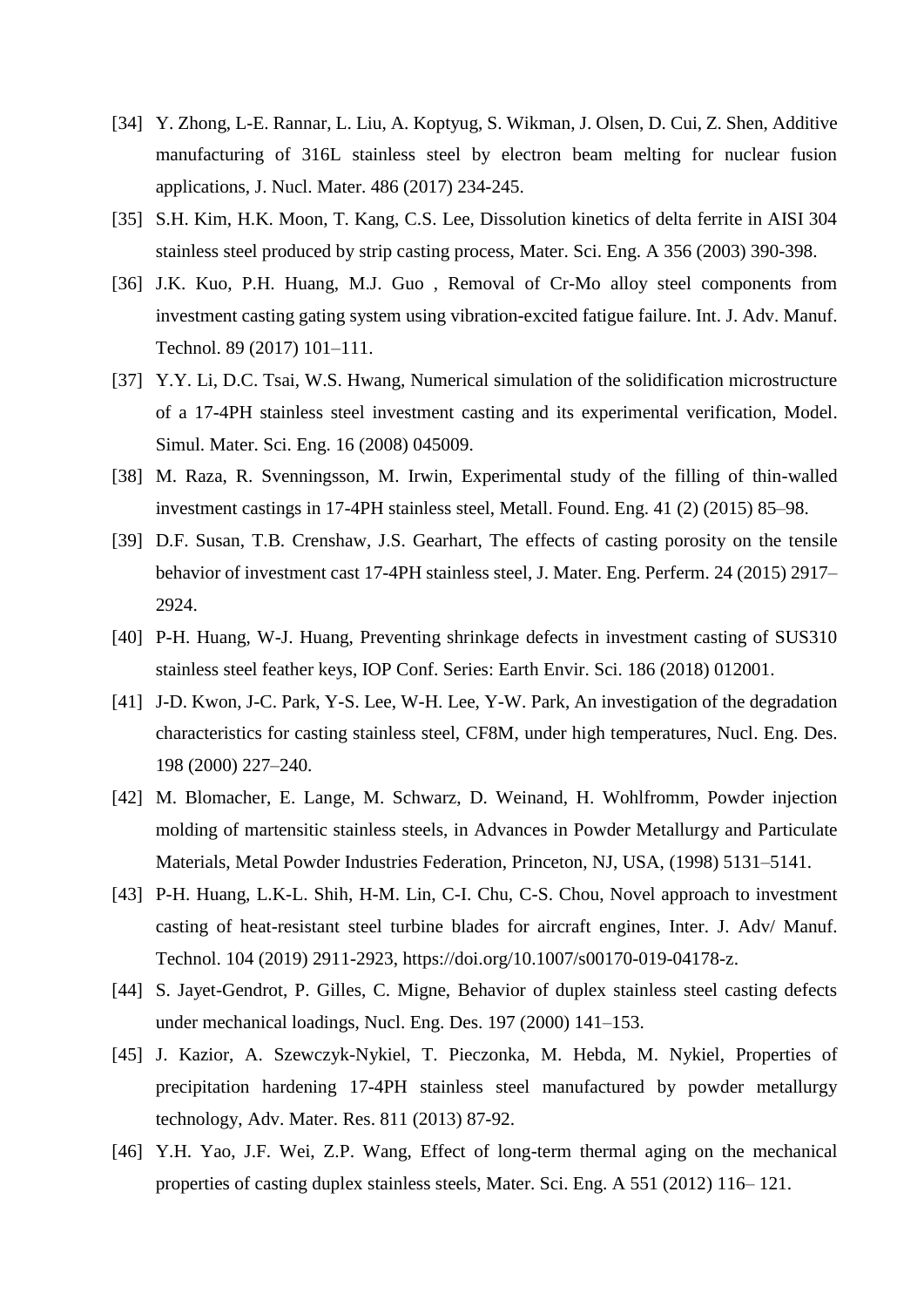- [47] P. Hausild, C. Berdin, P. Bompard, N. Verdiere, Ductile fracture of duplex stainless steel with casting defects, Inter. J. Pres. Vess. Piping 78 (2001) 607-616.
- [48] M. Mahmoudi, A. Elwany, A. Yadollahi, S.M. Thompson, L. Bian, N. Shamsaei, Mechanical and microstructural characterization of selective laser melted 17-4PH stainless steel, Rap. Prototyp. J. 23 (2) (2017) 280-294, [http://dx.doi.org/10.1108/RPJ-12-2015-0192.](http://dx.doi.org/10.1108/RPJ-12-2015-0192)
- [49] L. Hu, H. Peng, I. Baker, L. Li, W. Zhang, T. Ngai, Characterization of high-strength high-nitrogen austenitic stainless steel synthesized from nitrided powders by spark plasma sintering, Mater. Character. 152 (2019) 76–84.
- [50] T. Meesak, C. Thedsuwan, Corrosion behaviours of stainless steel parts formed by powder metallurgy process, Mater. Today Proc. 5 (2018) 9560–9568.
- [51] N.T. Aboul Khair, I. Maskery, C. Tuck, I. Ashcraft, N. M. Everitt, The microstructure and mechanical properties of selectively laser melted AlSi10Mg: The effect of a conventional T6-like heat treatment, Mater. Sci. Eng. A, 667 (2016) 139-146.
- [52] D. Ferreño, J.A. Álvarez, E. Ruiz, D. Méndez, L. Rodríguez, D. Hernández, Failure analysis of a Pelton turbine manufactured in soft martensitic stainless steel casting, Eng. Fail. Analy. 18 (2011) 256–270.
- [53] E.A. Ariza, A.P. Tschiptschin, C.R.F. Azevedo, Failure analysis of a martensitic stainless steel (CA-15M) roll manufactured by centrifugal casting. Part II: Thermal stress analysis by FEA, Eng. Fail. Analy. 48 (2015) 78–93.
- [54] H.T. Liu, Z.Y. Liu, Y.Q. Qiu, G.M. Cao, C.G. Li, G.D. Wang, Characterization of the solidification structure and texture development of ferritic stainless steel produced by twinroll strip casting, Mater. Character. 60 (2009) 79-82.
- [55] G. Pantazopoulos, A. Vazdirvanidis, Metallurgical investigation on fatigue failure of stainless steel chain in a continuous casting machine, Eng. Fail. Analy. 16 (2009) 1623-1630.
- [56] M. Simsir, L.C. Kumruog˘lu, A. Özer, An investigation into stainless-steel/structural-alloysteel bimetal produced by shell mould casting, Mater. Des. 30 (2009) 264–270.
- [57] P.K. Samal, N. Nandivada, I. Hauer, A.B. Hoganas, Properties Of 17-4 PH Stainless Steel Produced via Press and Sinter Route, PM2008 World Congress in Washington, USA (2008) 1-12.
- [58] F. Akhtara, L. Ali, F. Peizhong, J.A. Shah, Enhanced sintering, microstructure evolution and mechanical properties of 316L stainless steel with MoSi<sup>2</sup> addition, J. Alloys Comp. 509 (2011) 8794– 8797.
- [59] C. Keller, K. Tabalaiev, G. Marnier, J. Noudem, X. Sauvage, E. Hug, Influence of spark plasma sintering conditions on the sintering and functional properties of an ultra-fine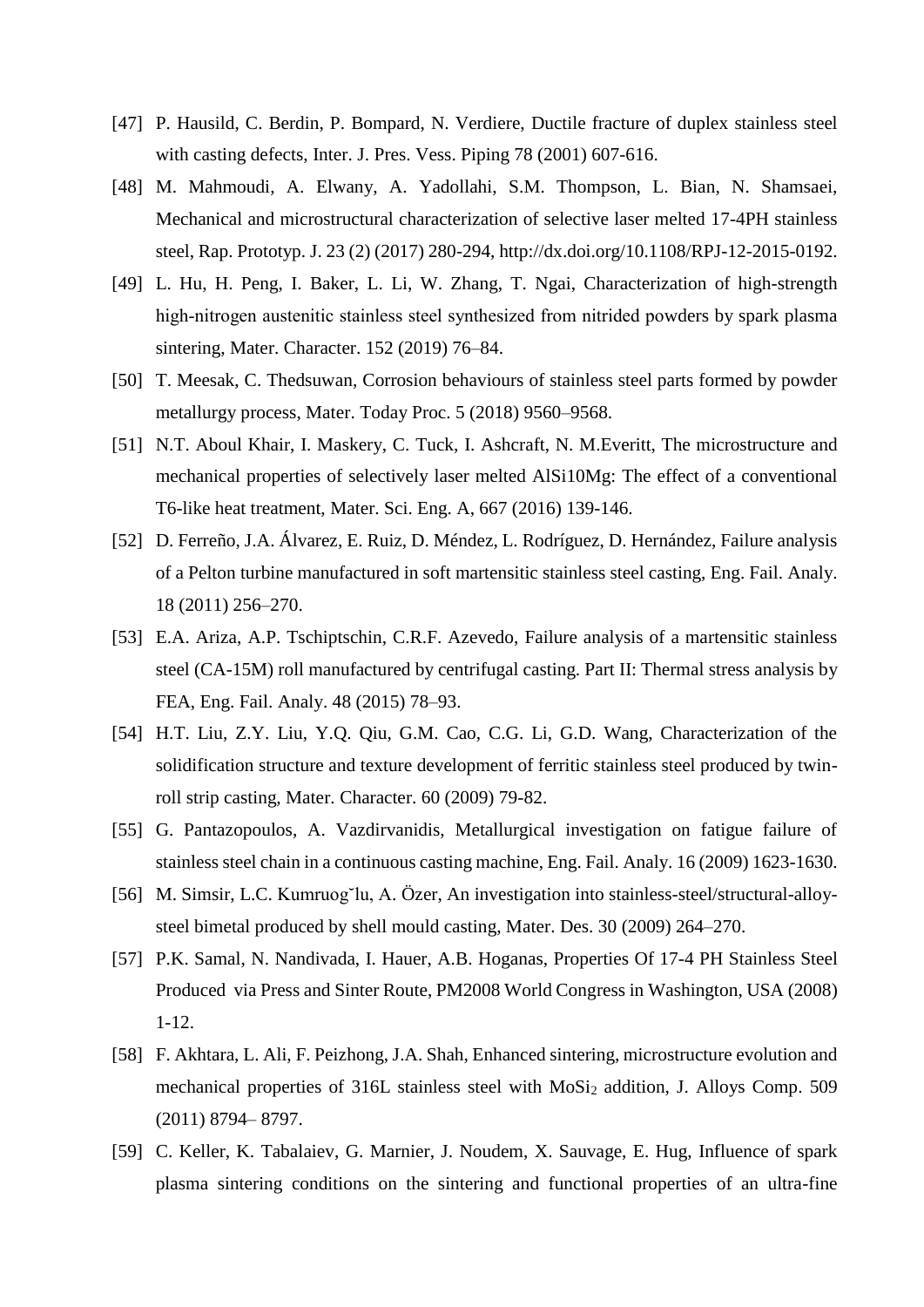grained316Lstainlesssteel obtained from ball-milled powder, Mater. Sci. Eng. A 665 (2016) 125–134.

- [60] M. Peruzzo, T.D. Beux, M.F.C. Ordo˜nez, R.M. Souza, M.C.M. Farias, High-temperature oxidation of sintered austenitic stainless steel containing boron or yttria, Corros. Sci. 129 (2017) 26-37, http://dx.doi.org/doi:10.1016/j.corsci.2017.09.002.
- [61] C. Balázsia, H.R.B. Zine, M. Furko, Z. Czigány, L. Almásy, V. Ryukhtin, et al., Microstructural and magnetic characteristics of ceramic dispersion strengthened sintered stainless steels after thermal ageing, Fus. Eng. Des. 145 (2019) 46–53.
- [62] M. Peruzzo, F.L. Serafini, M.F.C. Ordoñez, R.M. Souza, M.C.M. Farias, Reciprocating sliding wear of the sintered 316L stainless steel with boron additions, Wear 422–423 (2019) 108–118.
- [63] M.F.C. Ordoñez, C.L.G. Amorim, I. Krindges, C. Aguzzoli, I.J.R. Baumvol, C.A. Figueroa, A. Sinatora, R.M. Souza, M.C.M. Farias, Microstructure and micro-abrasive wear of sintered yttria-containing 316L stainless steel treated by plasma nitriding, Surf. Coat. Technol. 374 (2019) 700–712.
- [64] A. Dudek, R. Włodarczyk, Effect of sintering atmosphere on properties of porous stainless steel for biomedical applications, Mater. Sci. Eng. C 33 (2013) 434–439.
- [65] S. Pandya, K.S. Ramakrishna, A.R. Annamalai, A. Upadhyaya, Effect of sintering temperature on the mechanical and electrochemical properties of austenitic stainless steel, Mater. Sci. Eng. A 556 (2012) 271–277.
- [66] Y. Xia, B. Ying-Long, X. Meng, G. Shi-Ju, Effect of additive Cu-10Sn on sintering behavior and wear resistance of 316L stainless steel, J. Iron Steel Res. Inter. 20 (7) (2013) 84-88.
- [67] S.O. Akinwamide, O.J. Akinribide, M. Mafafo, M. Phumlani, B.A. Obadele, B.T. Abe, et al., Effect of TiN addition on corrosion behavior of spark plasma sintered 304L austenitic stainless steel in chloride media, Mater. Today Proc. 28 (2) (2020) 384-772, https://doi.org/10.1016/j.matpr.2019.10.018.
- [68] T. Makhmutov, N. Razumov, A. Kim, S. Ganin, A. Shamshurin, A. Popovich, et al., Microstructure and mechanical properties of high-nitrogen 16Cr-2Ni-Mn-Mo-xN stainless steel obtained by powder metallurgy techniques, Mater. Today Proc. 30 (3) (2020) 768-387, https://doi.org/10.1016/j.matpr.2020.01.564.
- [69] A.N. Acar, A.K. Eksi, A. Ekicibil, Effect of pressure on the magnetic and structural properties of X2CrNiMo17-12-2 austenitic stainless steel prepared by powder metallurgy method, J. Mole. Struct. 1198 (2019) 126876.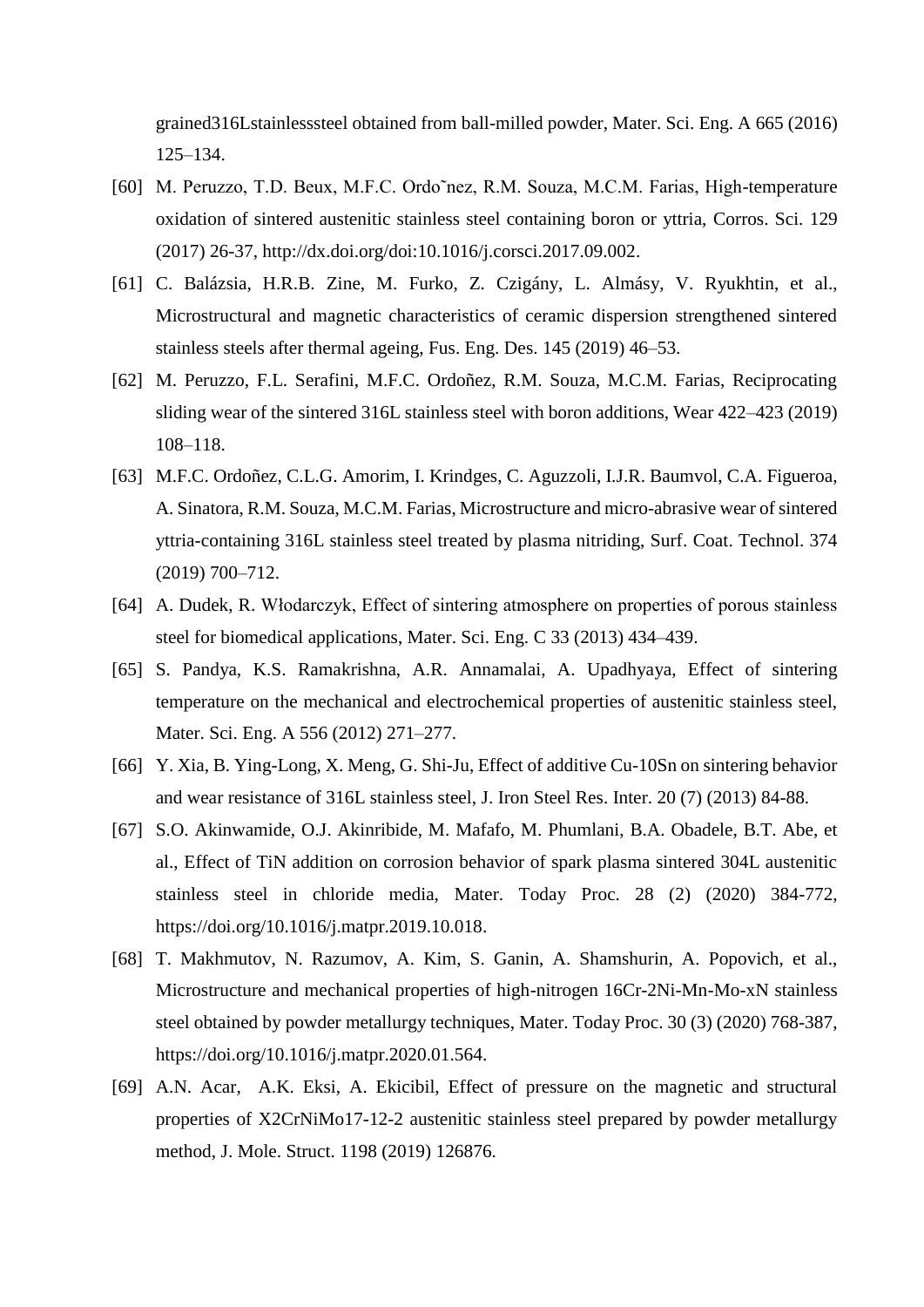- [70] N. Tosangthum, O. Coovattanachai, R. Krataitong, M. Morakotjinda, A. Daraphan, B. Vetayanugul, et al., Density and strength improvement of sintered 316L stainless steel, Chiang Mai J. Sci. 33 (1) (2006) 53-66.
- [71] H.O¨. Gu¨lsoy, T. Baykara, S. O¨zbek, Injection moulding of 316L stainless steels reinforced with nanosize alumina particles, Powder Metall. 54 (3) (2013) 360-365.
- [72] B. Flipon, C. Keller, L. Garcia de la Cruz, E. Hug, F. Barbe, Tensile properties of spark plasma sintered AISI 316L stainless steel with unimodal and bimodal grain size distributions, Mater. Sci. Eng. A 729 (2018) 249–256.
- [73] E. Protopappas, C.A. Smal, F.G. De Lange, Mechanical properties of a 316L forging material modified for resistance to sensitization, INFACON 6. Proc. 1<sup>st</sup> Inter. Chrom. Steel Alloys Cong. Cape Town, SAIMM, Johannesburg, South Africa 2 (199) 97-103.
- [74] L. Bian, S.M. Thompson, N. Shamsaei. Mechanical properties and microstructural features of direct laser-deposited Ti-6Al-4V. J. Mater. 67( 3) (2015) 629-638.
- [75] D.L. Wimpenny, P.M. Pandey, L.J. kumar, C.G.K. Nair, Advances in 3D printing and Additive Manufacturing Techniques, ISBN 978-981-10-0811-5, Springer publications (2017).
- [76] P. Suri, R.P. Kososki, R.M. German, Microstructural evolution of injection molded gas and water atomised 316L stainless steel powder during sintering, Mater. Sci. Eng. A 402 (2005) 341–348.
- [77] A. Gaard, P. Krakhmalev, J. Bergstom, Microstructural characterization and wear behaviour of (Fe,Ni)–TiC MMC prepared by DMLS, J. Alloys Comp. 421 (2006) 166–171.
- [78] R.S. Evans D.L. Bourell J.J. Beaman M.I. Campbell, Rapid manufacturing of silicon carbide composites, Rap. Prototyp. J. 11 (1) 37-40.
- [79] A. Levy, A. Miriyev, A. Elliott, S.S. Babu, N. Frage, Additive manufacturing of complexshaped graded TiC/steel composites, Mater. Des. 118 (2017) 198-203, [https://doi.org/10.1016/j.matdes.2017.01.024.](https://doi.org/10.1016/j.matdes.2017.01.024)
- [80] J. Li, T. Monaghan, T.T. Nguyen, R.W. Kay, R.J. Friel, R.A. Harris, Multifunctional metal matrix composites with embedded printed electrical materials fabricated by ultrasonic additive manufacturing, Comp. Part B Eng. 113 (2017) 324-354, [https://doi.org/10.1016/j.compositesb.2017.01.013.](https://doi.org/10.1016/j.compositesb.2017.01.013)
- [81] D. Herzog, V. Seyda. E. Wycisk, C. Emmelmann, Additive manufacturing of metals, Acta Mater. 117 (2016) 371-392.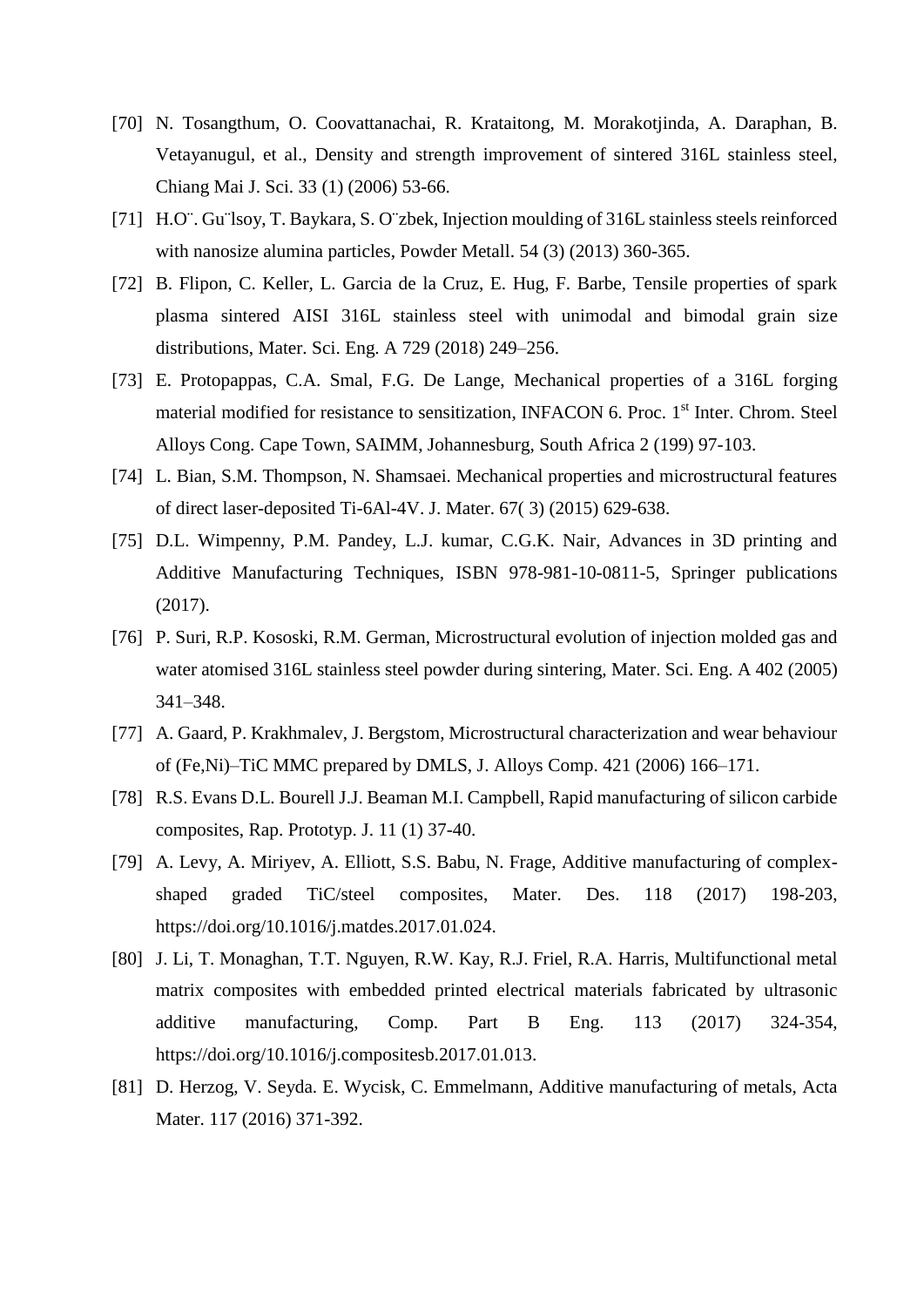- [82] Y. Zhang, W. Gao, D. Ramanujan, K. Ramani, Y. Chen, C.B. Williams, et al., The status, challenges and future of additive manufacturing in engineering, Comp. Des. 69 (2015) 65- 89.
- [83] P.M.S. Almeida, S. Williams, Innovative process model of Ti-6Al-4V additive layer manufacturing using cold metal transfer (CMT), Conf. Proc. 21<sup>st</sup> Annual Inter. Solid Freeform Fabric. Sympos. (2014), [https://www.researchgate.net/publication/51999200.](https://www.researchgate.net/publication/51999200)
- [84] Y. Liu, C. Liu, W. Liu, Y. Ma, S. Tang, C. Liang, et al., Optimization of parameters in laser powder deposition AlSi10Mg alloy using Taguchi method, Optics Laser Technol. 111 (2019) 470-480, [https://doi.org/10.1016/j.optlastec.2018.10.030.](https://doi.org/10.1016/j.optlastec.2018.10.030)
- [85] Y. Li, Y. Hu, W. Cong, L. Zhi, Z. Guo, Additive manufacturing of alumina using laser engineered net shaping: Effects of deposition variables, Ceram. Int. 43 (2017) 7768-7775, [https://doi.org/10.1016/j.ceramint.2017.03.085.](https://doi.org/10.1016/j.ceramint.2017.03.085)
- [86] B.P. Conner, G.P. Manogharan, A.N. Martof, L.M. Rodomsky, C.M. Rodomsky, D.C. Jordan, et al., Making sense of 3-D printing: Creating a map of additive manufacturing products and services, Addit. Manuf. 1 (2014) 64-76.
- [87] T. Abe, H. Sasahara, Dissimilar metal deposition with a stainless steel and nickel-based alloy using wire and arc-based additive manufacturing, Prec. Eng. 45 (2016) 387-395, http://dx.doi.org/10.1016/j.precisioneng.2016.03.016.
- [88] C.V. Haden, G. Zeng, F.M. Cater III, C. Ruhl, B.A. Krick, D.G. Harlow, Wire and arc additive manufactured steel : Tensile and wear properties, Addit. Manuf. 16 (2017) 115-123, [https://doi.org/10.1016/j.addma.2017.05.010.](https://doi.org/10.1016/j.addma.2017.05.010)
- [89] O. Yilmaz, A.A. Ugla, Microstructure characterization of SS308LSi components manufactured by GTAW-based additive manufacturing: Shaped metal deposition using pulsed current arc, Int. J. Adv. Manuf. Technol. 89 (2017) 13-25, [https://doi.org/10.1007/s00170-016-9053-y.](https://doi.org/10.1007/s00170-016-9053-y)
- [90] A. Queguineur, G. Rückert, F. Cortial, J.Y. Hascoët, Evaluation of wire arc additive manufacturing for large-sized components in naval applications. Weld. World. 62 (2018) 259–266, [https://doi.org/10.1007/s40194-017-0536-8.](https://doi.org/10.1007/s40194-017-0536-8)
- [91] L. Wang, J. Xue, Q. Wang, Correlation between arc mode, microstructure, and mechanical properties during wire arc additive manufacturing of 316L stainless steel. Mater. Sci. Eng. A 751 (2019) 183–190, [https://doi.org/10.1016/j.msea.2019.02.078.](https://doi.org/10.1016/j.msea.2019.02.078)
- [92] J. Ge, J. Lin, Y. Chen, Y. Lei, H. Fu, Characterization of wire arc additive manufacturing 2Cr13 part: Process stability, microstructural evolution, and tensile properties. J. Alloy. Comp. 748 (2018) 911–921, [https://doi.org/10.1016/j.jallcom.2018.03.222.](https://doi.org/10.1016/j.jallcom.2018.03.222)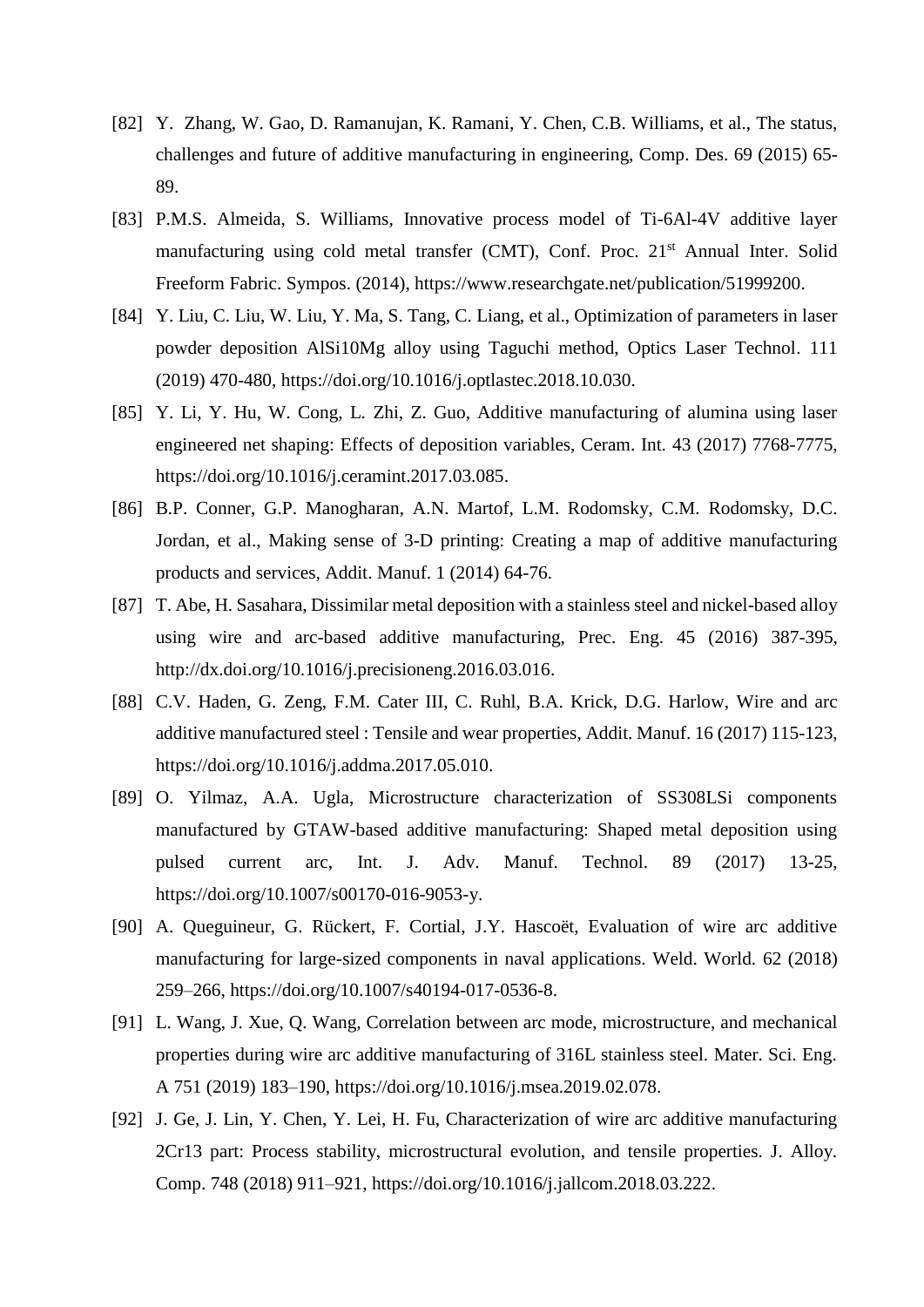- [93] V. Laghi, M. Palerm, G. Gasparini, V.A. Girelli, T. Trombetti, Geometrical characterization of wire-and-arc additive manufactured steel elements, Adv. Mater. Lett. 10 (10) (2019) 695- 699.
- [94] AZO Materials, Stainless steel-grade 316L-Properties, fabrication and applications (UNS S31603) (2004), [https://www.azom.com/article.aspx?ArticleID=2382.](https://www.azom.com/article.aspx?ArticleID=2382)
- [95] X. Chen, J. Li, X. Cheng, H. Wang, Z. Huang, Effect of heat treatment on microstructure, mechanical and corrosion properties of austenitic stainless steel 316L using arc additive manufacturing, Mater. Sci. Eng. A 715 (2018) 307-314.
- [96] M. Dinovitzer, X. Chen, J. Laliberte, X. Huang, H. Frei, Effect of wire and arc additive manufacturing (WAAM) process parameters on bead geometry and microstructure, Addit. Manuf. 26 (2019) 138-146, https://doi.org/10.1016/j.addma.2018.12.013.
- [97] D. Ding, Z. Pan, D. Cuiuri, and H. Li, Wire-feed additive manufacturing of metal components: technologies, developments and future interests, Int. J. Adv. Manuf. Technol. 81 (1–4) (2015) 465–481.
- [98] M. Eriksson, M. Lervåg, C. Sørensen, A. Robertstad, B.M. Brønstad, B. Nyhus, et al., Additive manufacture of superduplex stainless steel using WAAM, MATEC Web of Conf. 188 (2018) 03014.
- [99] A. Gualco, H.G. Svoboda, E.S. Surian, L.A. De Vedia, Effect of welding procedure on wear behaviour of a modified martensitic tool steel hardfacing deposit. Mater. Des. 31 (9) (2010) 4165–4173.
- [100] J. Mehnen, J. Ding, H. Lockett, P. Kazanas, Design study for wire and arc additive manufacture. Int. J. Prod. Dev. 19 (2014) 2–20.
- [101] J-K. Kuo, P-K. Huang, H-Y. Lai, J-R. Chen, Optimal gating system design for investment casting of 17-4PH stainless steel enclosed impeller by numerical simulation and experimental verification. Inter. J. Adv. Manuf. Technol. 92 (2017) 1093-1103, [https://doi.org/10.1007/s00170-017-0198-0.](https://doi.org/10.1007/s00170-017-0198-0)
- [102] N. Rodriguez, L. Vazquez, I. Huarte, E. Arruti, I. Tabernero, P. Alvarez, Wire and arc additive manufacturing: a comparison between CMT and top TIG process applied to stainless steel, Weld. World 62 (5) (2018) 1083-1096.
- [103] A. Queguineur, G. Ruckert, F. Cortial, J.Y. Hascoet, Evaluation of wire arc additive manufacturing for large-sized components in naval applications, Weld. World 62 (2) (2018) 259-266.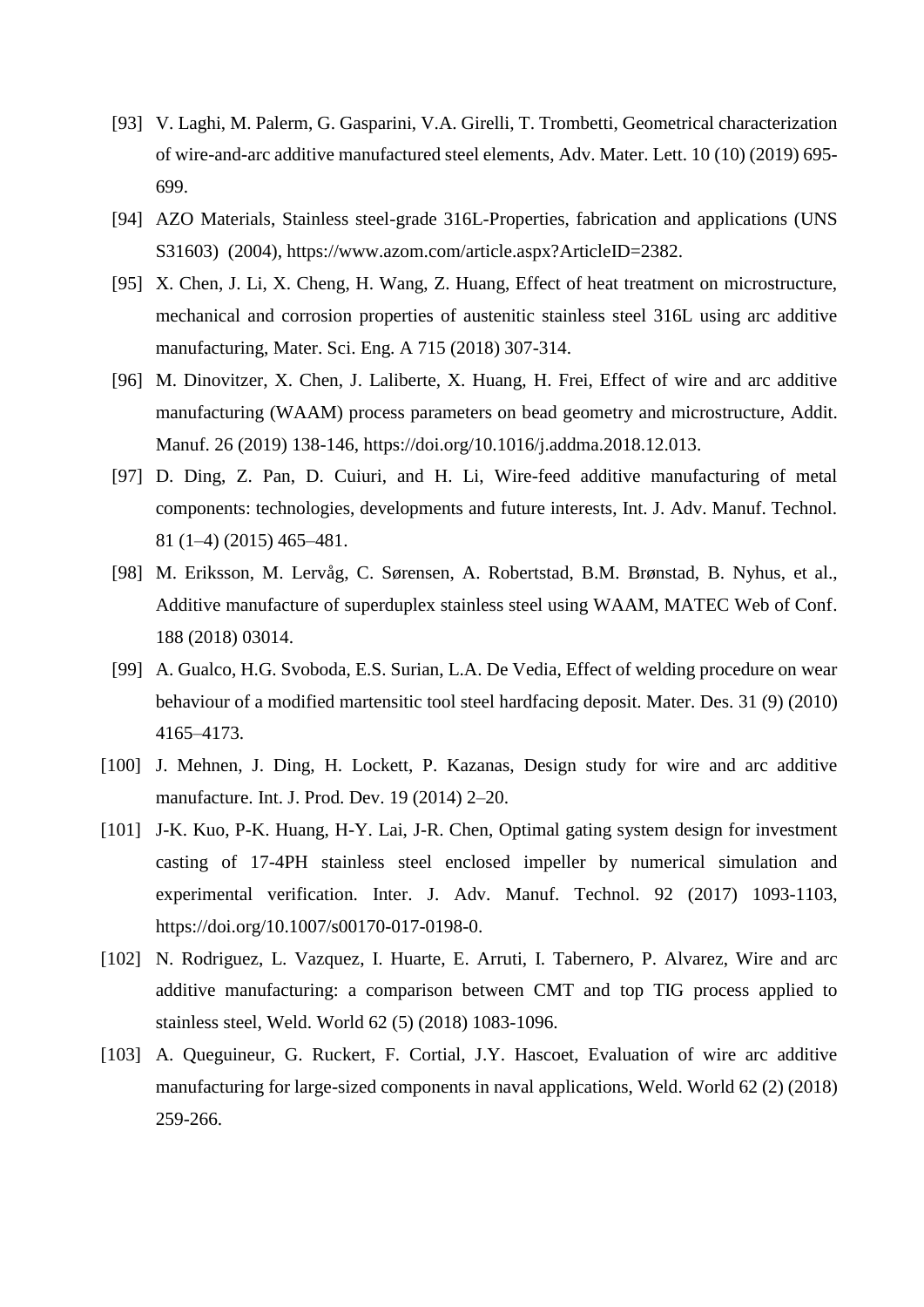- [104] T.A. Rodrigues, V. Duarte, J.A. Avila, T.G. Santos, R.M. Miranda, J.P. Oliveira, Wire and arc additive manufacturing of HSLA steel: Effect of thermal cycles on microstructure and mechanical properties. Addit. Manuf. 27 (2019) 440–450.
- [105] V.A. Hosseini, M. Högström, K. Hurtig, M.A.V. Bermejo, L-E. Stridh, L. Karlsson, Wirearc additive manufacturing of a duplex stainless steel: Thermal cycle analysis and microstructure characterization. Weld. World 63 (2019) 975–987.
- [106] X. Zhang, Q. Zhou, K. Wang, Y. Peng, J. Ding, J. Kong, S. Williams, Study on microstructure and tensile properties of high nitrogen Cr-Mn steel processed by CMT wire and arc additive manufacturing. Mater. Des. 166 (2019) 107611, [https://doi.org/10.1016/j.matdes.2019.107611.](https://doi.org/10.1016/j.matdes.2019.107611)
- [107] A. Koptioug, L.E. Rännar, M. Bäckström, S.Z. Jian, New metallurgy of additive manufacturing in metal: experiences from the material and process development with electron beam melting technology (EBM), Mater. Sci. Forum 879 (2016) 996–1001.
- [108] V.V. Popov Jr, A. Katz-Demyanetz, A. Kovalevsky, R. Biletskiy, E. Strokin, A. Garkun, M. Bamberge, Effect of the hatching strategies on mechanical properties and microstructure of SEBM manufactured Ti-6Al-4V specimens, Lett. Mater. 8 (2018) 468–472. https://doi.org/10.22226/2410-3535-2018-4-468-472.
- [109] C.J. Smith, F. Derguti, E.H. Nava, M. Thomas, S. Tammas-Williams, S. Gulizia, et al., Dimensional accuracy of electron beam melting (EBM) additive manufacture with regard to weight optimized truss structures, J. Mater. Process. Technol. 229 (2016) 128–138.
- [110] J. Olsén, Z. Shen, L. Liu, A. Koptyug, L-E. Rännar, Micro- and macro-structural heterogeneities in 316L stainless steel prepared by electron-beam melting, Mater. Character. 141 (2018) 1-7, [https://doi.org/10.1016/j.matchar.2018.04.026.](https://doi.org/10.1016/j.matchar.2018.04.026)
- [111] S. Basak, K.K. Sahu, S.K. Sharma, J.D. Majumdar, Studies on electron beam surface melting of AISI 316 stainless steel and AISI 347 stainless steel, Proc. Manuf. 7 (2016) 647-653.
- [112] L-E. Rännar, A. Koptyug, J. Olsén, K. Saeidi, Z. Shen, Hierarchical structures of stainless steel 316L manufactured by electron beam melting, Addit. Manuf. 17 (2017) 106–112.
- [113] A. Hinojos, J. Mireles, A. Reichardt, P. Frigola, P. Hosemann, L.E. Murr, et al., Joining of Inconel 718 and 316 stainless steel using electron beam melting additive manufacturing technology, Mater. Des. 94 (2016) 17–27.
- [114] V.V. Popov, A. Katz-Demyanetz, A. Garkun, M. Bamberger, The effect of powder recycling on the mechanical properties and microstructure of electron beam melted Ti-6Al-4V specimens, Addit. Manuf. 22 (2018) 834–843, https:// doi.org/10.1016/j.addma.2018.06.003.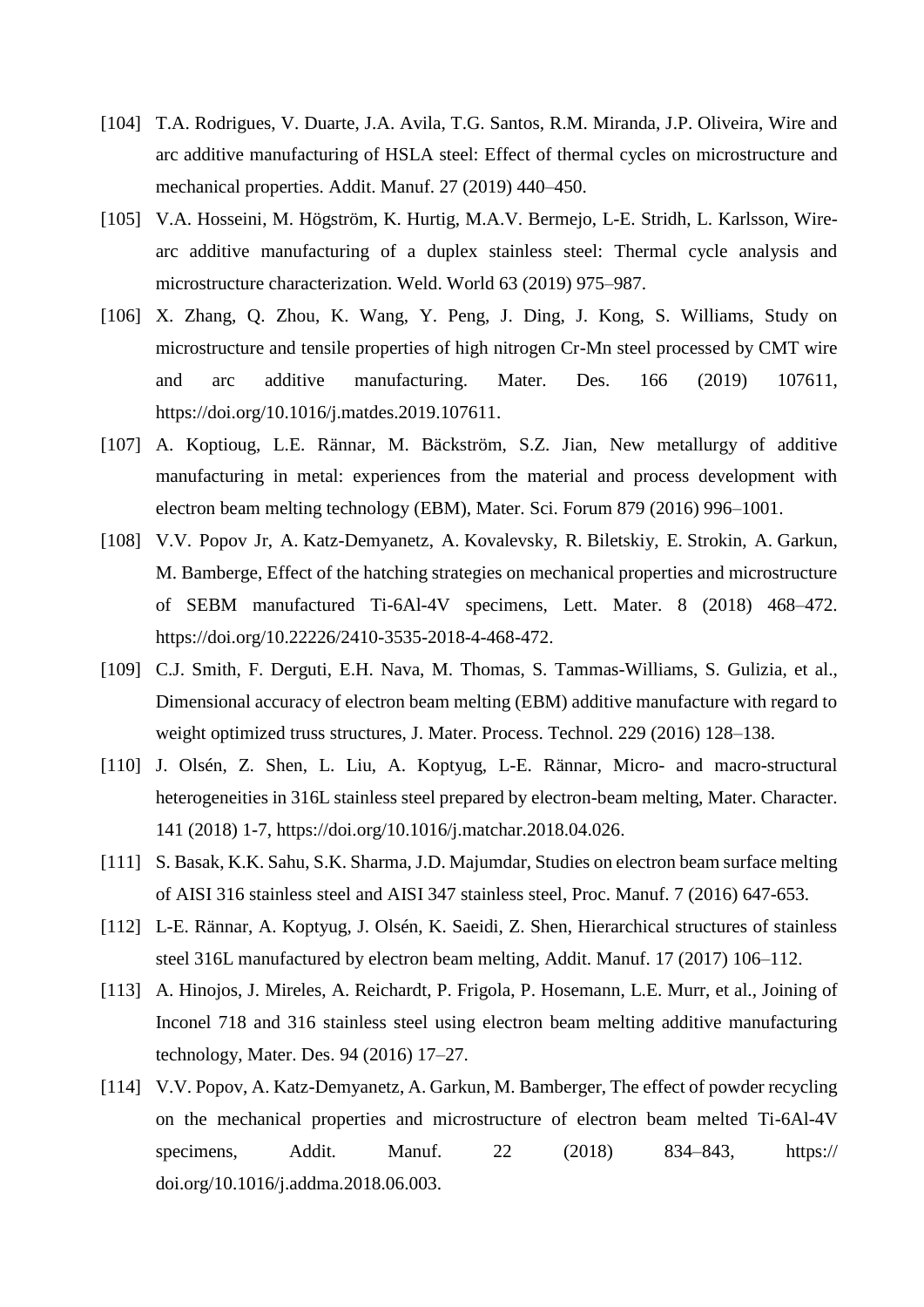- [115] T. Pasang, A. Kirchner, U. Jehring, M. Aziziderouei, Y. Tao, C‑P. Jiang, et al., Microstructure and mechanical properties of welded additively manufactured stainless steels SS316L, Met. Mater. Inter. 25 (2019) 1278-1286, https://doi.org/10.1007/s12540-019- 00264-9.
- [116] I.A. Segura, J. Mireles, D. Bermudez, C.A. Terrazas, L.E. Murr, K. Li, et al., Wicker, Characterization and mechanical properties of cladded stainless steel 316L with nuclear applications fabricated using electron beam melting, J. Nucl. Mater. 507 (2018) 164-176, [https://doi.org/10.1016/j.jnucmat.2018.04.026.](https://doi.org/10.1016/j.jnucmat.2018.04.026)
- [117] M. Doyle, K. Agarwal, W. Sealy, K. Schull, Effect of layer thickness and orientation on mechanical behavior of binder jet stainless steel 420 + bronze parts, Proc. Manuf. 1 (2015) 251–262, [https://doi.org/10.1016/j.promfg.2015.09.016.](https://doi.org/10.1016/j.promfg.2015.09.016)
- [118] C. Wang, X. Tan, E. Liu, S. Beng Tor, Process parameter optimization and mechanical properties for additively manufactured stainless steel 316L parts by selective electron beam melting, Mater. Dis. 147 (2018) 157-166, [https://doi.org/10.1016/j.matdes.2018.03.035.](https://doi.org/10.1016/j.matdes.2018.03.035)
- [119] L-E. R¨annar, A. Koptyug, J. Ols´en, K. Saeidi, Z. Shen, Hierarchical structures of stainless steel 316L manufactured by electron beam melting, Addit. Manuf. 195 (2017) 106-112, [http://dx.doi.org/10.1016/j.addma.2017.07.003.](http://dx.doi.org/10.1016/j.addma.2017.07.003)
- [120] A. Hinojos, J. Mireles, A. Reichardt, P. Frigola, P. Hosemann, L.E. Murr, et al., Joining of Inconel 718 and 316 stainless steel using electron beam melting additive manufacturing technology, Mater. Des. 94 (2016) 17-27, [https://doi.org/10.1016/j.matdes.2016.01.041.](https://doi.org/10.1016/j.matdes.2016.01.041)
- [121] B. Joseph, D. Katherasan, P. Sathiya, C.V.S. Murthy, Weld metal characterization of 316L(N) austenitic stainless steel by electron beam welding process, Int. J. Eng. Sci. Tech. 4 (2) (2012) 169-176.
- [122] M. GokulAnanth, B.S. Babu, P. Chakravarthy, K. Jayakumar, A. Manickavasagam, N.V.S Arunprakash, et al., Experimental investigations on electron beam welding of austenetic/ferritic stainless steel for space applications, Int. J. Res. Mech. Eng. Tech. 3 (2) (2013) 45-50.
- [123] G.D. Raasch, Z.A. Munir, The effect of electron beam welding on various properties of three austenitic stainless steels, J. Mat. Sci. 13 (5) (1978) 1061-1074.
- [124] H. Hemmer, Q. Grong, A process model for the heat-affected zone microstructure evolution in duplex stainless steel weldments: Part I. the model, Metall. Mat. Trans. 30 (11) (1999) 2915-2929.
- [125] S. Afkhami, M. Dabiri, S.H. Alavi, T. Björk, A. Salminen, Fatigue characteristics of steels manufactured by selective laser melting, Int. J. Fatigue 122 (2019) 72–83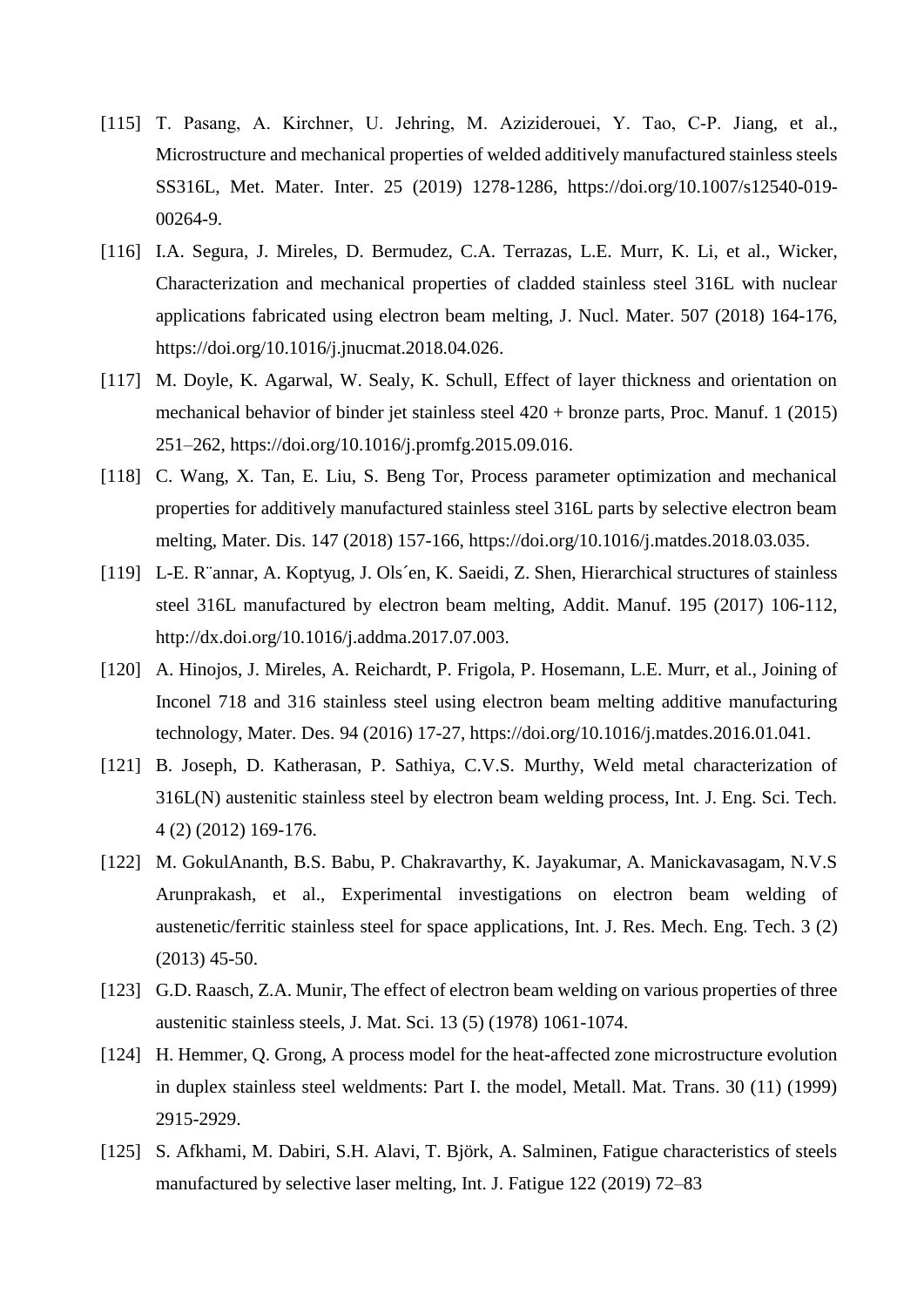- [126] S. Song, Z. Gao, B. Lu, C. Bao, B. Zheng, L. Wang, Performance optimization of complicated structural SiC/Si composite ceramics prepared by selective laser sintering, Ceram. Int. 46 (2020) 568–575.
- [127] S. Singamneni, R. Velu, M.P. Behera, S. Scott, P. Brorens, D. Harland, et al., Selective laser sintering responses of keratin-based bio-polymer composites, Mater. Des. 183 (2019) 108087.
- [128] R. Hong, Z. Zhao, J. Leng, J. Wu, J. Zhang, Two-step approach based on selective laser sintering for high performance carbon black/ polyamide 12 composite with 3D segregated conductive network, Compos. B Eng. 176 (2019) 107214, [https://doi.org/10.1016/j.compositesb.2019.107214.](https://doi.org/10.1016/j.compositesb.2019.107214)
- [129] A. Katz-Demyanetz, V.V. Popov, A. Kovalevsky, D. Safranchik, A. Koptyug, Powder-bed additive manufacturing for aerospace application: Techniques, metallic and metal/ ceramic composite materials and trends, Manuf. Rev. 6 (5) (2019) 1-13, https://doi.org/10.1051/mfreview/2019003.
- [130] J-P. Järvinena, V. Matilainena, X. Lia, H. Piilia, A. Salminena, I. Mäkeläc, et al., Characterization of effect of support structures in laser additive manufacturing of stainless steel, Phys. Proc. 56 ( 2014 ) 72 – 81, [https://doi.org/10.1016/j.phpro.2014.08.099.](https://doi.org/10.1016/j.phpro.2014.08.099)
- [131] V-P. Matilainen, H. Piili, A. Salminen, O. Nyrhilä, Preliminary investigation of keyhole phenomena during single layer fabrication in laser additive manufacturing of stainless steel, Phys. Proc. 78 ( 2015) 377 – 387, [https://doi.org/10.1016/j.phpro.2015.11.052.](https://doi.org/10.1016/j.phpro.2015.11.052)
- [132] Y. Sun, R.J. Hebert, M. Aindow, Non-metallic inclusions in 17-4PH stainless steel parts produced by selective laser melting, Mater. Des. 140 (2018) 153-162, [https://doi.org/10.1016/j.matdes.2017.11.063.](https://doi.org/10.1016/j.matdes.2017.11.063)
- [133] M. Islam, T. Purtonen, H. Piili, A. Salminen, O. Nyrhilä, Temperature profile and imaging analysis of laser additive manufacturing of stainless steel, Phys. Proc. 41 ( 2013 ) 835-842, [https://doi.org/10.1016/j.phpro.2013.03.156.](https://doi.org/10.1016/j.phpro.2013.03.156)
- [134] Todd M. Mower n, Michael J. Long, Mechanical behavior of additive manufactured, powder-bed laser-fused materials, Mater. Sci. Eng. A 651 (2016) 198–213, [https://doi.org/10.1016/j.msea.2015.10.068.](https://doi.org/10.1016/j.msea.2015.10.068)
- [135] T. Niendorf, S. Leuders, A. Riemer, H.A. Richard, T. TroSter, D. Schwarze, Highly anisotropic steel processed by selective laser melting, Metall. Mater. Trans. B 44 (2013) 794- 796, [https://doi.org/10.1007/s11663-013-9875-z.](https://doi.org/10.1007/s11663-013-9875-z)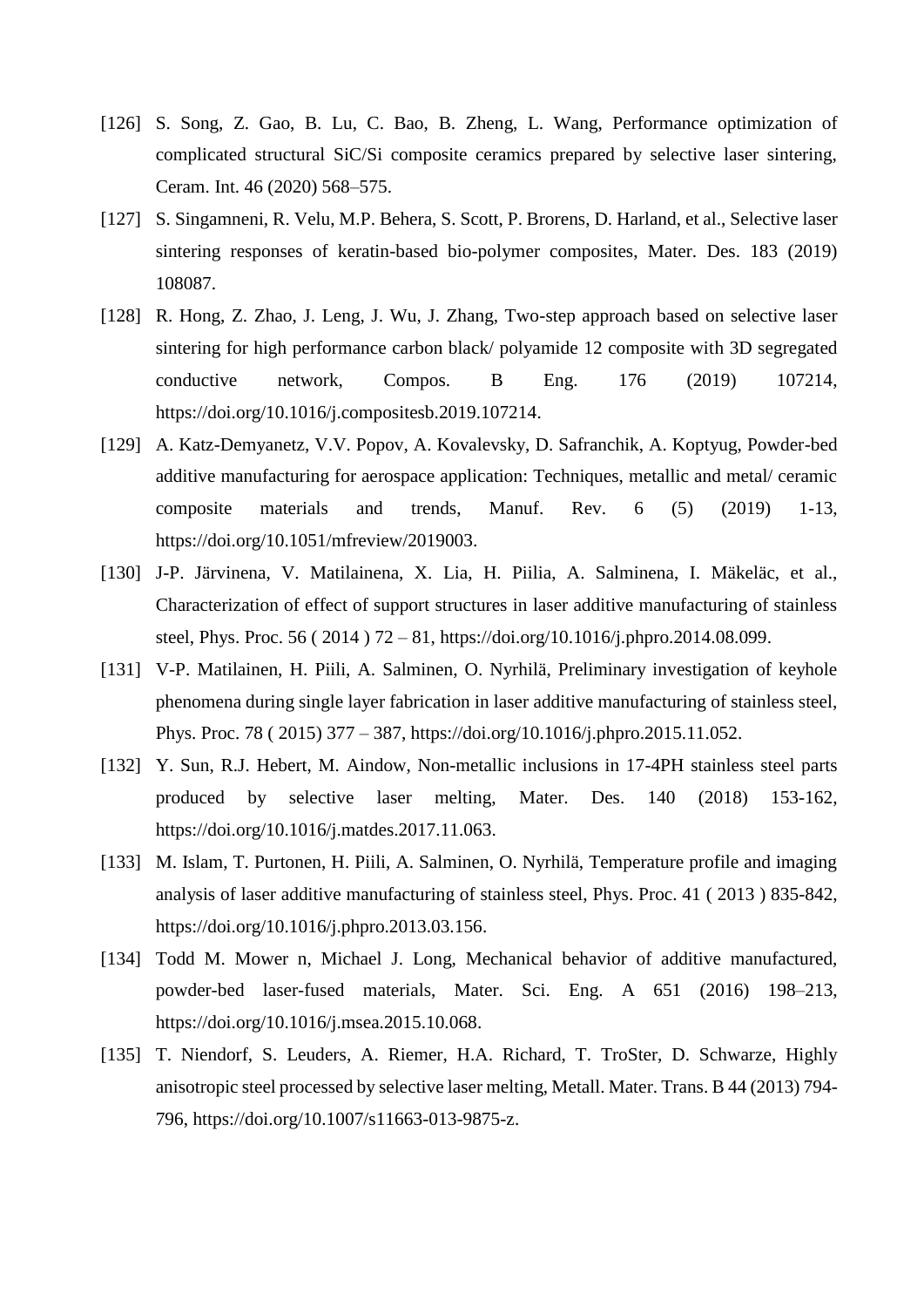- [136] H. Piili, A. Happonenb, T. Väistö, V. Venkataramanan, J. Partanen, A. Salminen, Cost estimation of laser additive manufacturing of stainless steel, Phys. Proc. 78 ( 2015) 388-396, [https://doi.org/10.1016/j.phpro.2015.11.053.](https://doi.org/10.1016/j.phpro.2015.11.053)
- [137] I. Tolosa, F. Garciandía, F. Zubiri, F. Zapirain, A. Esnaola, Study of mechanical properties of AISI 316 stainless steel processed by "selective laser melting", following different manufacturing strategies, Int. J. Adv. Manuf. Technol. 51 (2010) 639–647.
- [138] B. Verlee, T. Dormal, J. Lecomte-Beckers, Density and porosity control of sintered 316L stainless steel parts produced by additive manufacturing, Powder Metall. 55 (4) (2012) 260- 265.
- [139] A.S. Wu, D.W. Brown, M. Kumar, G.F. Gallegos, W.E. King, An experimental investigation into additive manufacturing-induced residual stresses in 316L stainless steel, Metall. Mater. Trans. A 45 (2014) 6260-6270.
- [140] C. Barile, C. Casavola, S.L. Campanelli, G. Renna, Analysis of corrosion on sintered stainless steel: Mechanical and physical aspects, Eng. Fail. Analy. 95 (2019) 273–282.
- [141] M Sugavaneswaran, A.V. Jebaraj, M.D.B. Kumar, K. Lokesh, A.J. Rajan, Enhancement of surface characteristics of direct metal laser sintered stainless steel 316L by shot peening, Surf. Interf. 12 (2018) 31-40, [https://doi.org/10.1016/j.surfin.2018.04.010.](https://doi.org/10.1016/j.surfin.2018.04.010)
- [142] C. Barlie, C. Casavola, C. Papalettere, Corrosion effects on mechanical properties of sintered stainless steels, Proc. Struct. Integ. 5 (2017) 195-201.
- [143] F. Khodabakhshi, M.H. Farshidianfar, A.P. Gerlich, M. Nosko, V. Trembosov, A. Khajepour, Effects of laser additive manufacturing on microstructure and crystallographic texture of austenitic and martensitic stainless steels, Addit. Manuf. 31 (2020) 100915, [https://doi.org/10.1016/j.addma.2019.100915.](https://doi.org/10.1016/j.addma.2019.100915)
- [144] A. Reichardt, R.P. Dillon, J.P. Borgonia, A.A. Shapiro, B.W. McEnerney, T. Momose, et al., Development and characterization of Ti-6Al-4V to 304L stainless steel gradient components fabricated with laser deposition additive manufacturing, Mater. Des. 104 (2016) 404-413, [https://doi.org/10.1016/j.matdes.2016.05.016.](https://doi.org/10.1016/j.matdes.2016.05.016)
- [145] Z. Wang, T.A. Palmer, A.M. Beese, Effect of processing parameters on microstructure and tensile properties of austenitic stainless steel 304L made by directed energy deposition additive manufacturing, Acta Mater. 110 (2016) 226-235.
- [146] H. Asgari, M. Mohammadi, Microstructure and mechanical properties of stainless steel CX manufactured by direct metal laser sintering, Mater. Sci. Eng. A 709 (2018) 82–89.
- [147] F. Bartolomeu, M. Buciumeanu, E. Pinto, N. Alves, O. Carvalho, F.S. Silva, et al., 316L stainless steel mechanical and tribological behavior − A comparison between selective laser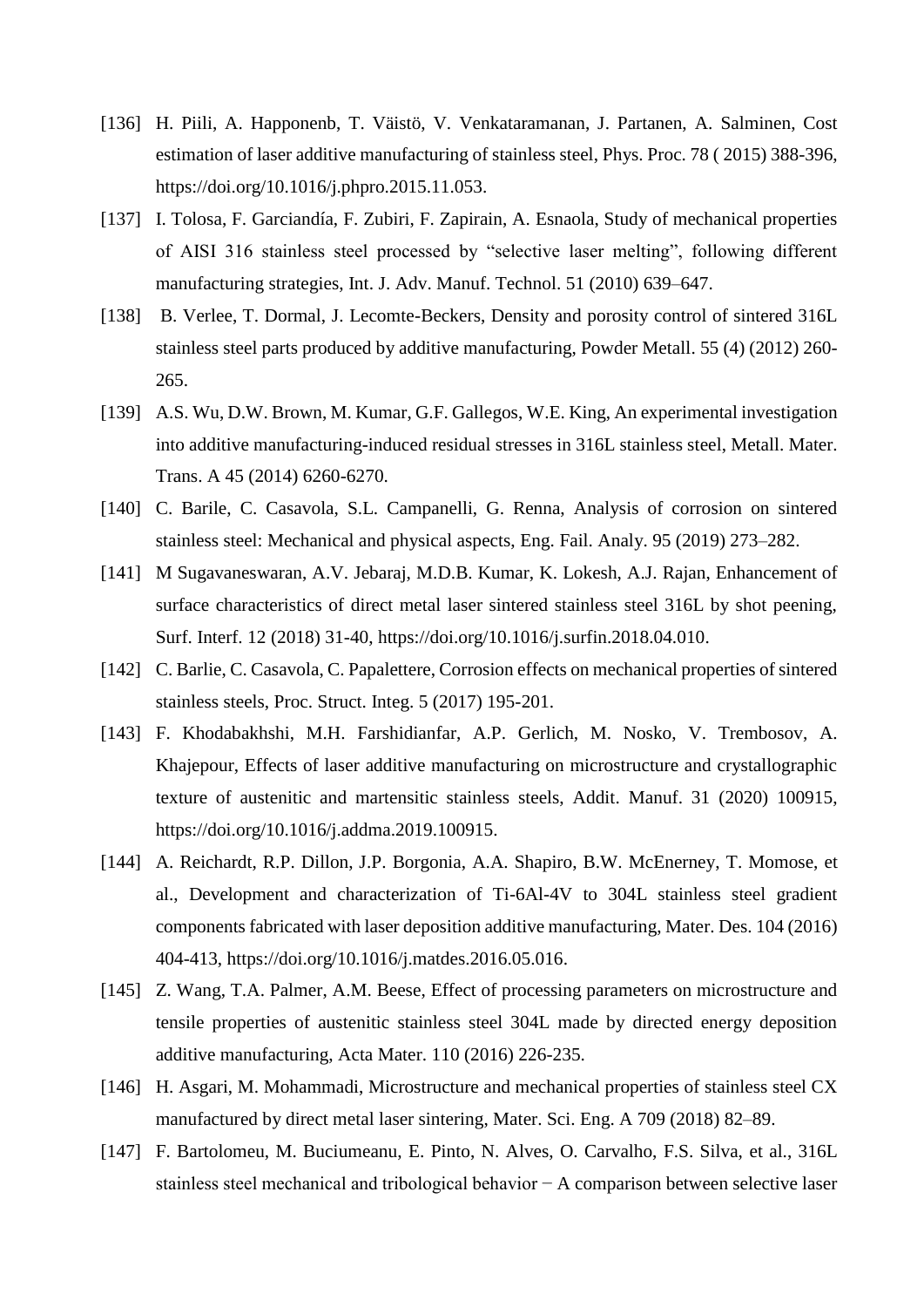melting, hot pressing and conventional casting, Addit. Manuf. 16 (2017) 81-89, [http://dx.doi.org/10.1016/j.addma.2017.05.007.](http://dx.doi.org/10.1016/j.addma.2017.05.007)

- [148] A. Bayode, E.T. Akinlabi, S. Pityana, Microstructure and microhardness of 17-4PH stainless steel made by laser metal deposition, Proc. World Cong. Eng. Comp. Sci. (WCECS), October 19-21, 2016, San Francisco, USA II (2016).
- [149] S. Cheruvathur, E.A. Lass, C.E. Campbell, Additive manufacturing of 17-4PH stainless steel: Post-processing heat treatment to achieve uniform reproducible microstructure, JOM, Min. Met. Mater. Soc. 68 (3) (2016) 930-942, [https://doi.org/10.1007/s11837-015-1754-4.](https://doi.org/10.1007/s11837-015-1754-4)
- [150] K.C. Sanjeev, P.D. Nezhadfar, C. Phillips, M.S. Kennedy, N. Shamsaei, R.L. Jackson, Tribological behavior of 17–4PH stainless steel fabricated by traditional manufacturing and laser-based additive manufacturing methods, Wear 440-441 (2019) 203100, [https://doi.org/10.1016/j.wear.2019.203100.](https://doi.org/10.1016/j.wear.2019.203100)
- [151] P. Ponnusamy, S.H. Masood, D. Ruan, S. Palanisamy, R.A.R. Rashid, O.A. Mohamed, Mechanical performance of selective laser melted 17-4PH stainless steel under compressive loading, Solid Freeform Fabrication 2017. Proc. 28th Annual Inter. Solid Freeform Fab. Symp. – An Addit. Manuf. Conf. (2017).
- [152] N.S. Mahesha, R. Hanumantharaya, M.B. Davanageri, P. Ramakrishna Devananda, K.M. Shivakumar, Tribological wear behavior of AISI 630 (17-4PH) stainless steel hardened by precipitation hardening, Amer. J. Mater. Sci. 6 (4A) (2016) 6-14.
- [153] M. Murayama, Y. Katayama, K. Hono, Microstructural evolution in a 17-4PH stainless steel after aging at 400 °C, Metall. Mater. Trans. A 30 (1999) 345-353.
- [154] S. Pasebani, M. Ghayoor, S. Badwe, H. Irrinki, S.V. Atre, Effect of atomizing media and post processing on mechanical properties of 17-4PH stainless steel manufactured via selective laser melting, Addit. Manuf. 22 (2018) 127-137, [https://doi.org/10.1016/j.addma.2018.05.011.](https://doi.org/10.1016/j.addma.2018.05.011)
- [155] P. Ponnusamy, S.H. Masood, S. Palanisamy, R.A. Rahman Rashid, D. Ruan, Characterization of 17-4PH alloy processed by selective laser melting, Mater. Today Proc. 4 (2017) 8498–8506.
- [156] R. Rashid, S.H. Masood, D. Ruan, S. Palanisamy, R.A.R. Rashid, M. Brandt, Effect of scan strategy on density and metallurgical properties of 17-4PH parts printed by Selective Laser Melting (SLM), J. Mater. Proc. Technol. 249 (2017) 502-511, [http://dx.doi.org/10.1016/j.jmatprotec.2017.06.023.](http://dx.doi.org/10.1016/j.jmatprotec.2017.06.023)
- [157] R.F. Schaller, J.M. Taylor, J. Rodelas, E.J. Schindelholz, Corrosion properties of powder bed fusion additively manufactured 17-4PH stainless steel, Corrosion 73 (7) (2017) 796-807.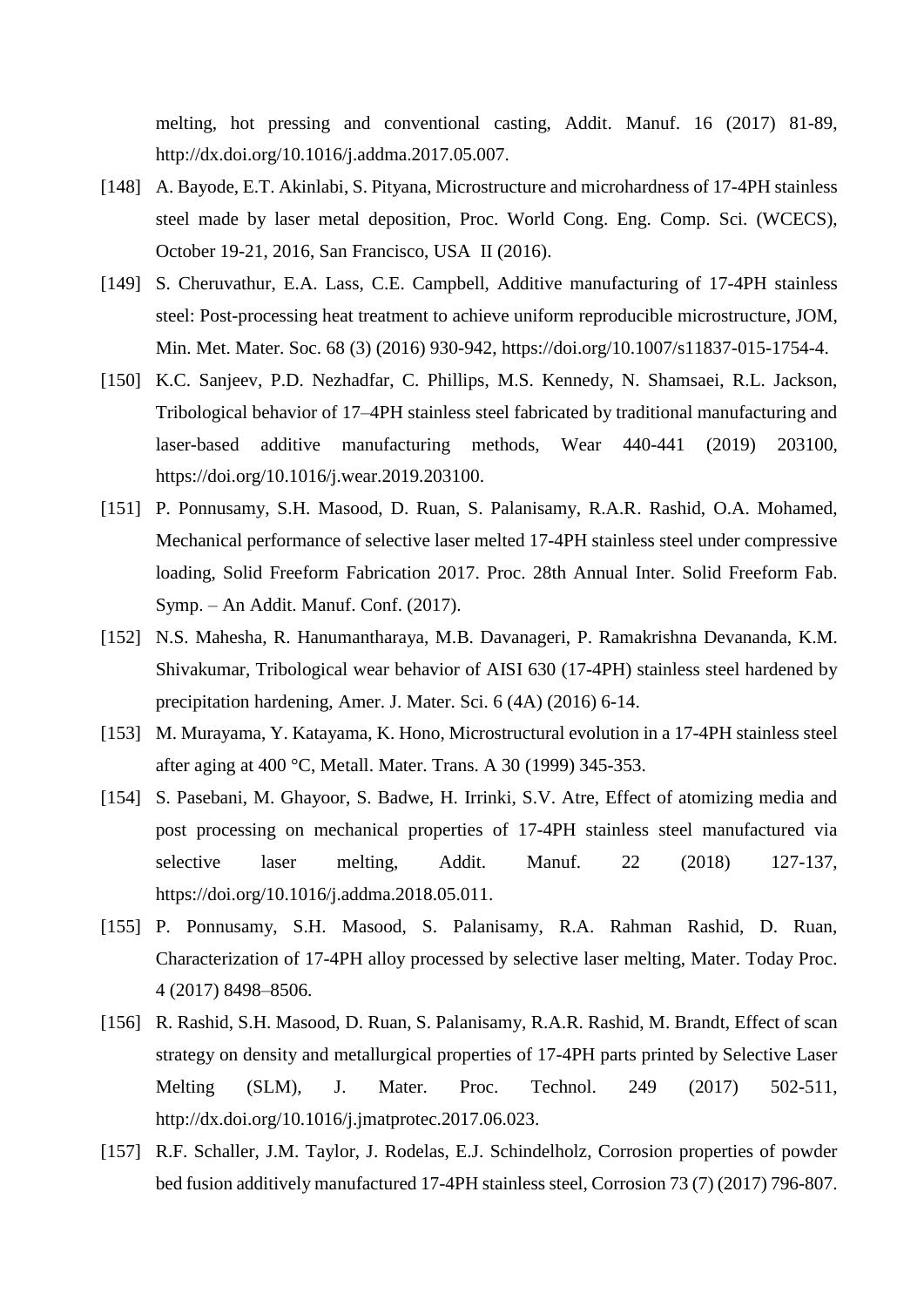- [158] A. Stashkov, E. Schapova, T. Tsar'kova, E. Sazhina, V. Bychenok, A. Fedorov, A. Kaigorodov, I. Ezhov, Magnetic, electric properties and hardness of 17-4PH stainless steel fabricated by selective laser melting, J. Phys. Conf. Series, 1389 (2019) 012124, https://doi.org/10.1088/1742-6596/1389/1/012124.
- [159] A. Yadollahi, N. Shamsaei, S.M. Thompson, A. Elwany, L. Bian, Mechanical and microstructural properties of selective laser melted 17-4PH stainless steel, Proc. ASME 2015, Inter. Mech. Eng. Cong. Exp. (IMECE 2015), Paper No. IMECE2015-52362, USA: Houston, Texas.
- [160] A. Gratton, S. Kumpaty, S. Kamara, G. Raju, N. Panda, N. Kanoongo, K. Balasubramanian, Comparison of mechanical, metallurgical properties of 17-4PH stainless steel between direct metal laser sintering (DMLS) and traditional manufacturing methods, Proc. Nat. Conf. Undergrad. Res. (NCUR) 2012, Ogden Utah: Weber State University.
- [161] B. AlMangour, J-M. Yang, Improving the surface quality and mechanical properties by shotpeening of 17-4 stainless steel fabricated by additive manufacturing, Mater. Des. 110 (2016) 914-924, <https://doi.org/10.1016/j.matdes.2016.08.037>.
- [162] Z. Hu, H. Zhu, H. Zhang, X. Zeng, Experimental investigation on selective laser melting of 17-4PH stainless steel, Optics Laser Technol. 87 (2017)17–25.
- [163] H. Irrinki, T. Harper, S. Badwe, J. Stitzel, O. Gulsoy, G. Gupta, S.V. Atre, Effects of powder characteristics and processing conditions on the corrosion performance of 17-4PH stainless steel fabricated by laser-powder bed fusion, Prog. Addit. Manuf. 3 (2018) 39-49, https://doi.org/10.1007/s40964-018-0048-0.
- [164] W.E. Luecke, J.A. Slotwinski, Mechanical properties of austenitic stainless steel made by additive manufacturing, J. Res. Nat. Inst. Stand. Technol. 119 (2014) 398-418, [http://dx.doi.org/10.6028/jres.119.015.](http://dx.doi.org/10.6028/jres.119.015)
- [165] L.E. Murr, E. Martinez, J. Hernandez, S. Collins, K.N. Amato, S.M. Gaytan, P.W. Shindo, Microstructures and properties of 17-4PH stainless steel fabricated by selective laser melting, J. Mater. Res. Technol. 1(3) (2012) 167-177.
- [166] H.K. Rafi, D. Pal, Nachiket Patil, T.L. Starr, B.E. Stucker, Microstructure and mechanical behavior of 17-4 Precipitation Hardenable Steel processed by Selective laser melting, J. Mater. Eng. Perf. 23 (2014) 4421-4428, https://doi.org/10.1007/s11665-014-1226-y .
- [167] M.R. Stoudt, R.E. Ricker, E.A. Lass, L.E. Levine, Influence of postbuild microstructure on the electrochemical behavior of additively manufactured 17-4PH stainless steel, JOM, J. Min. Met. Mater. Soc. 69 (2017) 506-515, https://doi.org/10.1007/s11837-016-2237-y.